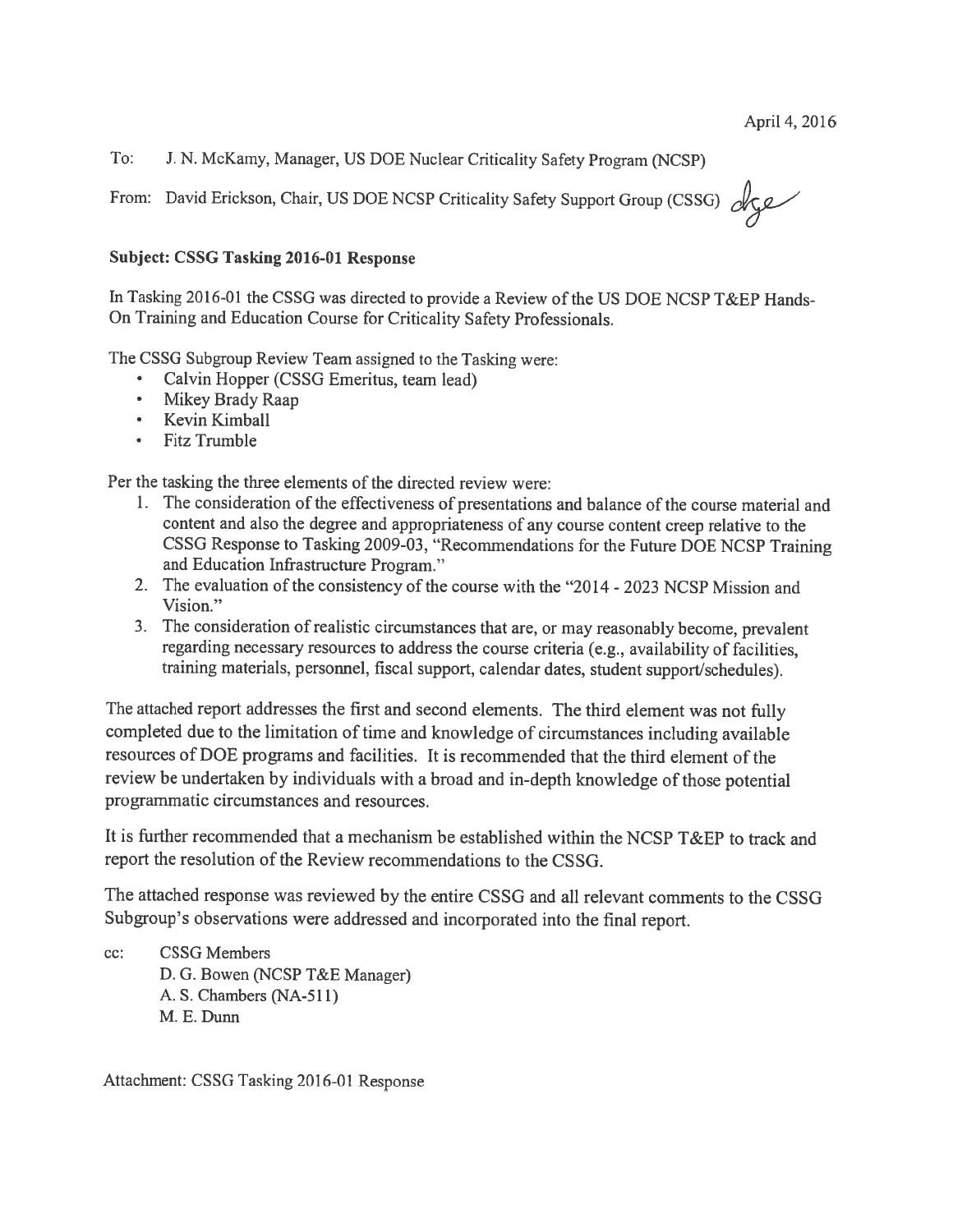# **Review of US DOE NCSP T&EP Hands-On Training and Education Course for Criticality Safety Professionals**

# **CSSG Tasking 2016-01 Response 31 March 2016**

## **Overview**

 $\overline{a}$ 

The Criticality Safety Support Group was directed, via Tasking  $2016-01<sup>1</sup>$ , to review the US Department of Energy (DOE) Nuclear Criticality Safety Program (NCSP) Training and Education Program (T&EP) Hands-On Training and Education Course (HTEC) for Criticality Safety Professionals. The review included both the HTEC Nevada Field Office (NFO) classroom presentations followed by the hands-on subcritical and critical measurements at the US DOE Sandia National Laboratory (SNL) Critical Experiment (SCX) facility and at the National Criticality Experiments Research Center (NCERC). The scope of the review was to consider three elements:

- 1. the effectiveness of presentations and balance of the course material and content in addition to the appropriateness of any course creep relative to the Criticality Safety Support Group (CSSG) Response to Tasking 2009-03: Recommendations for the Future DOE NCSP Training and Education Infrastructure Program<sup>2</sup>,
- 2. the consistency of the course with the 2014-2023 NCSP Mission and Vision<sup>3</sup>, and
- 3. the realistic circumstances that are, or may reasonably become, prevalent regarding necessary resources to address the course criteria (e.g., availability of facilities, training materials, personnel, fiscal support, calendar dates, student support/schedule).

This review report covers the first and second elements. The third element was not fully accomplished due to the limitation of time and knowledge of circumstances including available resources of DOE programs and facilities. It is suggested that the completion of this element of the review be undertaken by individuals with a broad and in-depth knowledge of those potential programmatic circumstances and resources.

The CSSG Subgroup Review Team consisted of Calvin Hopper, CSSG Emeritus and Team Lead, and CSSG members, Mikey Brady Raap, Kevin Kimball and Fitz Trumble. Team assignments were made to cover the three components of the 2-week course: Hopper and Brady

<sup>1</sup> Review of US DOE NCSP T&EP Hands-On Training and Education Course for Criticality Safety Professionals, CSSG TASKING 2016-01, 12/22/2015, [http://ncsp.llnl.gov/cssg/taskandresponse/2016/CSSG\\_Tasking\\_2016-](http://ncsp.llnl.gov/cssg/taskandresponse/2016/CSSG_Tasking_2016-01.pdf) [01.pdf.](http://ncsp.llnl.gov/cssg/taskandresponse/2016/CSSG_Tasking_2016-01.pdf)

<sup>&</sup>lt;sup>2</sup> CSSG Response to Tasking 2009-03, Recommendations for the Future DOE NCSP Training and Education Infrastructure Program, October 16, 2009, [http://ncsp.llnl.gov/cssg/taskandresponse/2009/CSSG-Response-to-2009-](http://ncsp.llnl.gov/cssg/taskandresponse/2009/CSSG-Response-to-2009-03-FINAL-091016.pdf) [03-FINAL-091016.pdf.](http://ncsp.llnl.gov/cssg/taskandresponse/2009/CSSG-Response-to-2009-03-FINAL-091016.pdf)

<sup>&</sup>lt;sup>3</sup> The Mission and Vision of the United States Department of Energy Nuclear Criticality Safety Program for the Fiscal Years 2014 – 2023, [http://ncsp.llnl.gov/NCSP\\_MISSION\\_VISION\\_FY14-23.pdf.](http://ncsp.llnl.gov/NCSP_MISSION_VISION_FY14-23.pdf)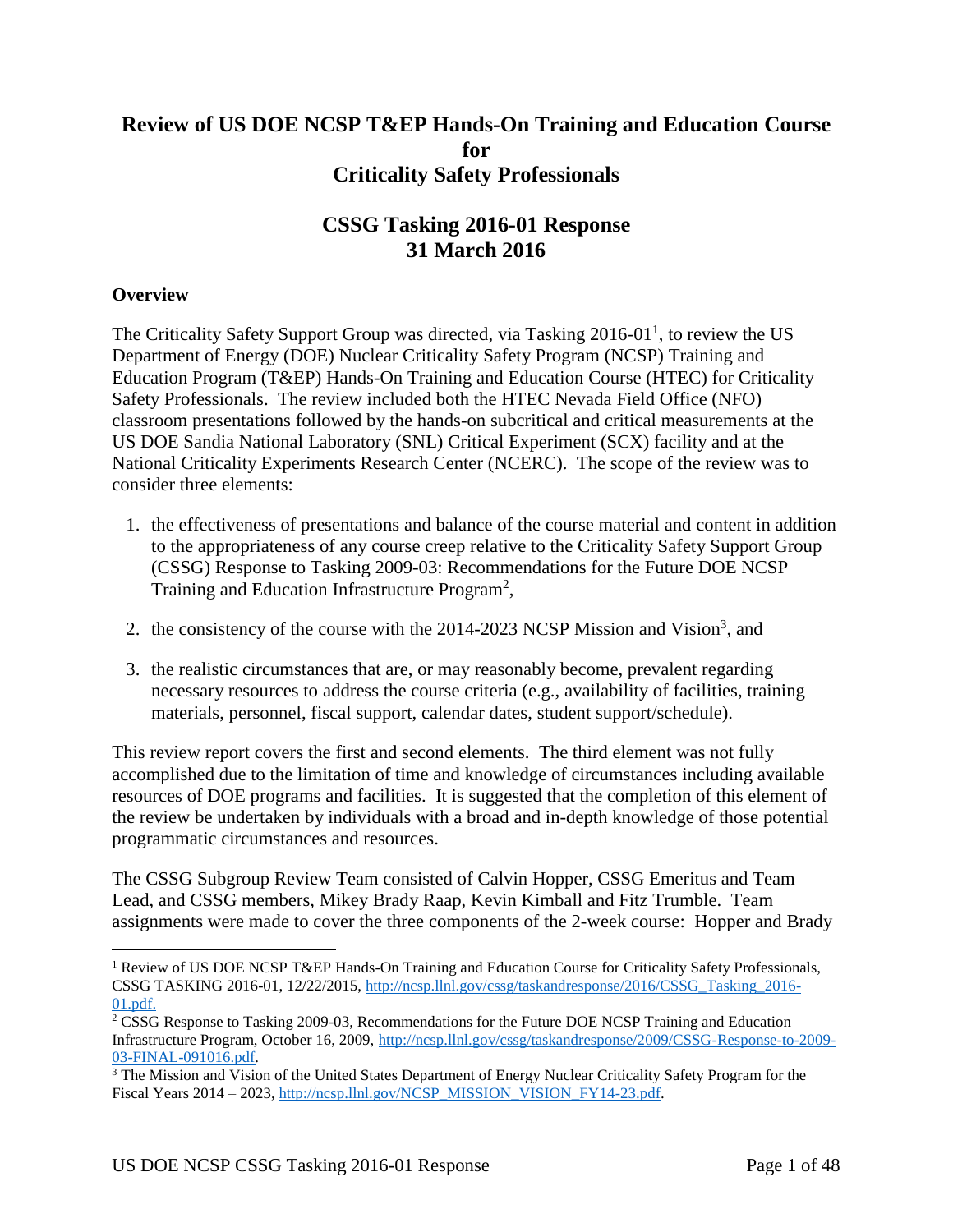Raap were assigned to observe the classroom portion of the course given at NFO; Hopper and Trumble to observe the hands-on portion given at SCX; and Brady Raap and Kimball to observe the hands-on portion given at NCERC. These assignments assured that one reviewer for each of the HTEC classes had been present at the classroom portion. The team members were assigned the task of reviewing and commenting on HTEC printed slides and presentations of the slides by HTEC instructors.

This review was the first conducted since the August 2011 pilot course. Outbriefs were held at the end of the week for each portion of the three classes. Both preliminary Observations and *Recommendations* were discussed at outbriefings. At the close of the classroom portion, Hopper and Brady Raap met with Doug Bowen and Lori Scott. The outbriefing for the NCERC handson training was held with Doug Bowen and Catherine Percher and observers Kimball and Brady Raap. At SNL, the outbriefing included Gary Harms with Hopper and Trumble.

The draft of this report was provided for factual accuracy reviews by the T&EP course coordintor and the points of contact POCs at Lawrence Livermore National Laboratory (LLNL), NCERC, and SNL. Corrections were performed and comments addressed.

This report provides the Team's high level Observations and *Recommendations* in the main body of the report. Detailed Observations and *Recommendations* are provided in Appendix A of the report. The Observations and *Recommendations* are focused on the logistics, content, teaching methods, student reactions and identified opportunities for integrating course content more closely across the modules with suggested and recommended additional content that may be of benefit to the HTEC and criticality safety professionals.

In various instances the Team learned that many of their *recommendations* have either been considered or are in a state of development.

**1. High level Observations and** *Recommendations* **regarding effectiveness of presentations and balance of the course material and content in addition to the appropriateness of any course creep relative to the CSSG Response to Tasking 2009-03**

In general, the US DOE NCSP hands-on training and education course objectives recommended by the CSSG 2009-03 Tasking Response were addressed (*exceptions/additions noted*) as follows:

Classroom Training and Education at NFO (Nevada Field Office)

- 1. Nuclear criticality safety fundamentals
- 2. Standards including regulations
- 3. Criticality safety evaluation development
- 4. Criticality accident discussions

# **(***No access to fissile handling facilities/mockups were available.***)**

Hands-on Experiments Training and Education atNCERC (National Criticality Experiments Research Center)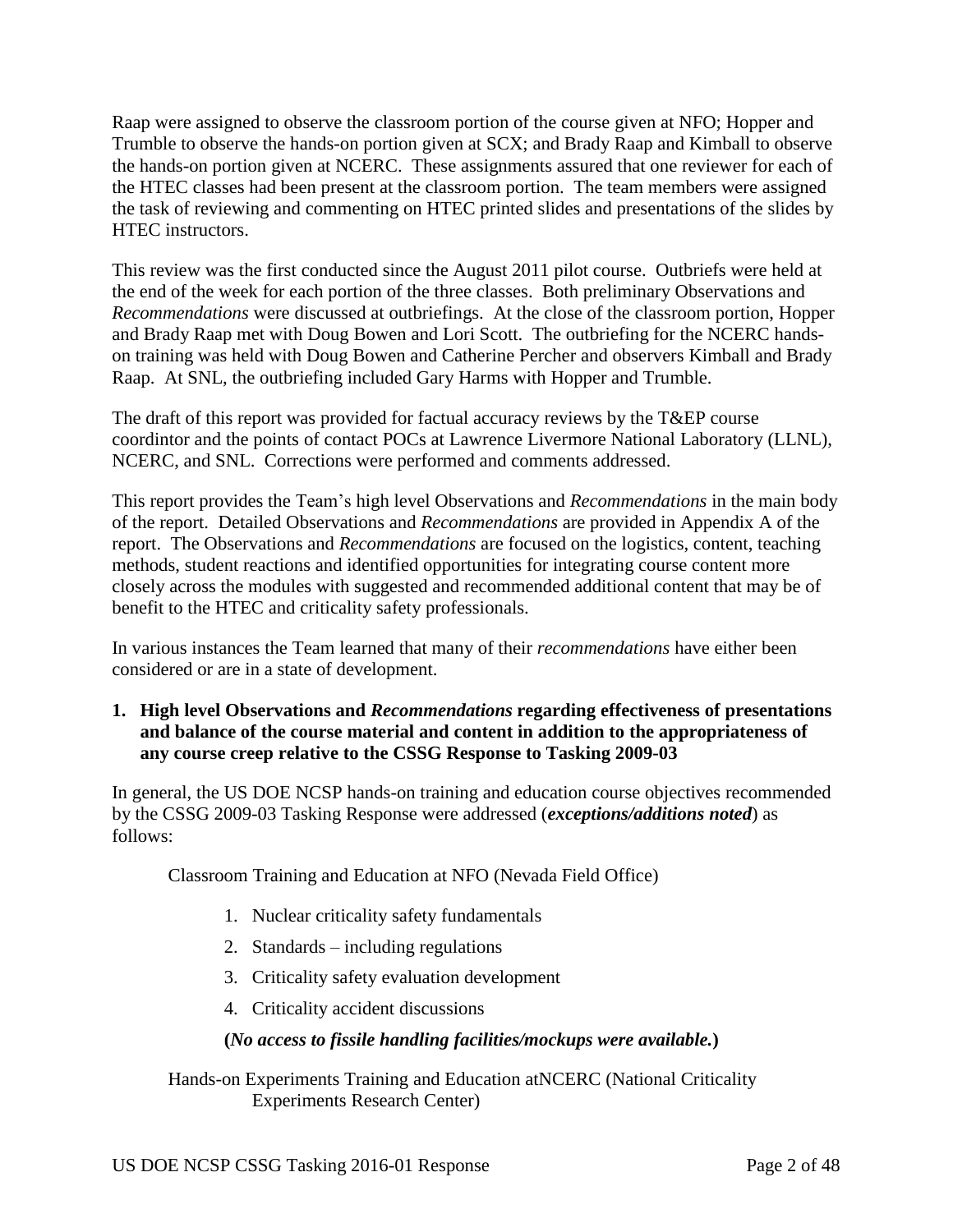- 1. The experiments/training exercises involved the same assemblies as used in prior courses.
- 2. The Los Alamos National Laboratory (LANL) training included Flattop and the 93%-enriched polyethylene-coated U foils/Plexiglas™ plates, Planet and Godiva.
- 3. The Training Assembly for Criticality Safety (TACS) shell experiments were included in the suite of experiments.
- 4. One or more experiments representing over-moderated configurations were included.
- 5. The training included the demonstration of student competency.

**(***No non-security-cleared students participated in the class. It is understood that the logistics for enabling non-security-cleared student access uses more resources, hence it is more costly (i.e., 1 escort per 3 uncleared versus 1 escort versus 5 cleared). Also, having non-security-cleared students in attendance could limit discussion on some sensitive topics that may arise as part of discussions with students.***)**

# **(***Though the CSSG 2009-03 Tasking Response made no recommendation for hands-on subcritical demonstrations with the BeRP Ball and 237Np sphere they were performed***.)**

SCX (SNL Technical Area V Critical Experiments Facility)

- 1. Critical conditions were based on variable fuel loadings and water level control.
- 2. The training included the demonstration of student competency.
- 3. Non-security-cleared students were accommodated.

*(One or more experiments representing over-moderated configurations have not been included – a current safety basis restriction.)*

*(An assembly using 19%-enriched U plates/foils has not been included – currently fiscally constrained.)*

No course creep was observed regarding the HTEC Objectives specified by the CSSG 2009-03 Tasking Response.

The same fundamental learning objectives for hands-on training generally were addressed at both sites (NCERC and SCX) regardless of the exercises performed or the particular assemblies used for the exercises. However, it was not apparent that the developers of the three-venue training and education sites (i.e., NFO, NCERC, and SCX) collaborated during the T&EP development and/or the evolution of the course to ensure agreement on the specific learning objectives and to ensure that the final training modules addressed those objectives with limited redundancy.

The following bulleted items are Observations and *Recommendations* regarding each of the three-weeks courses (i.e., NFO, SCX, and NCERC).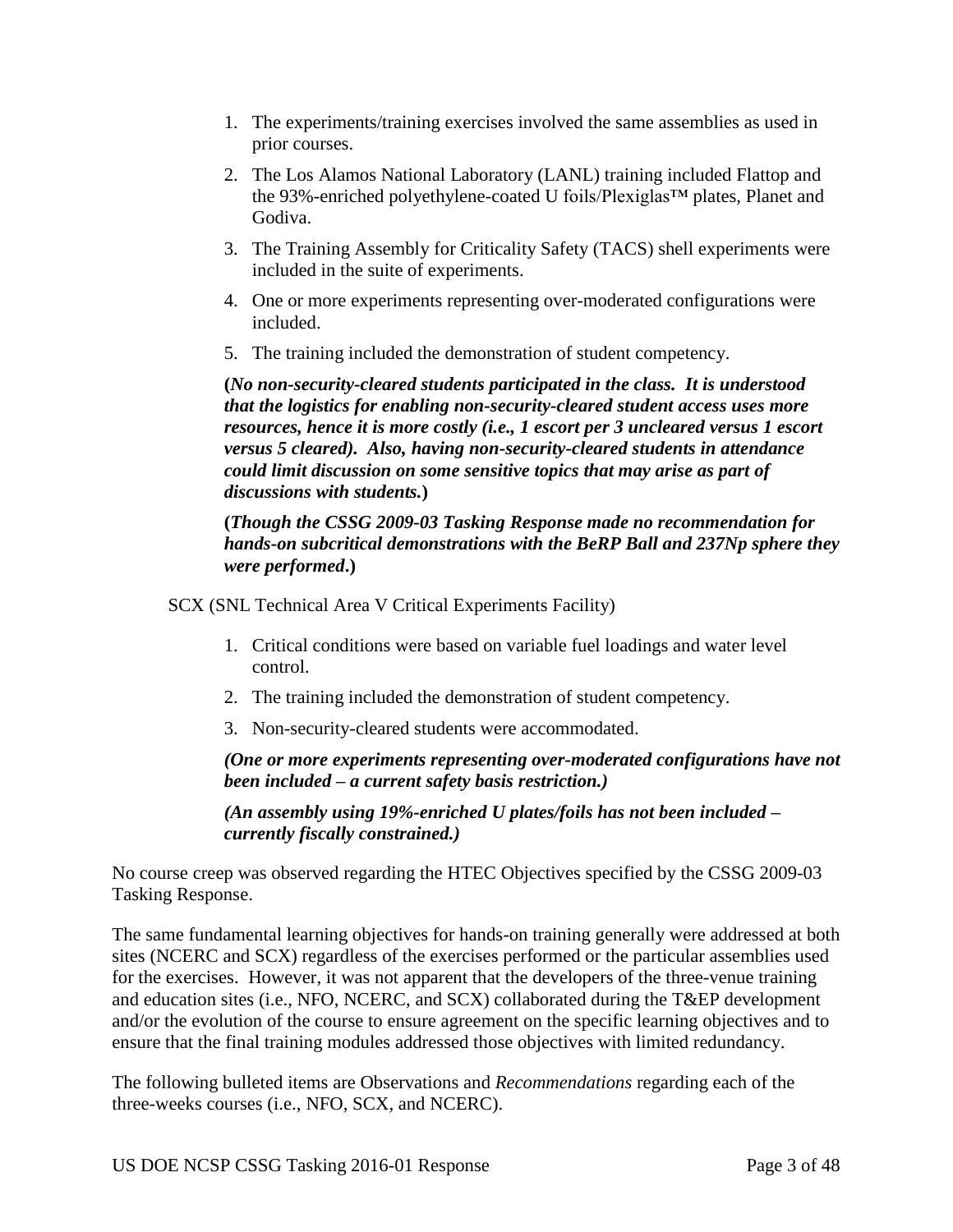## **General Observations**

- The CSSG reviewers were unanimous in the value provided by the course. The content of the course, and the unique student interactions with critical and subcritical assemblies is of significant value.
- The T&EP group has worked very hard to encompass the guidance provided in the CSSG 2009-03 response and to meet a number of the 5-year mission goals.
- This review itself is a testament to the values of continuous improvement and transparency embraced by the NCSP.
- It was not apparent that the developers and lecturers of the three-week/venue training and education sites (i.e., NFO, NCERC, and SCX) collaborated during the T&EP development and/or the evolution of the course to ensure agreement on the specific learning objectives and to ensure that the final training modules addressed those objectives with limited redundancy and consistency of format. *Have the two-week course developers scrub each other's slide presentations for content to avoid redundancy.*
- There were several missed opportunities to utilize and/or reference the NCSP products like heritage videos and CSSG tasking responses in both the classroom and hands-on courses. *Every effort should be made to actively integrate as much information as possible from the NCSP website (e.g., in live-time, or simulated-live-time, access NCSP website resources directly on class screen displays).*
- As shown on introductory slides, the ground rules metric for pass/fail is not consistent among the SCX, the NFO and NCERC regarding passing written test(s) and active classroom participation. The SCX expectation is that 70% of a written test and 30% of student participation are summed to determine a passing grade of 80% (e.g., 50% written test score plus 30% participation score could be passing). *Resolve expectations of the NCSP.*

# **1 st Week NFO Classroom Course**

- The classroom/facility space available at the NFO location was excellent. From a facility standpoint only the issue of audio/visual equipment and support were noted as negatives.
- The instructors come from diverse intellectual, academic and experiential backgrounds. This provides for a wide range of exposure by the students to members of the community.
- There were instances of slide content/words not being consistent with ANSI/ANS-8.xx language. *Review and correct all slides for precise and consistent language with current ANSI/ANS-8.xx and DOE document requirements and their relevance to the topic of discussion.*
- Occasionally, instructors would provide anecdotal examples to emphasize a subject or topic of discussion by expressing opinions, actions, judgments and/or facility practices at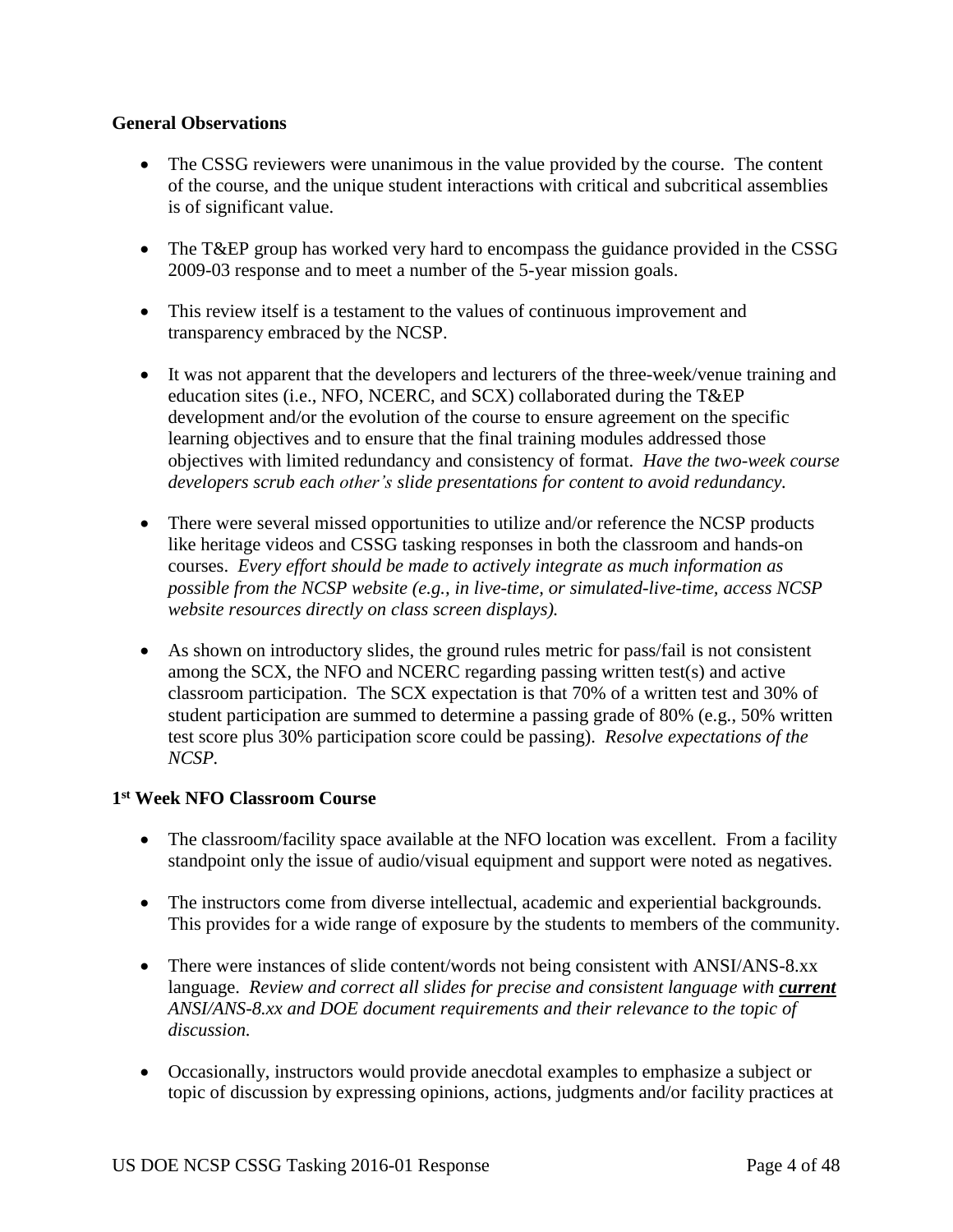a specific facility. Also, several slide sets seem to have organizational influences in addition to personal opinion. *Limit the use of facility-specific references or anecdotes depicting good or bad behaviors or judgments but positively specify DOE expectations regarding episodes such as found in the DOE Occurrence Reporting Processing System (ORPS) system in order to avoid endorsing or criticizing differences among DOE facilities.*

- No reference or review of anomalies were addressed. *Provide a module, with reference to the Clayton anomalies report near the conclusion of the classroom course that will be instructive to students as a caveat to over reliance on "rules of thumb" and frequent intuitive mistakes*.
- No comprehensive explanation about the NCSP website is provided. *Present the suite of resources/products available from the NCSP website including heritage videos, Nuclear Criticality Safety Engineer Training (NCSET) modules, CSSG tasking reports, experiment requests, specific references cited in presentations, etc. Try to weave these products into examples throughout presentations*.
- The process analysis portion of the course was stunted from not having access to an operating facility (e.g., LANL PF-4) for the Nuclear Criticality Safety Evaluation (NCSE) Workshops and Process Analyses. Also, small groups (3-4 students) were very important to engaging all the students. However, the disadvantage was that each "supervisor" (instructors were considered process supervisors for this exercise) had to repeat everything twice regarding an imagined facility. In the absence of using actual fissionable material processing facilities it would be beneficial to use some sort of a mock facility with relational objects (e.g., materials, geometries, spacing, personnel and equipment interactions and limitations represented by tables, tape on the floor, and cardboard could be used for a simulation that would engage the students; 3-D computer mockups could also be considered but may be too costly compared with the "benefit"). *Provide videos, pictures, and/or props to support the NCSE Workshops and Process Analyses.*
- Some mixed messaging with respect to using a systematic approach to performing evaluations. Steps are presented in lecture materials and NCSET modules but not carried through to exercises. *Carry through in exercises.*
- Some anecdotal discussions confuse the student as to what/who the reference/authority is on NCS interpretations and/or applications. *Ensure that module learning objectives are linked with or supported by ANSI/ANS-8.26-2007 and the US DOE NCSP expectations and distinguish between opinions, best practices and examples. The recommendation relates to the use of the ANS Enquiry Process and DOE Headquarters (HQ) documents and Field Office (FO) guidance.*
- Various definitions and the statement made on the treatment of "positive bias" are not consistent with ANSI/ANS-8.24-2007. *Correct definitions/statements in NFO Module 08 to be in line with the standard; consider engagement with some of the 8.24 standard members to review the module*.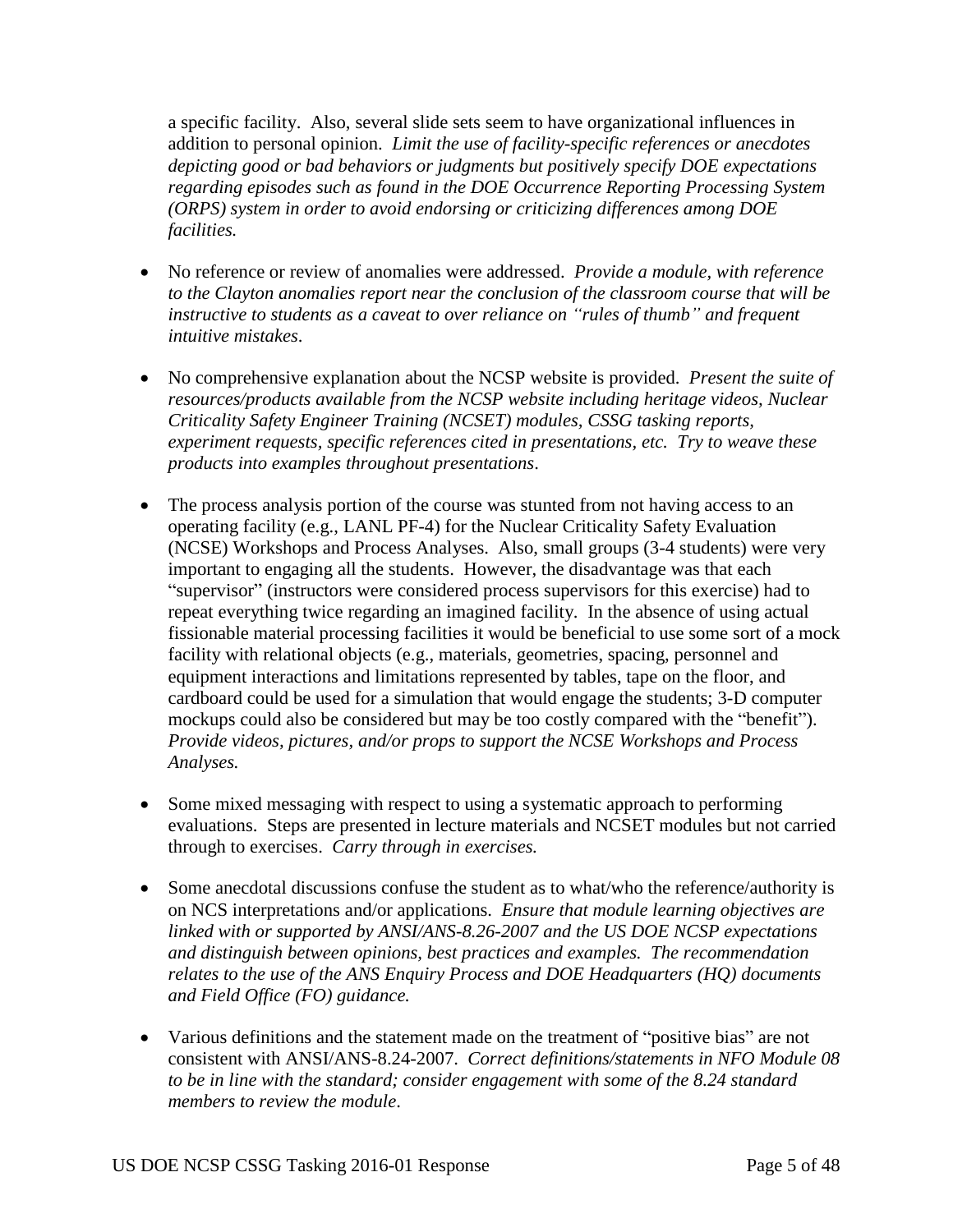- Sensitivity/Uncertainty (S/U) methods are a powerful tool when used appropriately. It is judged that the typical NCS engineer performing validations and safety evaluations may not have adequate training/understanding of these methods to understand the potential pitfalls and to apply them correctly*. Remind students that the use of S/U requires training and understanding of the methods used and the ability to adequately interpret the data provided.*
- Hazard and operability (HAZOP) methods and instruction are limited to mostly "What If". *Consider including greater detail and instruction/references to additional methods*.
- Much of the information, data, and graphics is plutonium-centric. *Include information, data, and graphics, where appropriate, for <sup>235</sup>U, <sup>233</sup>U, LEU, MOX, etc., and expand to provide a different graphical perspective*.

# **2 nd Week SCX Hands-on Course**

- Significant improvements in the class room portion of the facility have been made and more are planned. Reduction of the background noise via improvements in HVAC and the planned "false floor" improve the interactions between the students and the instructors as well as reducing potential tripping/equipment damage issues.
- All materials necessary for the students to perform the experiments, data collection and evaluation were provided to the students in the classroom. *It may be beneficial to let the students know this in advance so they are not tempted to pack these materials.*
- Instructors projected a passion for the material and a genuine interest in the students. This kept the students engaged throughout the week.
- Some discussions about the implications of experiments and lattice criticality accidents regarding the safety of DOE fissionable material operations were weak with a focus on reactor lattices as opposed to the experiment accidents' similarity to non-reactor nuclear facility fissionable material operations. *Work to relate lattice experiments and discussion about accidents to DOE non-reactor nuclear facility operations (e.g., PF-4, Y-12, Savannah River Site).*
- Several modules (modules 23-25) were of very limited value. These were focused on light water reactor (LWR) reactor cores, and, while interesting, the time in the class room could be more effectively utilized by covering other material (greater discussion of criticality accidents relevance to criticality safety, the suggested added module on Clayton's Anomalies).
- Only a partial description of detectors in general was provided and it seemed to be missing the tie-back to what could go wrong to give bad data. *Provide examples of detector issues that could/has gone wrong to provide bad data.*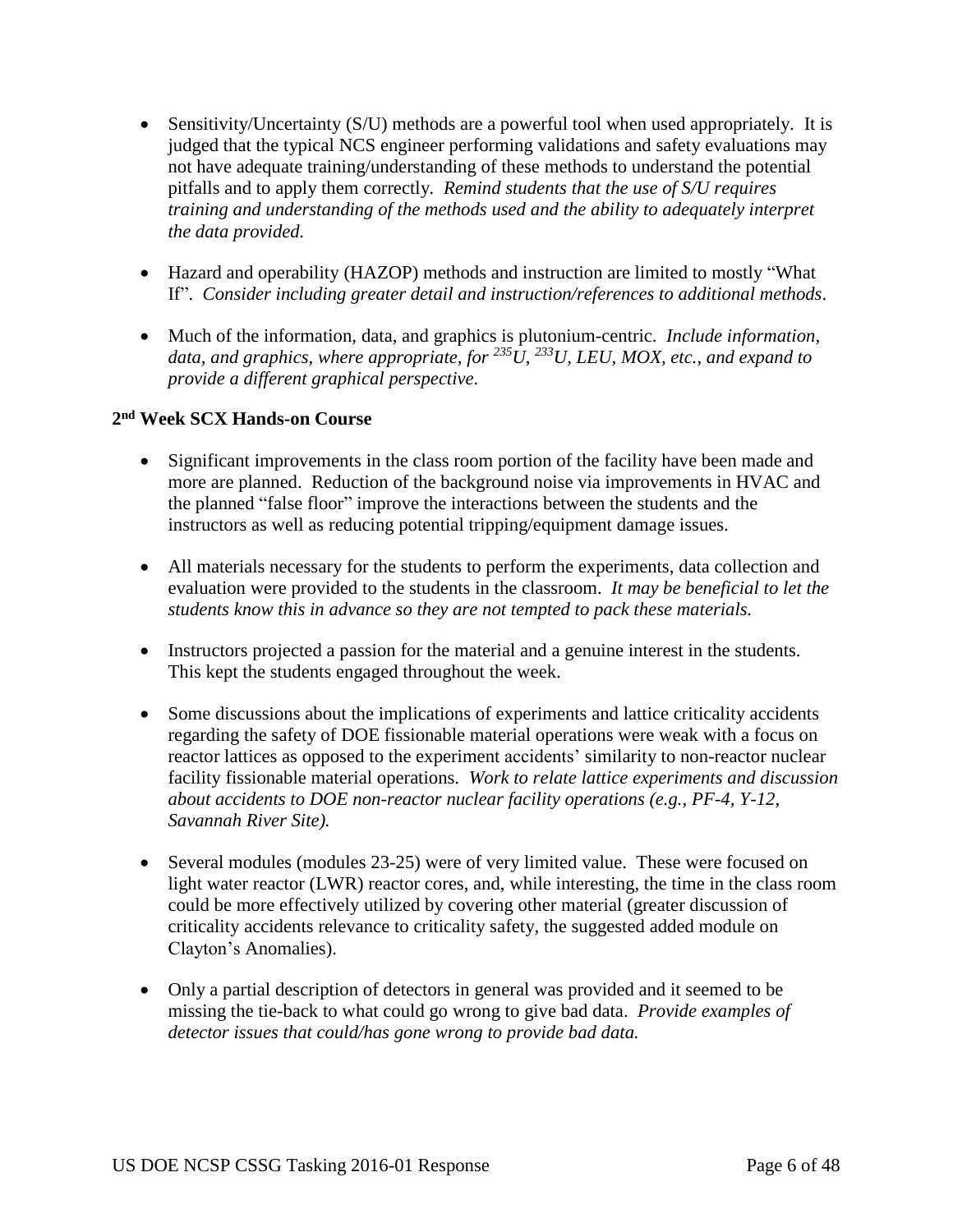#### **2 nd Week NCERC Hands-on Course**

- The logistics of entry/exit to Device Assembly Facility (DAF), escorts, rad con, etc., worked smoothly. Training rooms were well equipped and comfortable.
- The conduct of the experiments was professional and the information is of significant value in training nuclear criticality safety engineers. *Tie the process analysis methods back to the experiment portion of the training to re-enforce the classroom portion.*
- It was noted that the lead instructor on the TACS module, sat through the other modules. This is a positive Observation in that it showed some cross transfer of information. It is unknown if the other instructors have been through the TACS module. *Have all instructors be knowledgeable of what is being taught in all modules to ensure consistent instruction.*
- Some portions of the training were of questionable value. In particular, Module 6 on the BeRP Ball and Np Sphere. This was mainly a "show and tell" type of presentation that, while interesting, required many NCERC personnel to accomplish and did not directly tie to the ANSI/ANS-8.26-2007 objectives. *Re-evaluate the value of that activity relative to expanding on other training related to the experiments and/or performance of NCSEs/procedures for the demonstrations.*
- It was interesting to observe the difference in the teaching approach between Module 3/4 (TACS) and Modules 5 (Planet), 7 (Flattop), and 8 (Godiva-IV). The hands on portion for Module 3/4 was less formal; that is, it was not performed to an in-hand procedure nor was the procedure for the experiment provided to students. They performed the experiment directly from the workbook. In addition, assembly steps changed during the course of the experiment (i.e., some assembly was being performed outside of the experimental apparatus). The other modules, however, were more formally performed with an in-hand procedure. There was a clear connotation that the experiment in Module 3/4 could not achieve a critical state and that upfront belief resulted in an informality of conduct of operations. However, the knowledge that the experiment set could not achieve a critical state was not derived through training by the students. Conversely, there was a clear expectation that the remaining experiments would achieve a critical state and the performance of the experiments was more formal, slow, and deliberate. *Address the missed opportunity in performing Module 3/4 by showing the students how preconceived knowledge of "assured" subcriticality and notion for the degree of safety affects operations at the student's facilities and by demonstrating the relationship of "Formality of Operations" and "Formality of Conduct of Operations." Explain how ANS-8.1 requirement for written instruction is met.*
- There was a tendency to "staff" positions by the instructors where students could do the job (e.g., reading through the procedure, overseeing calculation results or otherwise doing the work for the student). This missed an opportunity to involve students in every aspect of the conduct of operations. *Look at all roles in the training and involve students in as many roles as possible.*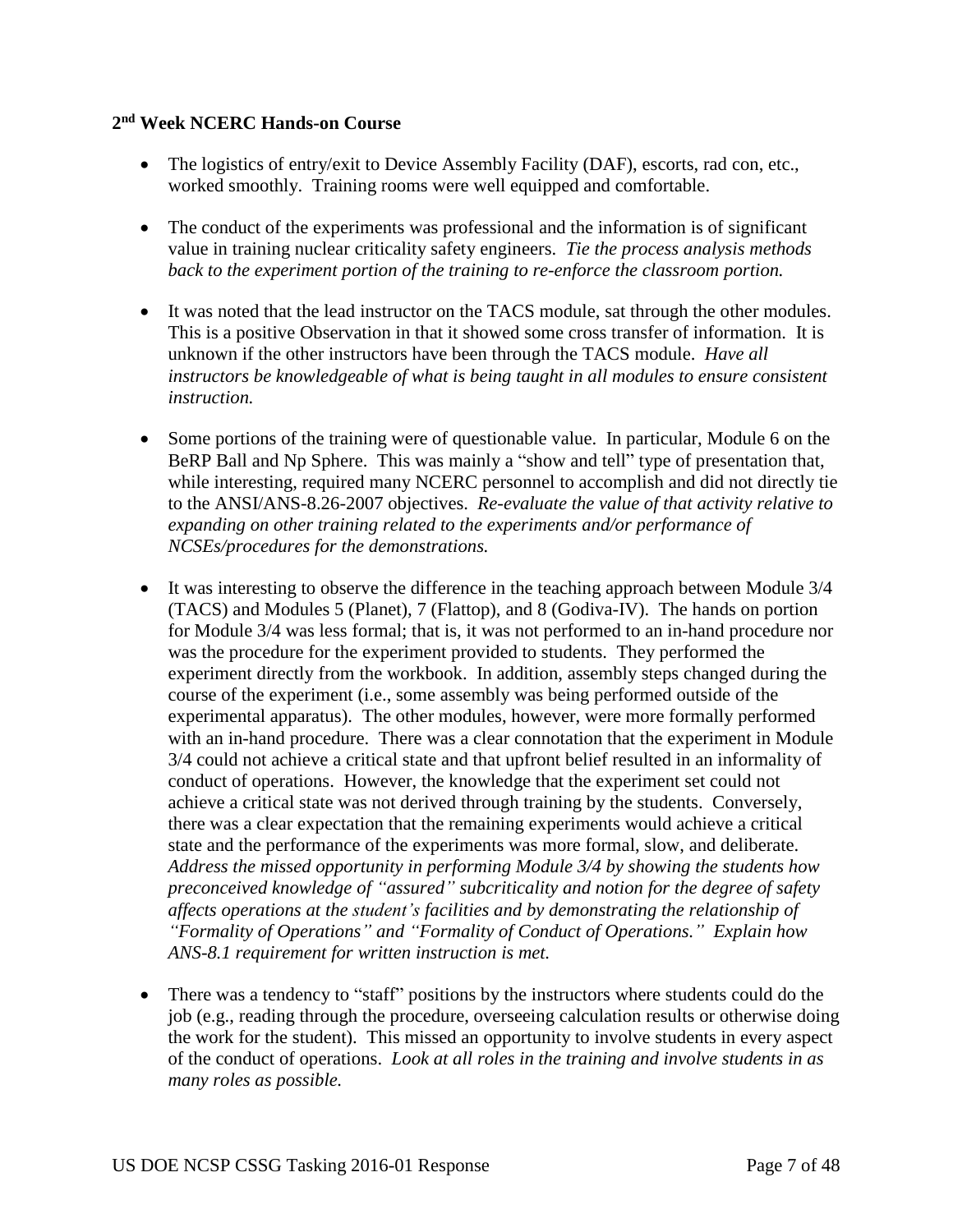- Many questions asked by instructors were yes/no type questions, questions that hinted as to the answer or questions were the answer was quickly confirmed. Engaging students to think is the most important part of this process. If another student had a different answer, they were often not given an opportunity to explore that answer. *Train instructors on how to ask open ended questions and how to draw other students into the question session.*
- A significant amount of time was spent on teaching experimental methods, including the attempt to distinguish an operation from ANS-8.1 space to ANS-1 space. This was at times confusing. Because the content of the training was focused primarily on how to do an experiment rather than on the ability to "relate the results…to facility operations for which they prepare NCSEs." This Observation is reinforced by the stated objectives in Modules 2, 3, 5, 6, 7, and 8, as well as the exam. Those elements focus on methods to approach critical, use of basic nuclear equations, and specific property effects on reactivity. The students left with a good sense on how to conduct an experiment and the associated nuclear physics responses, but not necessarily on how to relate experiments and data to facility operations at their site. In other words, there was a missed opportunity to have the students relate what was observed through the experiment to actual field issues they deal with day in and day out and how they write evaluations. *Relate the experiment conditions and observed factors to non-reactor nuclear facility criticality safety and operations and keep the focus on applicability to the ANS-8 series, which is where the NCS engineer lives.*
- *Specific "take aways" should be identified for the experiments. Clarify the "take away" for the practitioner regarding the Flattop Free-Run Demonstration to promote the concept of critical thinking to encourage a questioning attitude and to challenge the concept of using the "most conservative" conditions for example.*

# **2 High level Observations and** *Recommendations* **regarding the HTEC consistency with the 2014-2023 NCSP Mission and Vision for Training and Education**

By virtue of this CSSG review it is concluded that certain 5-year "high priority" aspects of the 2014-2023 NCSP Mission and Vision (M&V) Technical Priorities are being addressed by the HTEC, which addresses the requirements of ANSI/ANS-8.26-2007<sup>4</sup> national consensus standard. In particular, the following "High Priority" "Attributes" and "Goals" of the M&V for the the T&EP HTEC are being addressed as follows.

 $\overline{a}$ 

<sup>&</sup>lt;sup>4</sup> Criticality Safety Engineer Training and Qualification Program, ANSI/ANS-8.26-2007, American Nuclear Society, 555 North Kensington Avenue, La Grange Park, Illinois 60526 USA.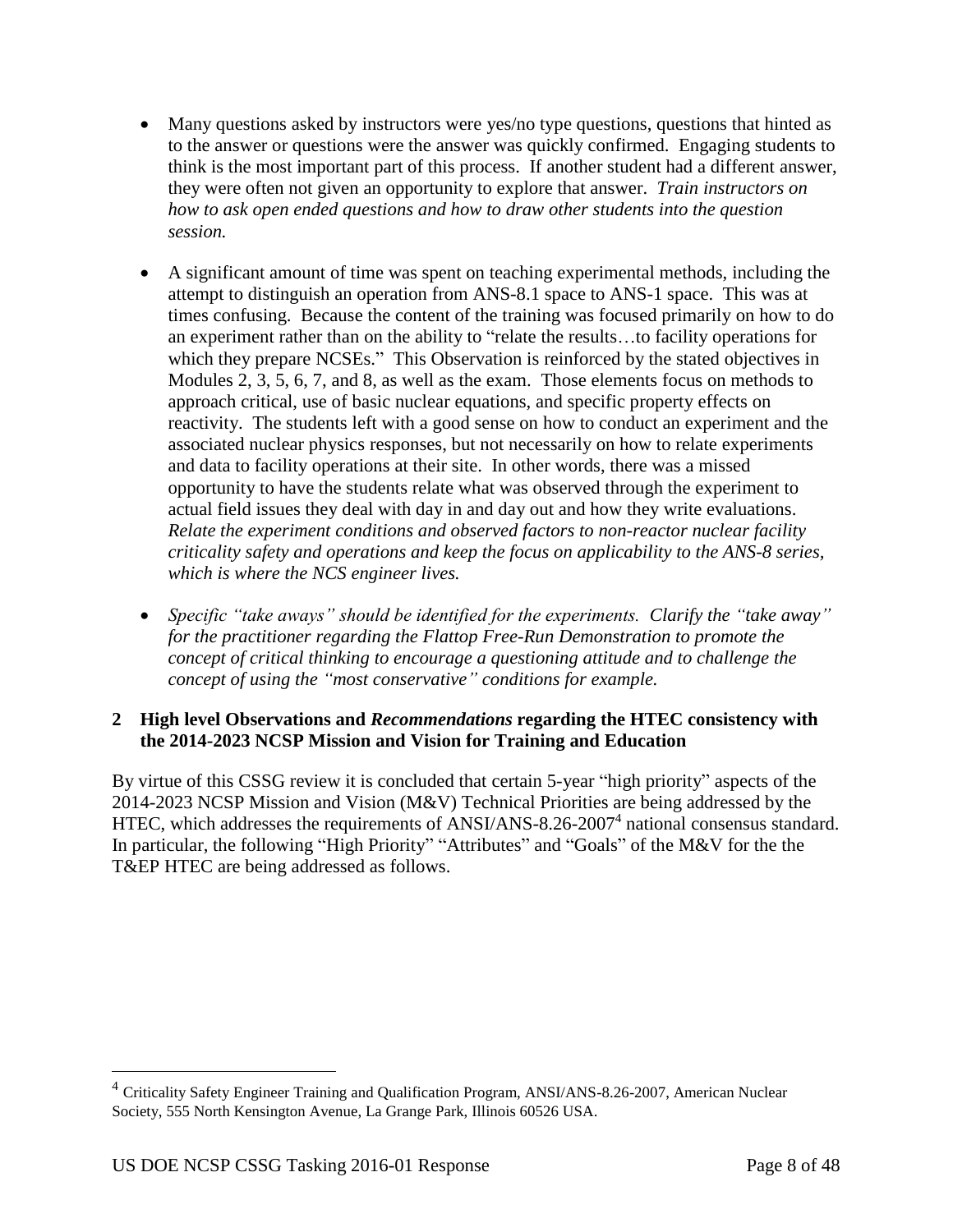| <b>Attributes</b>                                                                                                                                                                                  | Goals                                                                                                                                                                                                                                                                                                                                                                                                                                                                                                                                                                                                                                                                                                                  |
|----------------------------------------------------------------------------------------------------------------------------------------------------------------------------------------------------|------------------------------------------------------------------------------------------------------------------------------------------------------------------------------------------------------------------------------------------------------------------------------------------------------------------------------------------------------------------------------------------------------------------------------------------------------------------------------------------------------------------------------------------------------------------------------------------------------------------------------------------------------------------------------------------------------------------------|
| Access to an integrated,<br>coordinated, and<br>consistent compendium<br>of criticality safety<br>training and education<br>resources that provide<br>effective training<br>commensurate with need | A sustainable process to identify and communicate available training<br>classes and education resources in the national and international<br>communities $-$ is accomplished by the continued and updated postings on<br>the US DOE NCSP website regarding the announcement of the T&E<br>HTEC for professional nuclear criticality safety engineers. Other training<br>courses regarding the development and use computer codes are publicized<br>via the NCSP sponsored ORNL Radiation Safety Information<br>Computational Center as well as Nuclear Criticality Safety Engineer<br>Training modules. As noted there is a further opportunity to integrate the<br>HTEC with the other materials on the NCSP website. |
|                                                                                                                                                                                                    | A gap analysis of training needs based on an assessment of available<br>training and education resources in the national and international<br>communities $-$ is addressed by the current CSSG review of the extant US<br>DOE NCSP T&E Program regarding the HTEC program.                                                                                                                                                                                                                                                                                                                                                                                                                                             |
|                                                                                                                                                                                                    | A sustainable process to obtain and incorporate feedback to expand or<br>improve training course(s), training modules, or NCSET modules $-$ is<br>addressed by the the student evaluation forms from each class and<br>feedback of the CSSG review of the extant US DOE NCSP T&E Program.<br>Those data should be reviewed annually for trends that could identify<br>needed clarifications on messaging.                                                                                                                                                                                                                                                                                                              |
| Provider of criticality<br>safety training not<br>readily available from<br>other sources                                                                                                          | The existing and unique training provided by the NCSP, e.g., classroom<br>and hands-on experiment training, and NCSET modules, remains a high<br>priority – and is judged so by the current CSSG review of the extant $US$<br>DOE NCSP T&E Program.                                                                                                                                                                                                                                                                                                                                                                                                                                                                    |

The following remaining 5-year "high priority" aspects of the 2014-2023 NCSP Mission and Vision (M&V) Technical Priorities were not verified but are understood to be in-process or under development.

| <b>Attributes</b>                                                                         | Goals                                                                                                                                                                                                                                                                                     |
|-------------------------------------------------------------------------------------------|-------------------------------------------------------------------------------------------------------------------------------------------------------------------------------------------------------------------------------------------------------------------------------------------|
| Provider of criticality<br>safety training not<br>readily available from<br>other sources | Sustain a training course for managers, supervisors, criticality safety<br>officers, or criticality safety representatives, and DOE facility<br>representatives $-$ <i>it is understood that those courses have not been piloted</i><br>or reviewed for consistency with NCSP objectives. |
|                                                                                           | Develop a mobile CAT 1 criticality hands-on critical or near critical<br>demonstration capability.                                                                                                                                                                                        |

The following 5-year "medium priority" aspects of the 2014-2023 NCSP Mission and Vision (M&V) Technical Priorities were reviewed with the following results.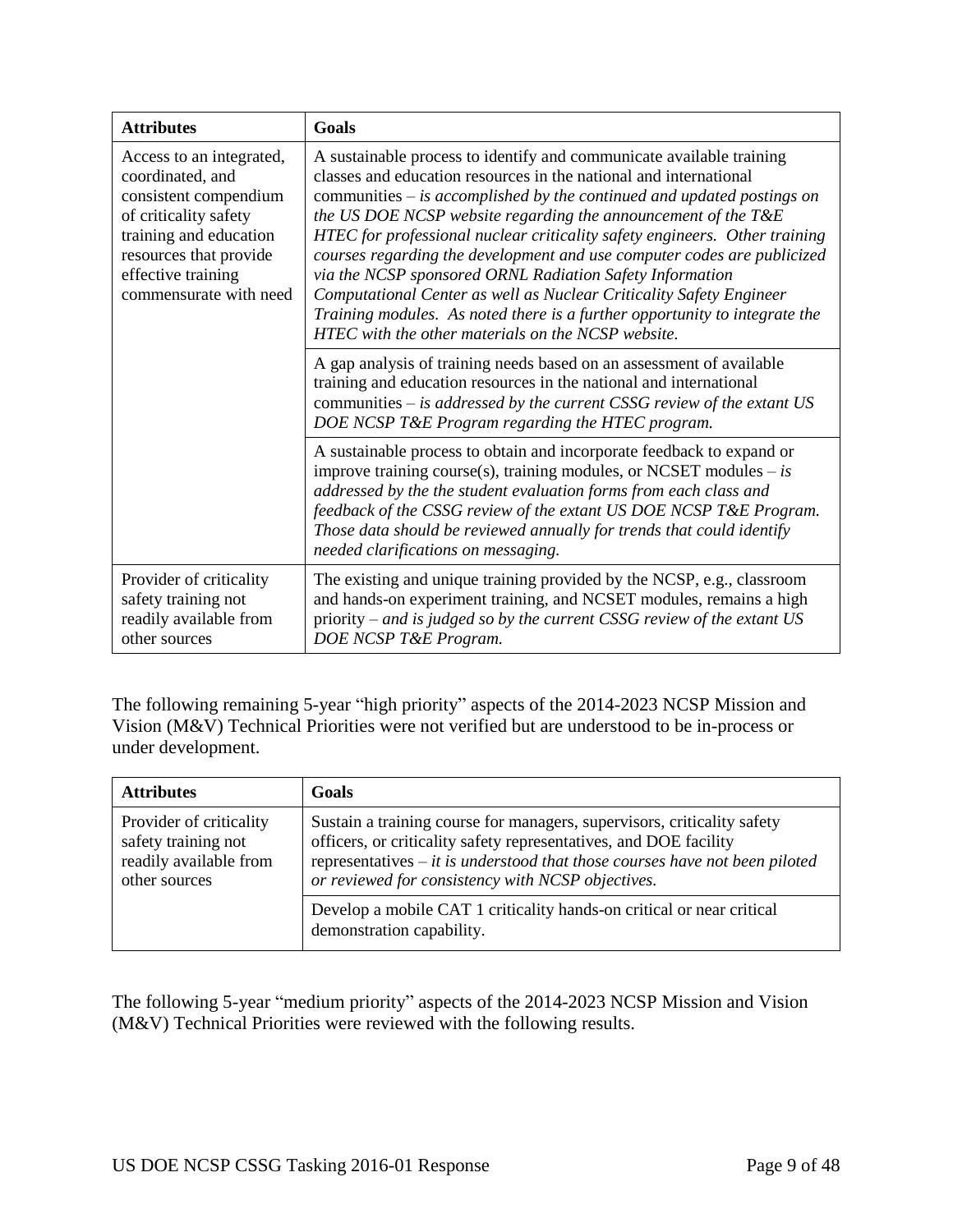| <b>Attributes</b>                                                                    | Goals                                                                                                                                                                                                                                                                                                                                                                                                                                                                                                                                                                                                                                                                    |
|--------------------------------------------------------------------------------------|--------------------------------------------------------------------------------------------------------------------------------------------------------------------------------------------------------------------------------------------------------------------------------------------------------------------------------------------------------------------------------------------------------------------------------------------------------------------------------------------------------------------------------------------------------------------------------------------------------------------------------------------------------------------------|
| Collaborative<br>environment between<br>national and<br>international<br>communities | Sustainable program (internship, rotational assignments, etc.) to facilitate<br>collaborative training and education opportunities (national and<br>international) – this goal is in its infancy but has been initiated with a<br>collaborative agreement since 2014 resulting in Institut de radioprotection<br>et de sûreté nucléaire (IRSN) personnel visiting SNL, LANL, and NCERC<br>and learning about NCS training and practices in the US. There has been<br>an exchange of an LLNL employee with Atomic Weapons Establishment<br>(AWE) under a continuing mechanism for exchanges between NNSA and<br>AWE, however it has not yet become a sustainable program. |

Other 5-Year 2014-2023 NCSP Mission and Vision (M&V) Technical Priorities for Training and Education were judged to be outside of the scope of the US DOE NCSP hands-on training and education course.

**3 Realistic circumstances that are, or may reasonably become, prevalent regarding necessary resources to address the course criteria (e.g., availability of facilities, training materials, personnel, fiscal support, calendar dates, student support/schedules).**

This was only lightly touched on by the team during this review due to the limitation of time and knowledge of circumstances including available resources of DOE programs and facilities. It is suggested that the completion of this element of the review be undertaken by individuals with a broad and in-depth knowledge of those potential programmatic circumstances and resources.

The following Observations are provided:

- On a positive note, the training materials and course content were judged to be very good and well put together, and use of students' time in the course was good.
- Given the 5+ years of offering the class, attendance at the classes appears to continue to be strong. As the potential needs diminish, T&E should continue to monitor and make suggestions as to the optimum number of classes to be held each year.
- The goal of having a "mobile version" of the classs, perhaps using TACS, that could come to the individual sites, has not been realized. Relating changes in process parameters to effects on criticality in a real world setting is a significant value that this class could provide to both criticality safety engineers and operators. *T&E should evaluate necessary plans/procedures/funding necessary to create a mobile version of the class and present that to the NCSP as an option.*
- Due to unforseen events at LANL regarding the loss of criticality safety staff, and the PF-4 restart efforts, the classroom portion of the training was moved to NFO starting in CY16. While this had some logistical advantages for those continuing on at NCERC, the loss of actual fissile operations to review as part of NCSE development was a detriment to the class. *Investment by the NCSP into T&E in the area of developing simple mockups using "standard equipment" should be strongly considered if the intent is to continue to*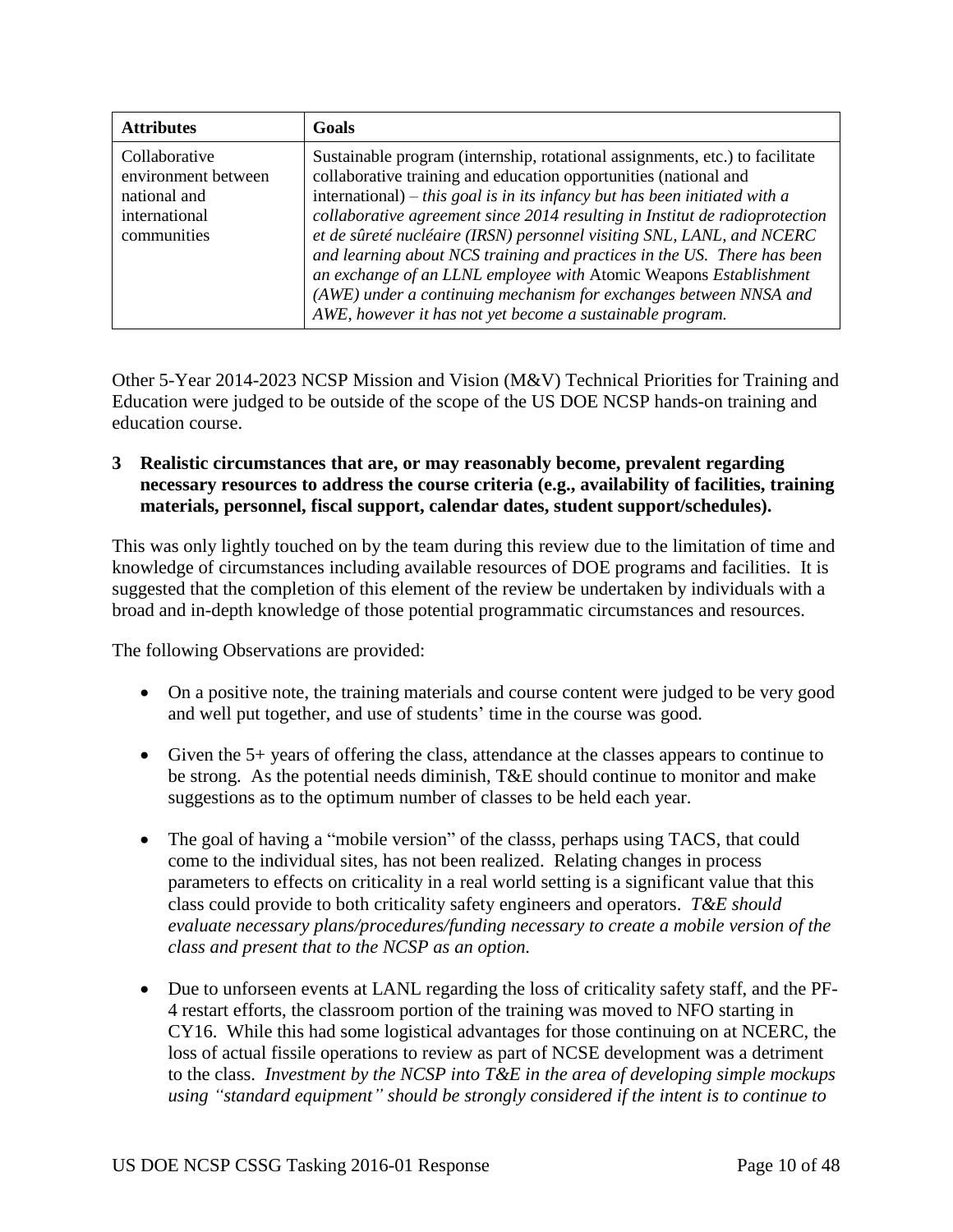*hold the classroom portion away from an actual operating site. Alternatively, consideration should be given to using walk down/assessment and NCSE development at both NCERC (vault storage, handling, etc.) and SNL (drum/material storage, handling, etc.) thereby giving the cleared and uncleared students somewhat of an environmental appreciation for some operations.*

- There were some comments by the students that packing for the consecutive two weeks of the class (often in multiple locations) was difficult. *A continued discussion within the T&E, reflecting on any student feedback on the survey evaluation forms, should be undertakent to determine the cost/benefit associated with the two weeks of the class being contigious vs being separated by several weeks.*
- Now that the class content is fairly well stabilized, the use of "alternate" teachers for the class has been undertaken. Since multiple instructors may be used over multiple classes to teach a module, the importance of speakers notes and speaker preparation is very important. *Course content leads should ensure that a set of speaker notes is available for the slides of each module. They should aslo ensure that instructors are expected, and provided time, to prepare for module instruction if they have not taught that module before.*

## **General and Detailed Observations -** *Recommendations*

General and detailed specific review positive acknowledgments, Observations, comments, *Recommendations*, suggestions, and missed opportunities, regarding the HTEC classroom and hands-on lectures, slides, workshops and sub-critical and critical experiments training and education are provided in Appendix A to this report.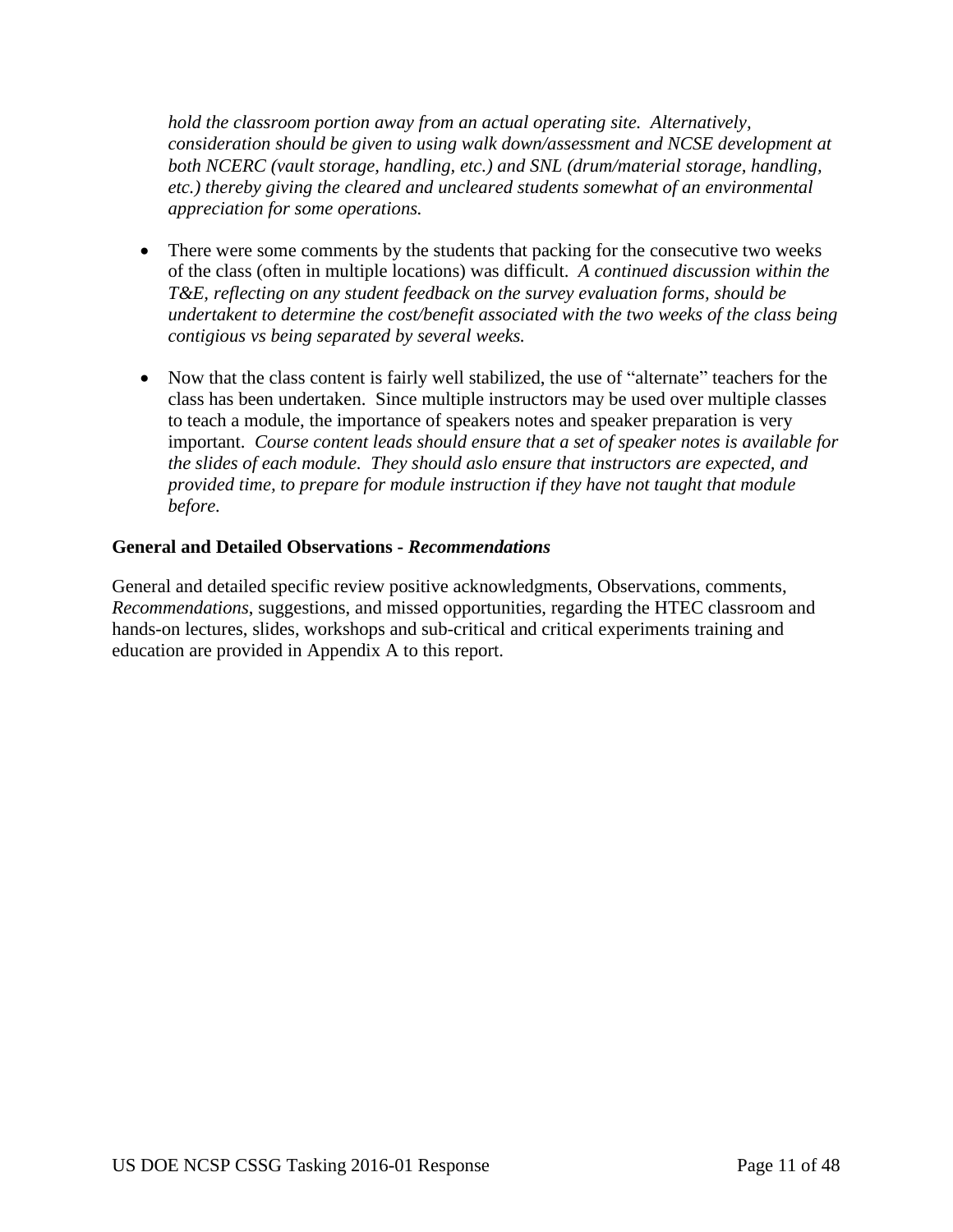# Appendix A **US DOE NCSP Hands-on Training & Education Course Review**

#### **General Overall Course Observations**

In general, the US DOE NCSP hands-on training and education course objectives recommended by the CSSG 2009-03 Tasking Response were addressed (*exceptions/additions noted*) as follows:

Classroom Training and Education at NFO (Nevada Field Office)

- 1. Nuclear criticality safety fundamentals
- 2. Standards including regulations
- 3. Criticality safety evaluation development
- 4. Criticality accident discussions

## **(***No access to fissile handling facilities/mockups were available.***)**

Hands-on Experiments Training and Education at NCERC (National Criticality Experiments Research Center)

- 1. The experiments/training exercises involved the same assemblies as used in prior courses.
- 2. The LANL training included Flattop and the 93%-enriched polyethylene-coated U foils/Plexiglas™ plates though Planet.
- 3. The TACS shell experiments were included in the suite of experiments.
- 4. One or more experiments representing over-moderated configurations were included.
- 5. The training included the demonstration of student competency.

**(***No non-security-cleared students participated in the class. It is understood that the logistics for enabling non-security-cleared student access uses more resources, hence it is more costly. Also, having non-security-cleared students in attendance could limit discussion on some sensitive topics that may arise as part of discussions with students.***)**

**(***Though the CSSG 2009-03 Tasking Response made no recommendation for hands-on subcritical demonstrations with the BeRP Ball and 237Np sphere they were performed***.)**

SCX (SNL Technical Area V Critical Experiments Facility)

- 1. Critical conditions were based on variable fuel loadings and water level control.
- 2. The training included the demonstration of student competency.
- 3. Non-security-cleared students were accommodated.

**(***One or more experiments representing over-moderated configurations have not been included – a current safety basis restriction.***)**

**(***An assembly using 19%-enriched U plates/foils has not been included – currently fiscally constrained.***)**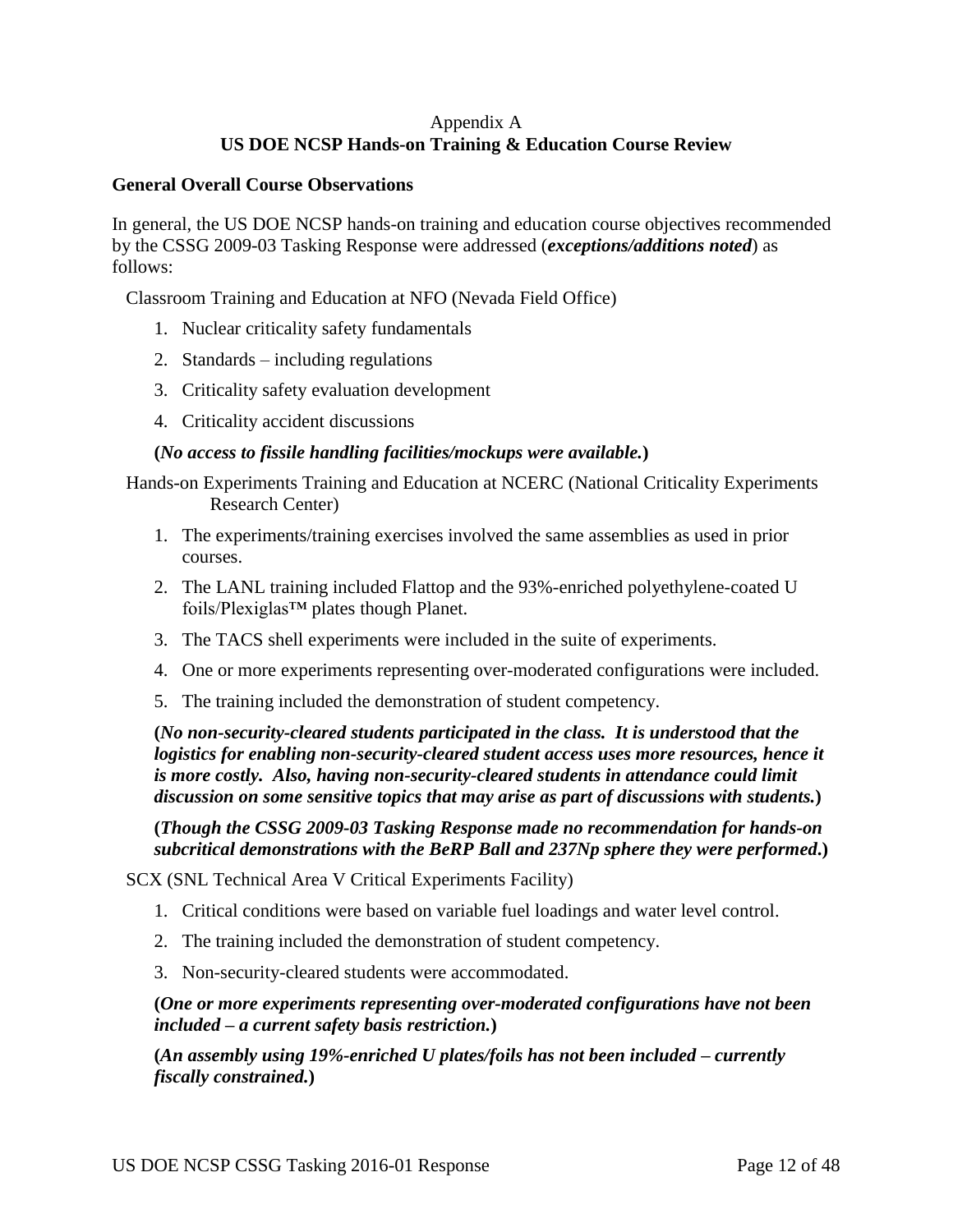No course creep was observed regarding the HTEC Objectives specified by the CSSG 2009-03 Tasking Response.

## **Review Observations -** *Recommendations*

The same fundamental learning objectives for hands-on training generally were addressed at both sites (NCERC and SNL) regardless of the exercises performed or the particular assemblies used for the exercises. However, it was not apparent that the developers of the three-venue training and education sites (i.e., NFO, NCERC, and SCX) collaborated during the T&EP development and/or the evolution of the course to ensure agreement on the specific learning objectives and to ensure that the final training modules addressed those objectives with limited redundancy. *Have the two-week course developers scrub each other's slide presentations for content and to avoid inappropriate redundancy from the first week course and the second week course.*

Based upon the review of NCERC and SNL classroom slides and presentations there appear to be similar fundamental learning objectives for hands-on training but there are remarkable redundancies with the 1<sup>st</sup>-week classroom training and education objectives with limited inconsistencies. It is not clear that there has been a refereed and moderately directed collaboration among the classroom, NCERC and SNL course materials and lectures. Examples include:

Nuclear criticality safety fundamentals Standards – including regulations Criticality safety evaluation development Criticality accident discussions

## *Ensure that the primary developers for each of the three two-week courses (i.e., classroom, SNL, and NCERC) have reviewed and/or attended lectures for all three courses to ensure consistent and intended progressive training and education from the 1 st to 2 nd week courses*.

There is general uncertainty that students have actually considered the identified prerequisites recommended by the CSSG Response to Tasking 2009-03 (e.g., NCSET Modules). Student feedback was that the information was too much to read. *Develop some sort of pre-course simple student exercises in the use and familiarity of the NCSP.LLNL.GOV and NCSET Modules to be completed as part of their pass/fail criteria for the course and/or provide in Module 00 a table cross referencing salient information and location on the NCSP website as appropriate.*

There were several missed opportunities to utilize and/or reference the NCSP products like heritage videos and CSSG tasking responses in both the classroom and hands-on courses. *Every effort should be made to actively integrate as much information as possible from the NCSP website (e.g., in live-time, or simulated-live-time, access NCSP website resources directly on class screen displays).*

As shown on introductory slides, the ground rules metric for pass/fail is not consistent among the SCX, the NFO and NCERC regarding passing written test(s) and active classroom participation. The SCX expectation is that 70% of a written test and 30% of student participation are summed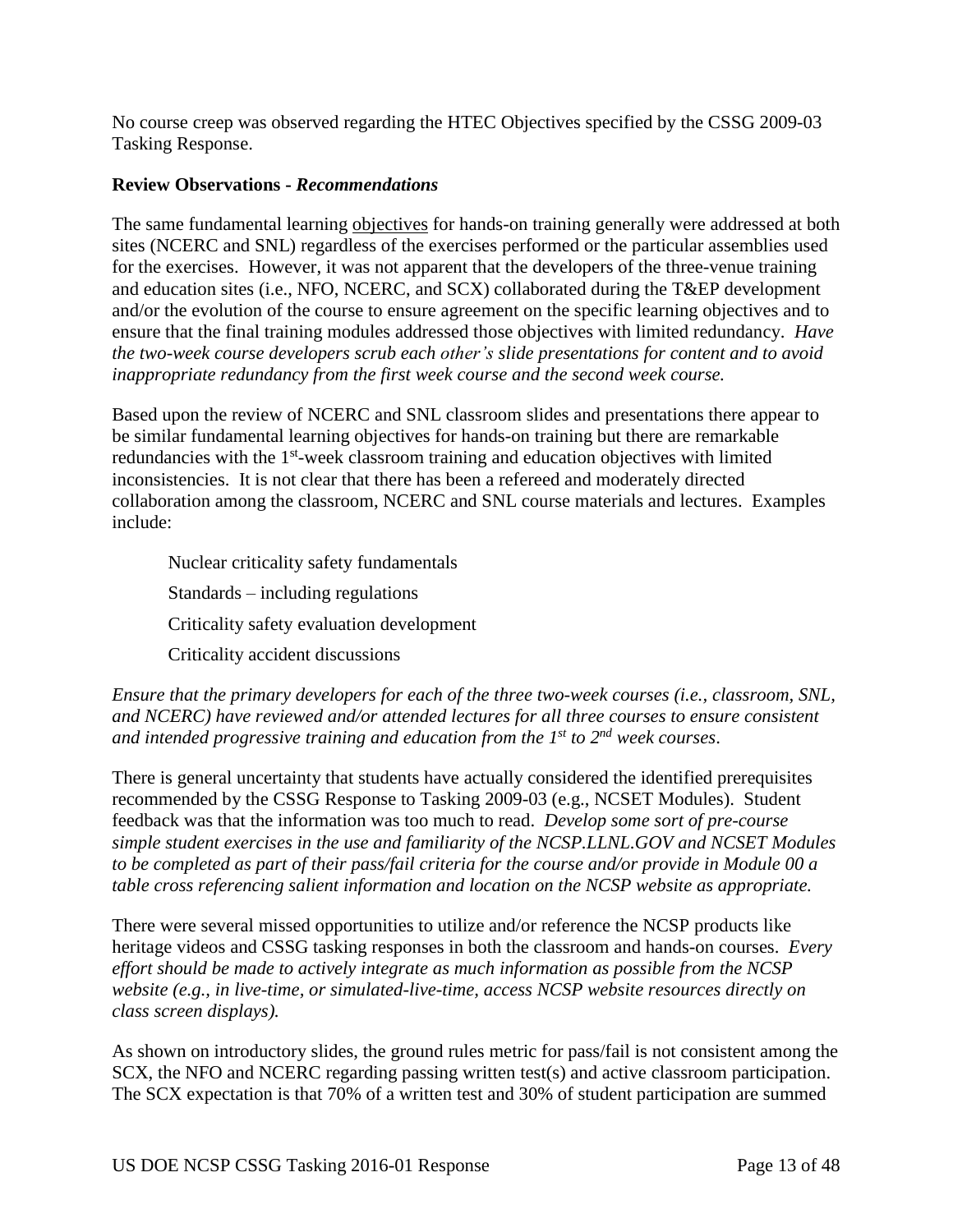to determine a passing grade of 80% (e.g., 50% written test score plus 30% participation score could be passing). *Resolve expectations of the NCSP.*

Modules, Sections, Parts, and Supplemental Information labeling is not consistent throughout the slide presentations and students occasionally lose their place when instructors flip backwards or forwards in the slides. *Identify in a header or footer, each instructional slide with its module, section, part, supplemental information, or other unique identifier.*

Statements of Module Objectives and a concluding slide review of Module Objectives are not provided for many modules. *State the learning objectives on the introductory slide for each module and verify/recap the objectives in the terminal slide(s) for each module.*

Various slides presented equations without defined parameters that were verbally referenced. Students missed or misunderstood the meaning of some of the verbally mentioned parameters. *Include equation parameter and/or abbreviations definitions used in equations.*

Only one or two modules had lecture notes provided on the "raw" MS PowerPoint, pdf slides to be used by the originator or substitute lecturers and for updating/improving the course and slides. *Provide and update lecture slide notes with subsequent course classes.*

On occasion, subject matter instructors would not be present during a testing period. *Instructors should be prepared to be present in the room for the duration of testing should questions arise.*

*Provide gamma and neutron radiation dose and dose rate meters at/near the location of critical assemblies, such as an operator position, for students to observe the radiation fields during the complete evolution of the experiments, especially the decay following shutdown from critical. Also, provide conversion factors to the students for their estimating the dose to a nearby person as a function of a typical accident fission yield.*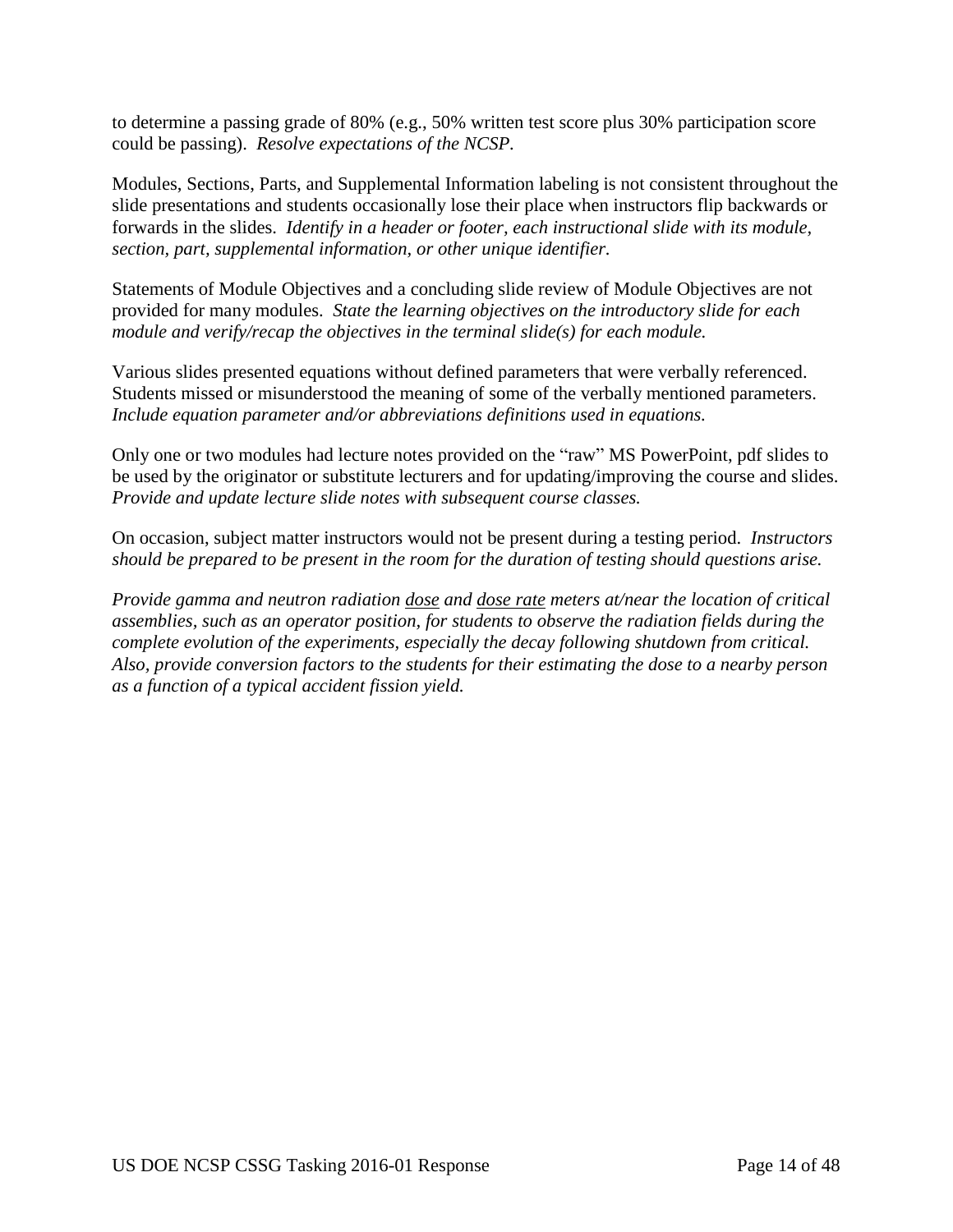## **1 st Week NFO Classroom Course**

#### **General Observations –** *Recommendations*

#### **Logistics/Structure:**

The diversity of instructors was good.

Perhaps, due to this being the first presentation of the classroom portion of the course at NFO there were various logistic challenges including the following:

- The delayed in-processing of personnel without Homeland Security Presidential Directive (HSPD)-12 badges (~40 minutes). Include an approved image of an HSPD-12 badge on the website and course registration/description materials for clarification (badging delays caused by student not knowing they did NOT have an HSPD-12 badge).
- Inadequate audio-visual capabilities for some presentations.
- Intermittent to mostly non-existent Wi-Fi internet capabilities for presentations (subsequently worked around with retrieved video files on the presentation computer with no audio).
- Need for the required use of a lapel microphone (some instructors were too soft spoken to hear/understand), likely should be required use of all instructors to avoid failure of usage.

#### *Continue to predict and address logistic challenges.*

Aside from issues with the audio visual services, the NFO classroom environment was excellent for the size of the class. Desk and seating spacing provided good working/writing surface for each student and provided sufficient spacing between students to discourage neighbor conversations during the lectures. *Attempt to maintain classroom layouts similar to that experienced at NFO.*

The diversity of instructors was good. *Maintain diversity.*

There is no clearly stated introductory link provided between ANS-8.26 and the objectives of the class. *Clarify the purpose of course to provide a link between ANS-8.26 and students, e.g., to provide basic knowledge, access to specific resources/reference materials and identify good habits that will aid the criticality safety practitioner to understand and satisfy the requirements from national standards and DOE expectations*.

Several slide presentations were not consistent (the outlines/objectives do not always match presentation content. *Update to current version of standards and references.*

Most slides were displayed with full content thereby facilitating students' reading ahead rather than focusing on an instructional point. *Consider using animation in slides to help students focus on one point at a time rather than reading ahead.*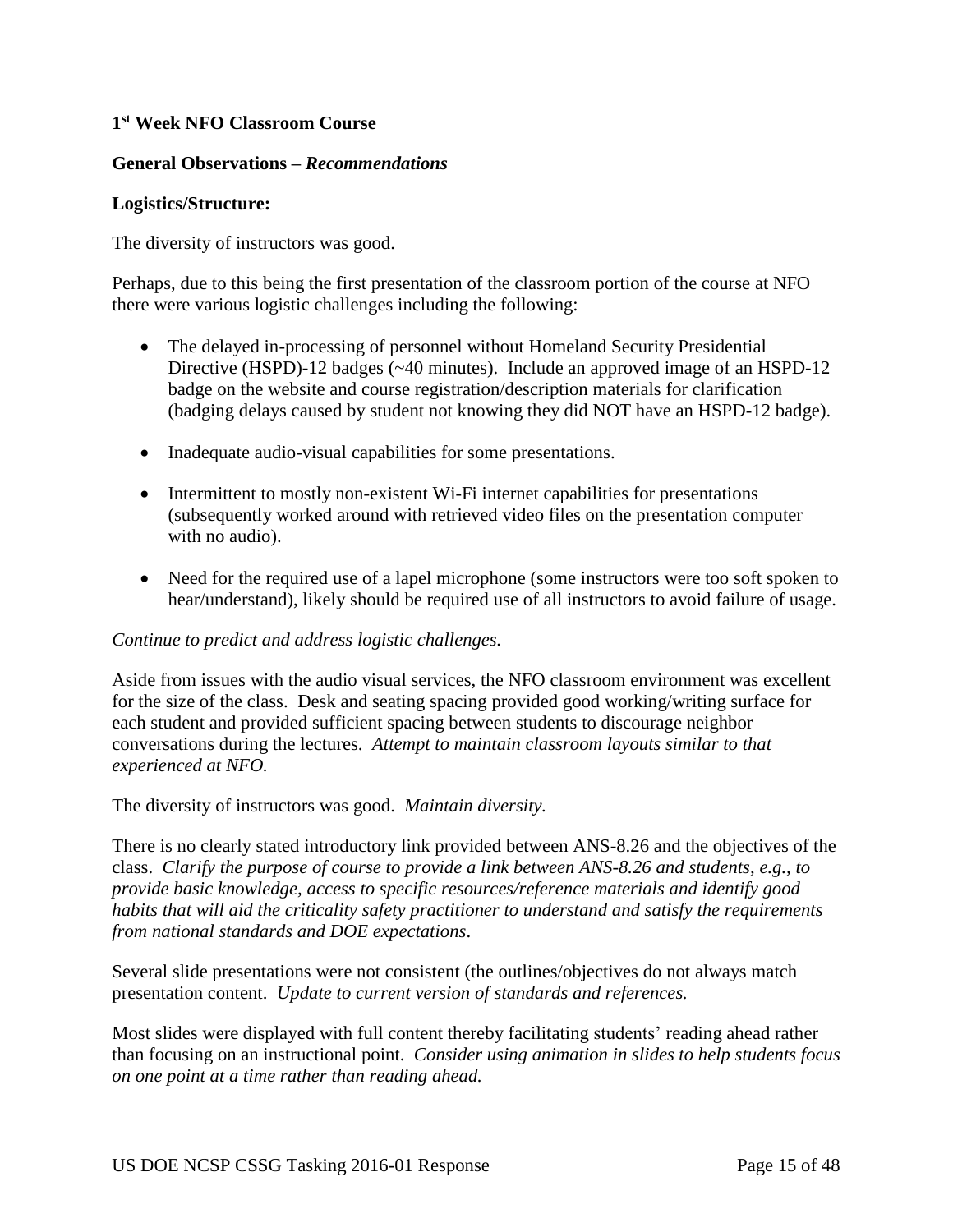There were instances of slide content/words not being consistent with ANSI/ANS-8.xx language. *Review and correct all slides for precise and consistent language with current ANSI/ANS-8.xx and DOE document requirements and their relevance to the topic of discussion.*

There was inconsistent verb tense/perspective on "course content" slides. *Choose either lecturer or student, don't mix.*

Some presentation slides make reference to information available on the NCSP website but give no http link. In other instances, some slides attempt to provide a link but it is too general in nature (i.e., [http://ncsp.llnl.gov\)](http://ncsp.llnl.gov/). *Provide specific links to referenced and useful information (e.g., [http://ncsp.llnl.gov/cssg/taskandresponse/2014/2014-](http://ncsp.llnl.gov/cssg/taskandresponse/2014/2014-02_Response_on_Validation_with_Limited_Data_09-21-15.pdf) [02\\_Response\\_on\\_Validation\\_with\\_Limited\\_Data\\_09-21-15.pdf\)](http://ncsp.llnl.gov/cssg/taskandresponse/2014/2014-02_Response_on_Validation_with_Limited_Data_09-21-15.pdf).*

Occasionally, instructors would provide anecdotal examples to emphasize a subject or topic of discussion by expressing opinions, actions, judgments and/or facility practices at a specific facility. Also, several slide sets seem to have site specific influences in addition to personal opinion. *Avoid the use of facility-specific references or anecdotes depicting good or bad behaviors or judgments but positively specify DOE expectations regarding episodes such as found in the DOE ORPS system in order to avoid endorsing or criticizing differences among DOE facilities.*

On various occasions, instructors in the audience would interrupt, correct, or challenge a lecturer during their presentation to the students. That action may confound students about the validity of the presentations or may create a student's sense that they are being given correct and up-to-date information in an informal and knowledgeable manner. C*onsider the value of such interruptions versus offering information to the lecturer in private.*

Following the presentations of all accident lessons learned a seemingly impromptu presentation/module was given about process accident contributors. A more formal, referenceable, and meaningful module could have been provided. *Provide a summary module about process criticality accident contributors as identified in LA-13638, Section C. OBSERVATIONS AND LESSONS LEARNED FROM PROCESS CRITICALITY ACCIDENTS.*

# **Opportunities:**

No reference or review of anomalies were addressed. *Provide a module, with reference to the NCSP anomalies report near the conclusion of the classroom course that will be instructive to students as a caveat to overreliance on "rules of thumb" and frequent intuitive mistakes*.

No comprehensive explanation about the NCSP website is provided. *Present the suite of resources/products available from the NCSP website; include heritage videos, NCSET modules, CSSG tasking reports, experiment requests, specific references cited in presentations, etc. Try to weave these products into examples throughout presentations*.

The guidance for performing a criticality safety evaluation and the exercises focuses on existing processes and facilities. *Discuss/contrast this process with an evaluation for a proposed process/facility could be informative (e.g., discuss example of a new vault for material storage and then confirm approach when viewing the vault at the NCERC)*.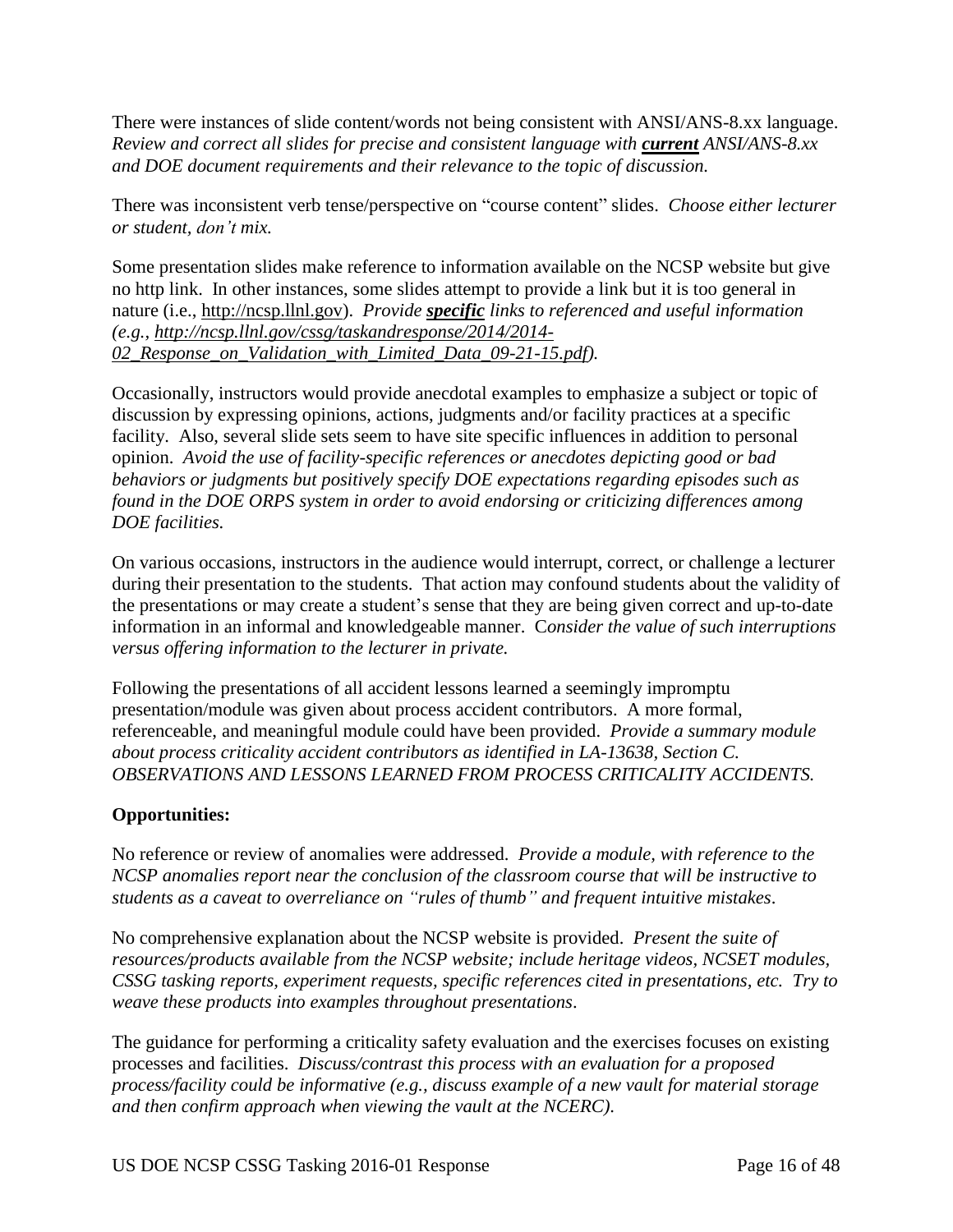The presentation on nondestructive assay (NDA) focused strongly on the techniques and issues associated with the methods. There was little information or encouragement to consider these techniques to enhance a criticality safety program. *Consider providing more examples of in practice use of these techniques to support criticality safety to possibly encourage the next generation NCE to look for practical ways to incorporate these techniques into their criticality safety control strategy…as either primary or defense in depth controls.*

ARH-600 as a handbook reference was mentioned but no specific use/example provided in the workshop for hand calculations relative to the 2<sup>nd</sup> week hands-on course. *Provide a review of content and potential use of ARH-600.*

# **Workshops:**

The workshops were well executed and successfully engaged the students.

The mock processes were simple and well-suited for the exercise.

The process analysis portion of the course was stunted from not having access to an operating facility (e.g., LANL PF-4) for the NCSE Workshops and Process Analyses. Also, small groups (3-4 students) were very important to engaging all the students. However, the disadvantage was that each "supervisor" (instructors were considered process supervisors for this exercise) had to repeat everything twice regarding an imagined facility. In the absence of using actual fissionable material processing facilities it would be beneficial to use some sort of a mock facility with relational objects (e.g., materials, geometries, spacing, personnel and equipment interactions and limitations represented by tables, tape on the floor, and cardboard could be used for a simulation that would engage the students; 3-D computer mockups could also be considered but may be too costly compared with the "benefit"). *Provide videos, pictures, and/or props to support the NCSE Workshops and Process Analyses.*

Workshop and lecture did not address documentation of items/scenarios considered but were dismissed because they were judged not to impact criticality safety. In unreviewed safety question reviews, knowing what was considered may be helpful in understanding if a condition is truly unanalyzed versus judged to have no impact. *Provide instruction regarding the documentation of items/scenarios considered but dismissed as inconsequential to criticality safety*.

Some students struggled with reference materials and their applicability to the "processes" they were evaluating (including hand calculations, subcritical values from ANS-8.1 and tables and charts from LA-10860). *As may be possible, provide more engaging/instructive use of the reference materials.* 

There was good integration of human factors considerations in the control selection portion of the exercise.

The relationship between NDA and the criticality safety limits/assumptions/controls was unclear and appeared attempted to be used to define upset conditions. *Integrate NDA discussions into the exercise with something like a "best in class NCSE" example.*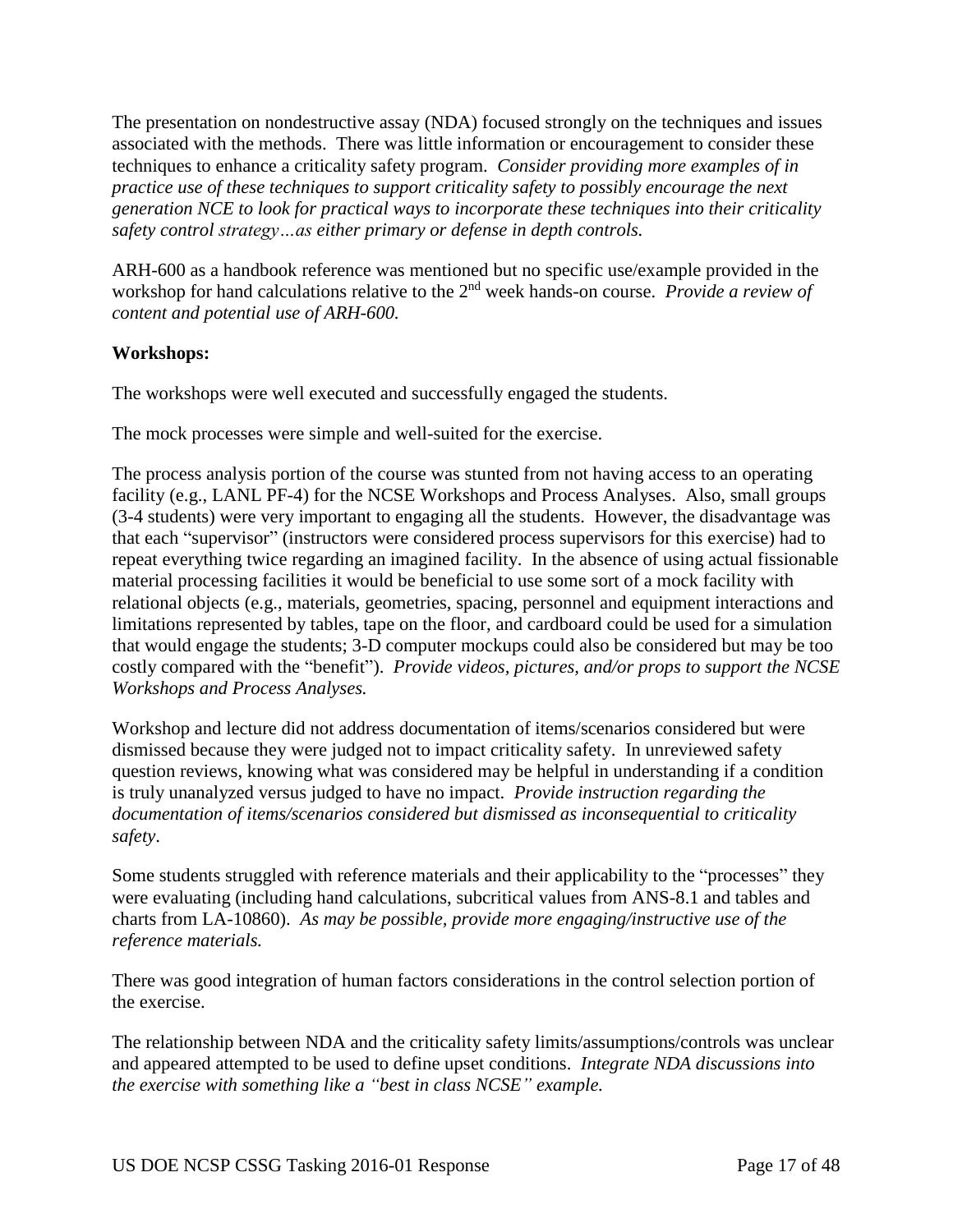Some mixed messaging with respect to using a systematic approach to performing evaluations. Steps are presented in lecture materials and NCSET modules but not carried through to exercises. *Carry through in exercises.*

There was active participation by students. Good lines of inquiry from students were sometimes "steered" away because of limited time and desire to have a "result" to present. Some of this could be mitigated by providing dummy materials like procedures and/or access to "operator" for walk down interview and consistent information for each example or dummy process. *Avoid dismissing student questions for expediency or to avoid embarrassment.*

Maintenance activities in the "what-if" analysis were not noted and could present credible conditions not otherwise anticipated. *Include maintenance activities as credible influences.*

*Note the value of reviewing ORPS reports for lessons learned can be very informative with respect to evaluating how robust or effective proposed controls will be.*

# **High Priority Comments by Module:**

## **Module 00: Where possible, tie the course content discussions to ANS-8.26 and/or appropriate NCSET modules.**

- Module 00 Section 02; Module 03; Module 09; and Module 10 all address "DOE Requirements and National Standards and the National DOE Nuclear Criticality Safety Program."
- Learning objectives for this material need clarification; title and materials should be consistent with objectives.
- Much overlap, some missing information (e.g., Defense Nuclear Facilities Safety Board (DNFSB) info is advertised but not provided).
- ANS 8.1 is misquoted; verify that all information purported to be from standards is correctly quoted from the current revisions.
- Observed difference of opinions expressed by individual lecturers may cause doubt that the standards are "concise and clearly stated."
- Is one objective to develop a questioning attitude among practitioners to challenge when procedures require efforts that are far more cumbersome or restrictive that the Standards and Orders?
- Ties to DOE-STD-3009 are not discussed.
- Several slides related to the standards stressed what words like credible did NOT mean. A positive spin describing DOE's expectations would be more useful (other examples in addition to credible include safety margin and unlikely).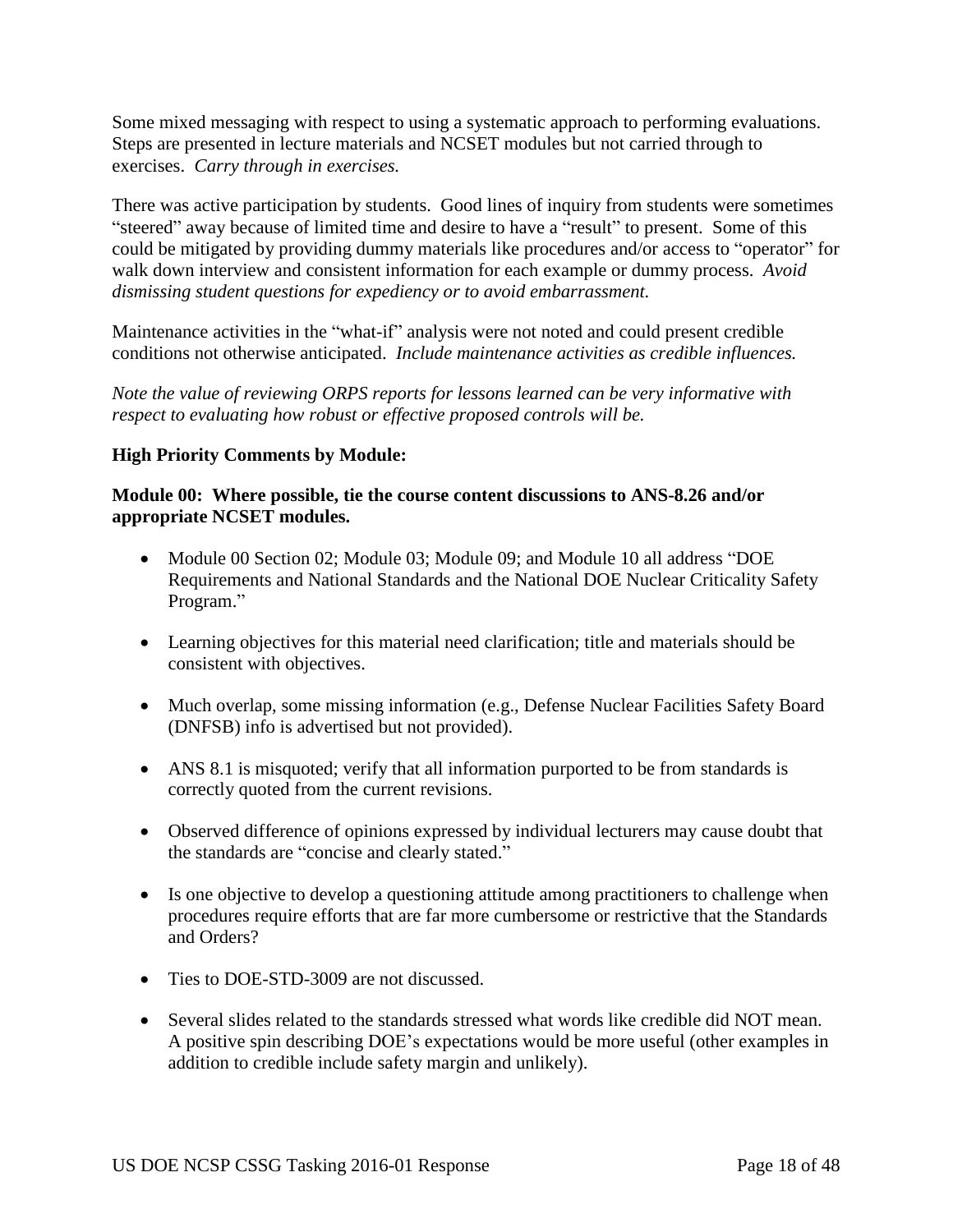Clarify if DOE requirements include addressing natural phenomena hazards (NPH) in the criticality safety assessment as part of the ANS-8 standards' mandate that all hazards be considered in a risk/benefit manner.

# **Module 02:**

 Discussion of Time Behavior of Criticality Accidents is more relevant to the follow-on week and should have priority over the discussion of cross-sections. This material was treated as "if it fits/if we have time."

## **Module 04:**

- Link learning objectives to requirements of ANS-8.26.
- Suggest provide reference sheet of methods and their applicability/restrictions.
- Look for opportunities for linking to NCERC, TACS and SNL experiments. Done informally for Planet experiment at NCERC.
- The module needs to ensure that students understand that the hand calculations are very useful for scoping and estimating critical/subcritical systems but should not be used as the basis of a NCSE without verified and validated "touch-stone value(s)" The presented results of exercises rightfully demonstrate good answers, thereby, giving the students confidence for use without "touch-stone value(s)."
- Look for opportunities to compare hand calculations to code results when appropriate. If hand calculation method based on k=0.9, code calculation should also be to k=0.9, not  $k=1.0$ .

# **Module 05:**

Ties back to ANS-8.19 in discussion of procedures were excellent.

#### **Module 06:**

- Discussion and process aligned with existing facilities, enhance by contrasting with situation regarding new/proposed facilities/operations.
- Guidance relative to use of checklists confusing. Discussion of systematic approaches that can be tailored to individual process analyses should be considered.

#### **Module 07:**

- Relationship to criticality safety not clear and should be enhanced. NDA techniques clearly important to criticality safety evaluations for waste operations.
- Seek to provide additional examples beyond waste drums where NDA and criticality safety are integrated.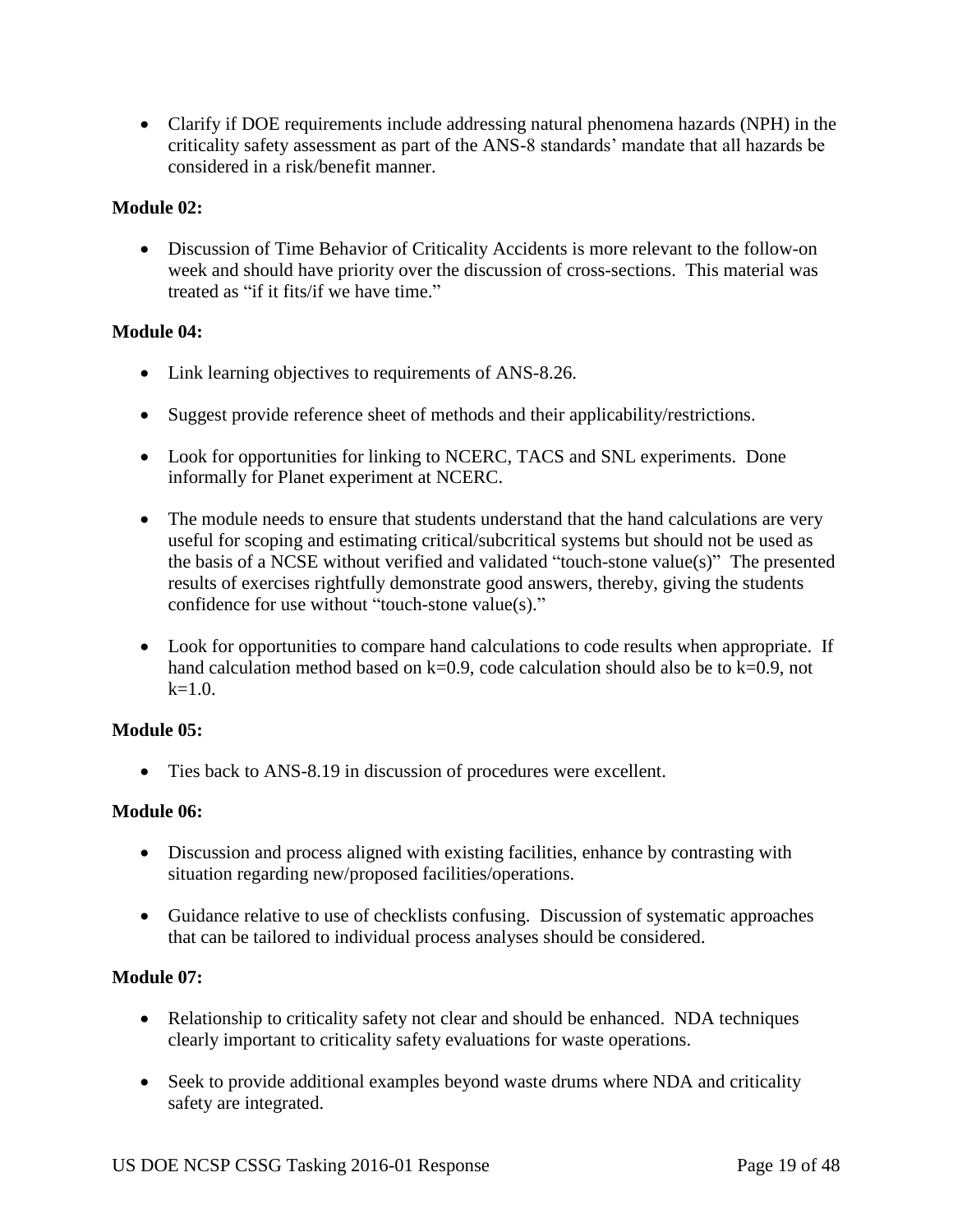## **Module 08:**

- Learning objectives should be more directly related to the requirements of ANS-8.1 and ANS-8.24.
- Talking points are strongly urged for this module, primarily to distinguish between requirements, opinions, best practices and examples.
- An impression was given that "code-to-code" validation is permitted. In fact, the lecturer was clearly surprised to learn that code-to-code validation will not satisfy the requirements of ANS-8.24.
- The discussion of computational method should include the contribution of the human element, i.e., the user, as part of a quality assurance program for Verification & Validation (V&V).
- There was some verbal discussion of systematic bias but no specific example was given.
- Discussion of margin of safety needs to be integrated with ANS-8.1 and 8.24 requirements. The terminology needs to be cleaned up with respect to minimum subcritical margin, administrative margin, and margin of safety.
- The value of the data adjustment analysis is questionable. It would not be advisable for the general criticality safety analyst.
- Comments made on the treatment of "positive bias" are not consistent with ANS-8.24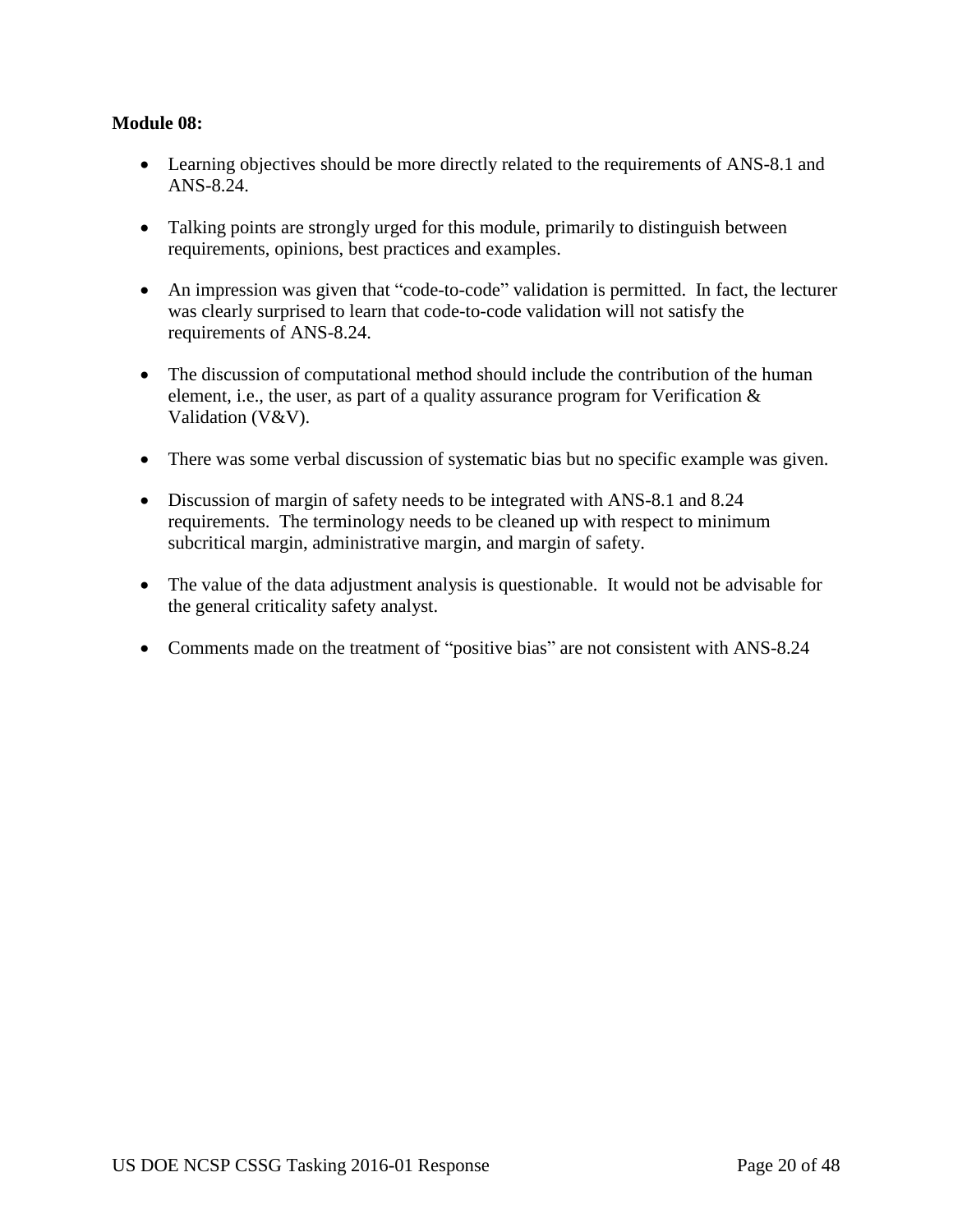#### **Detailed Module/Slide-specific Observations –** *Recommendations* **(most are nits):**

00:00:05 *Revise to include metric for participation.*

(These notes use the format MM:SS:ss where MM is a 2-digit integer for the module number, SS is the section number and ss is the slide number from the printed books.)

00:00:10 Revise final bullet to be class exercises and observations. Add bullet to evaluate course effectiveness with quizzes and closed-book exams. 00:01:02 Title provides welcome to LANL. Change to a *"Welcome and Introduction to the NCSP T&EP Two-Week Hands-on Course" or something to that effect*. 00:01:07 There is frequently a difference between facility expectations and regulatory expectations that need to be moderated and resolved. Not doing so is the cause of safety program disconnects that fester. *Purposefully state that the students are encouraged to challenge any of the messages or information presented in the course materials and presentations. This should be an opportunity for students to resolve discrepancies between what they are obliged to do at their job and what the DOE NCSP expectations are.* 00:01:09 HAZOP methods and instruction are limited to mostly "What If." *Consider including greater detail and instruction/references to additional methods.* 00:02:20 Follow this slide with word slide elaborating function of components/tasks of NCSP. 00:02:21 *Suggest move this slide ahead of figure in previous slide. Also add slide about NCSP.LLNL.GOV website.* The intent is to convey to the new or prospective criticality safety professional the concepts and applications of the DOE Orders and Standards. *Work to avoid personal perspectives and philosophies that can be perceived as "wishy-washy" and have limited regulatory value leaving openended arguments.* 00:02:22 *Reinforce the notion that there is value in the consistent application of safety across the DOE complex such as the identification of the character of controls, the establishment of normal process and control limits, and subcritical limits.* 00:02:26 *Improve examples of "Program Values" bullets to explain HOW this value is implemented.* 01:00:14 Although no physical damage to processing equipment or facilities, there have been situations where process rooms were so significantly contaminated that operations could no longer continue in those areas. *This should be noted not just spoken. Also, the potential for damage should be related to accidents in experimental facilities.* 01:00:38 *Note that no criticality accident alarms were installed because criticality had been evaluated as not credible for the ongoing operations at the facility. Provide the DOE NCSP expectations for what constitutes a CAAS needs analysis and how a trivial/non-trivial determination is made with respect to the facility overall NCS risk.*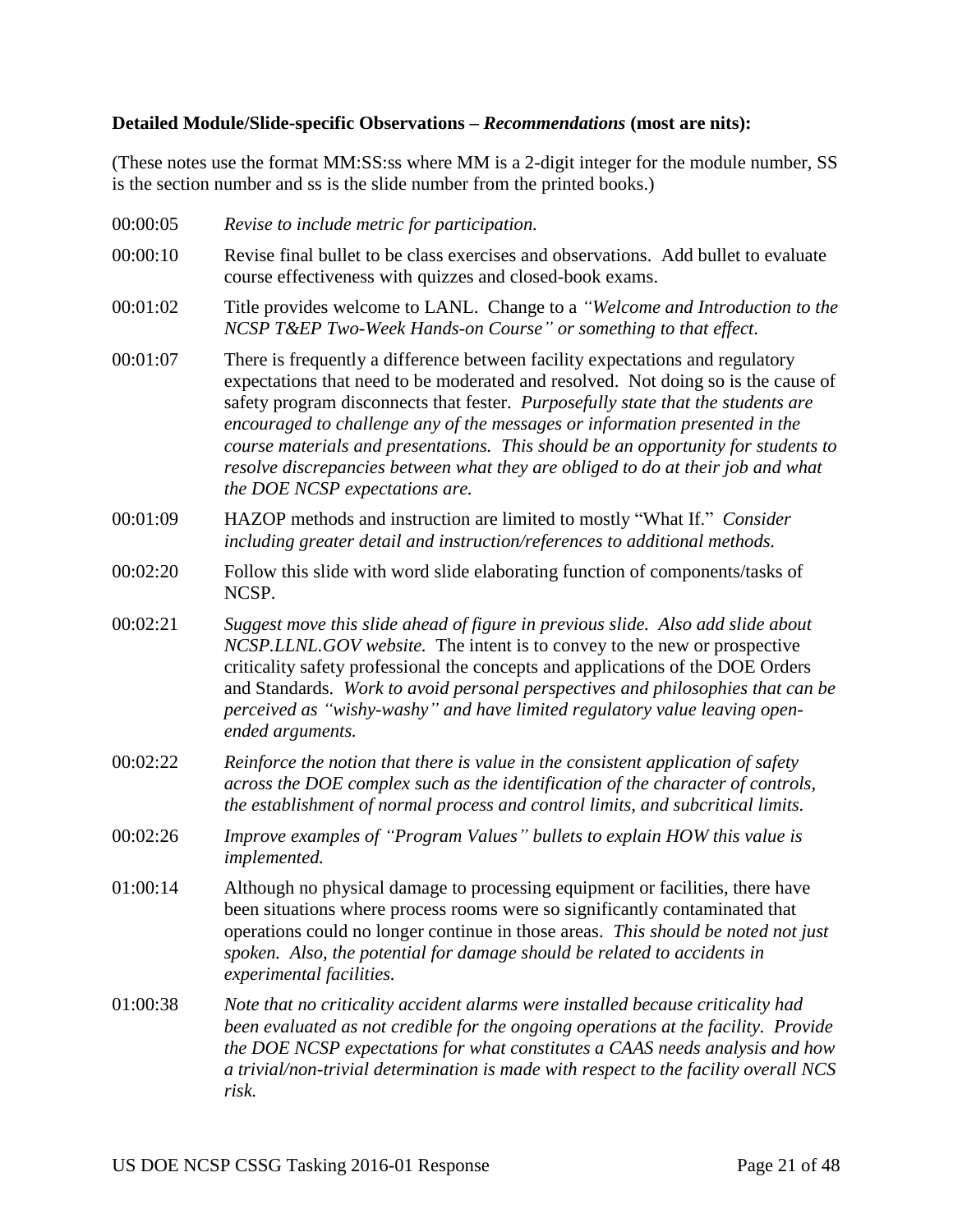01:02:34 Much of the information, data, and graphics is plutonium-centric. *Include information, data, and graphics, where appropriate, for <sup>235</sup>U and <sup>233</sup>U and expand the graphics to provide a different perspective. An example could be something like the following for*



- 01:02:36 A typical "rule of thumb" is that it requires  $\sim 10^{17}$  fissions to vaporize 1-liter of water originally at room temperature without condensation. Observations of actual solution accidents have demonstrated that a typical first "spike" yield of  $\sim$ 10<sup>15</sup> fissions per liter occurs with solution accident. That was not discussed. *Relate the rule of thumb and observation as they may or may not relate to later accident reviews.*
- 01:02:41 The slide does not provide relative dimensions in the photo for the location of the accident, construction of the buildings, the plant boundaries referenced on later slide and location of facilities that were alarmed. *Provide dimensional information to sensitize students to the circumstances of the accident.*
- 01:02:43 States that that the processing operation was the "Ninth time in the facility history" without specification. *Specify years of facility history if possible.*
- 01:03:44 Provides no relative facility dimensions. *Provide approximate dimensions of facility.*
- 01:03:49 There are no indications of buildings that did alarm. *Provide a plat map of buildings that alarmed and at what level of radiation thresholds they alarmed. That would give students an appreciation of the broad range that such an accident MIGHT be detected*.
- 01:04:58 *Though not a Process Facility Solution Criticality Accident, ensure that the Siberian Chemical Combine, 13 December 1978 accident and the US Nuclear Regulatory Commission (NRC)-licensed facility incident with a mound of "dry" uranium oxide are discussed to sensitize students to the possibilities of such accidents though remote.*
- 02:00:02 Relate learning objectives with those of the overall class and ANS-8.26.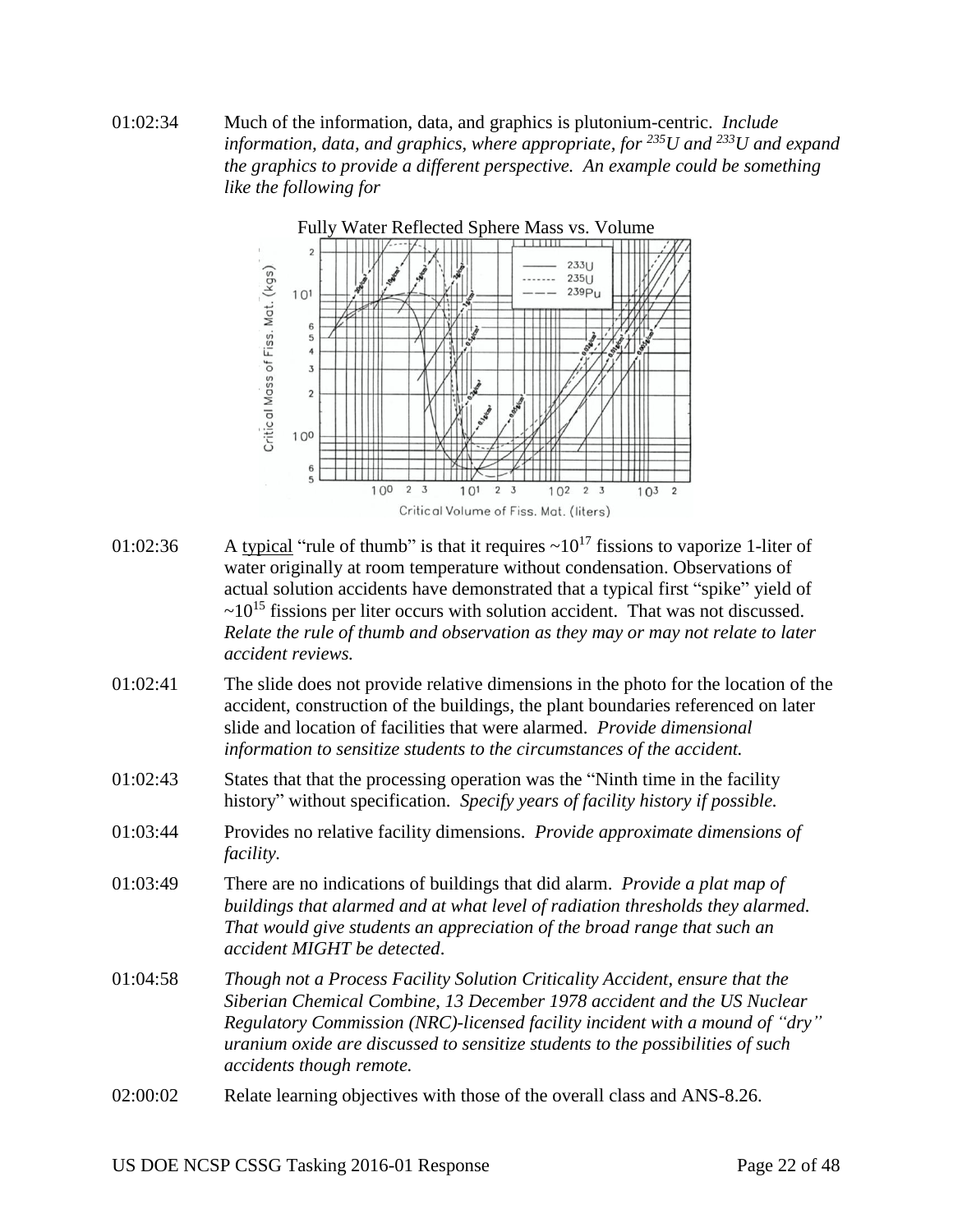| 02:01:04    | Does not include information that in October 1943 the Oak Ridge X-10 Graphite<br>Reactor went critical and provided the proof of principle for production and<br>chemical separation of plutonium and further design parameters for Hanford<br>Plutonium Production. Include a table entry about the Graphite Reactor in 1943<br>prior to the Hanford Plutonium Production reactor design and construction.                                                                                                 |
|-------------|-------------------------------------------------------------------------------------------------------------------------------------------------------------------------------------------------------------------------------------------------------------------------------------------------------------------------------------------------------------------------------------------------------------------------------------------------------------------------------------------------------------|
| 02:01:05    | Are there values for early estimates of critical masses of 235U and 239Pu that<br>could be compared with current values? If "Plants were designed conservatively"<br>why did criticality safety accidents occur?                                                                                                                                                                                                                                                                                            |
| 02:01:06    | Reference to "simple computations did exist." Elaborate if referring to hand<br>calculations, diffusion theory, etc. The statement, "Required to do whatever they<br>needed to ensure safety of the workers." Recognize that the timely success of the<br>project depended upon accident avoidance.                                                                                                                                                                                                         |
| 02:01:07    | Relate back to introduction in Module 01 of criticality accidents. The statement,<br>"Led to developing remote assembly capabilities at TA-18." Include the portion<br>of the ORCEF Heritage Video discussion by Dixon Callahan, Alvin Weinberg and<br>Ray Murray regarding Slotin's accident and character.                                                                                                                                                                                                |
| 02:01:08    | Link to lessons learned from criticality accidents codified in ANS-8.1 and<br>assignment of responsibilities                                                                                                                                                                                                                                                                                                                                                                                                |
| 02:01:09    | Tie "educated judgment" to requirements of ANS-8.26                                                                                                                                                                                                                                                                                                                                                                                                                                                         |
| 02:01:11    | The quote could lead to "unimagined" safety regulatory approaches. Carefully<br>balance the discussion about flexibility and constraints on operations.                                                                                                                                                                                                                                                                                                                                                     |
| 02:01:18    | Relate ways to start chain-reaction to the control parameters to be addressed in<br>NCSEs as described in DOE-STD-3007(2007)                                                                                                                                                                                                                                                                                                                                                                                |
| 02:01:42    | Switch/revise with information from slide 02:01:48. Discussion of k here is more<br>about chain reactions. Relating k to "generations" fits better with slides 02:01:49<br>and 50.                                                                                                                                                                                                                                                                                                                          |
| 02:01:58    | Errors on slide; definition of fissile is only slow neutrons, fissionable includes<br>both thermal and fast, referred to here as "threshold." There are some<br>fissionable isotopes with a threshold at High energies (greater than 2MeV).                                                                                                                                                                                                                                                                 |
| 02:01:62    | Formatting issue. Fix.                                                                                                                                                                                                                                                                                                                                                                                                                                                                                      |
| 02:01:64    | Mass units in table are different. Use consistent units for mass (e.g., kg)                                                                                                                                                                                                                                                                                                                                                                                                                                 |
| 02:01:88    | The rate of change of prompt neutrons is shown by $dn/dt$ rather than $n(t)$ .<br>Assuming the first generation is at critical and the next generation is at $k_p$ this can<br>be written as $dn/dt = change$ in prompt neutron population between<br>generations/mean prompt neutron generation time; delta $k/l_p$ ; going to prompt<br>critical delta $k = k_p - 1$ Therefore $dn/dt = (k_p - 1)/l_p$ . The time dependent behavior,<br>not rate, of prompt neutrons is $n(t) = n_0 e^{(k_p - 1)/l} p$ . |
| 02:01:89/90 | Projected slides had a lamda rather than a script, $\ell_p$ . Correct projected slide.                                                                                                                                                                                                                                                                                                                                                                                                                      |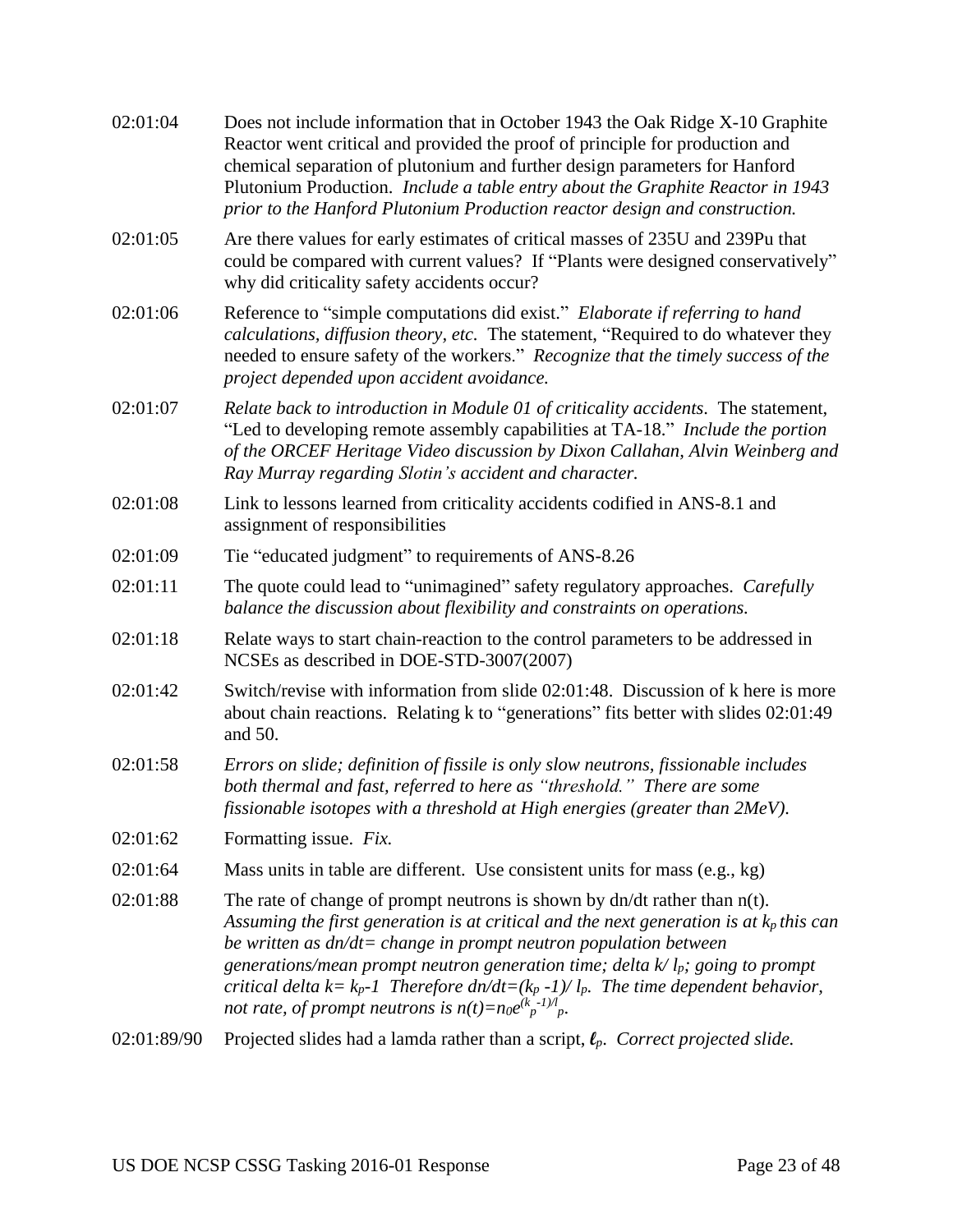| 02:01:94    | This slide makes a point that it is a common belief that $k_{\text{eff}}$ is a measure of safety<br>margin. Verbally stated that delta k is NOT safety margin, later referred to delta k<br>as a safety margin. Clarification needed. Can delta k be a measure of safety<br>margin? If delta k is not safety margin, what is? What are caveats? Is safety<br>margin qualitative or quantitative? Relate to the "k-safe" term that is used a lot. |
|-------------|--------------------------------------------------------------------------------------------------------------------------------------------------------------------------------------------------------------------------------------------------------------------------------------------------------------------------------------------------------------------------------------------------------------------------------------------------|
| 02:02:16    | "Large energy release, in the form of radiation, is possible" is a limiting concept.<br>Modify to "Large [kinetic] energy release, in the form of [fission fragments and]<br>radiation, is possible"                                                                                                                                                                                                                                             |
| 02:02:21    | "proton/neutron" is a ratio. Specify that the mass of a proton and a neutron<br>is arbitrarily assigned an integer mass of $\approx$ 1 for nuclide identification.                                                                                                                                                                                                                                                                               |
| 02:02:24    | "Should be easier of <sup>239</sup> Pu than for <sup>235</sup> U" <i>Modify</i> "Should be easier for <sup>239</sup> Pu than<br>for $^{235}U''$                                                                                                                                                                                                                                                                                                  |
| 02:02:30    | Slide describes cross-sections as area only. Also, relate neutron cross sections to<br>probabilities of reactions as well as area.                                                                                                                                                                                                                                                                                                               |
| 02:02:40    | Slide limits non-fissionable nuclei reactions. Include brief statements and<br>examples of n-n, n-2n and consider identifying $\alpha$ -n, $\gamma$ -n reactions and their<br>potential role in NCS.                                                                                                                                                                                                                                             |
| 02:02:41    | Grammar, change "it" to "they"                                                                                                                                                                                                                                                                                                                                                                                                                   |
| 02:02:43    | Verbal presentation stumbled on the notion that $k_{eff}$ , or $k_{\infty}$ , might be as high as 4.0<br>for a faulty calculation. Ensure students understand that the neutron<br>multiplication factor cannot exceed nu-bar.                                                                                                                                                                                                                    |
| 02:02:62    | Formula does not display correctly in student slides handout. Fix all slides that<br>display formulae incorrectly.                                                                                                                                                                                                                                                                                                                               |
| 02:02:67-70 | Slides do not specify geometry of systems. Change graph title to include<br>"Spherical"                                                                                                                                                                                                                                                                                                                                                          |
| 02:02:77    | Time Behavior of Criticality Accidents has no Module or Section number. Fix.                                                                                                                                                                                                                                                                                                                                                                     |
| 02:02:83    | No description is provided for "neutron lifetime." Students do/will hear of<br>"neutron lifetime" so give some relative description.                                                                                                                                                                                                                                                                                                             |
| 02:02:86    | Slide does not differentiate which ßeff is for 235U, 239Pu. Identify the ßeff for<br>235U, 239Pu, and include 233U.                                                                                                                                                                                                                                                                                                                              |
| 02:02:88    | "Time Behavior of Criticality Accidents" had a very brief presentation. Slide 88<br>refers to rate of change but presents equation for prompt neutron population as a<br>function of time rather than dn/dt (production - loss). Provide the relationship for<br>$n(t)$ and $dn/dt$ .                                                                                                                                                            |
| 02:02:93    | Safety Margin – No Module or Section number. Fix.                                                                                                                                                                                                                                                                                                                                                                                                |
| 02:02:99    | Subcritical Multiplication & Reactor Period – No Module or Section number.<br>Fix.                                                                                                                                                                                                                                                                                                                                                               |
| 02:02:100   | Slide does not differentiate which $\beta_{\text{eff}}$ is for <sup>235</sup> U, <sup>239</sup> Pu. <i>Identify the <math>\beta_{\text{eff}}</math> for</i> <sup>235</sup> U,<br>$^{239}Pu$ , and include $^{233}U$ .                                                                                                                                                                                                                            |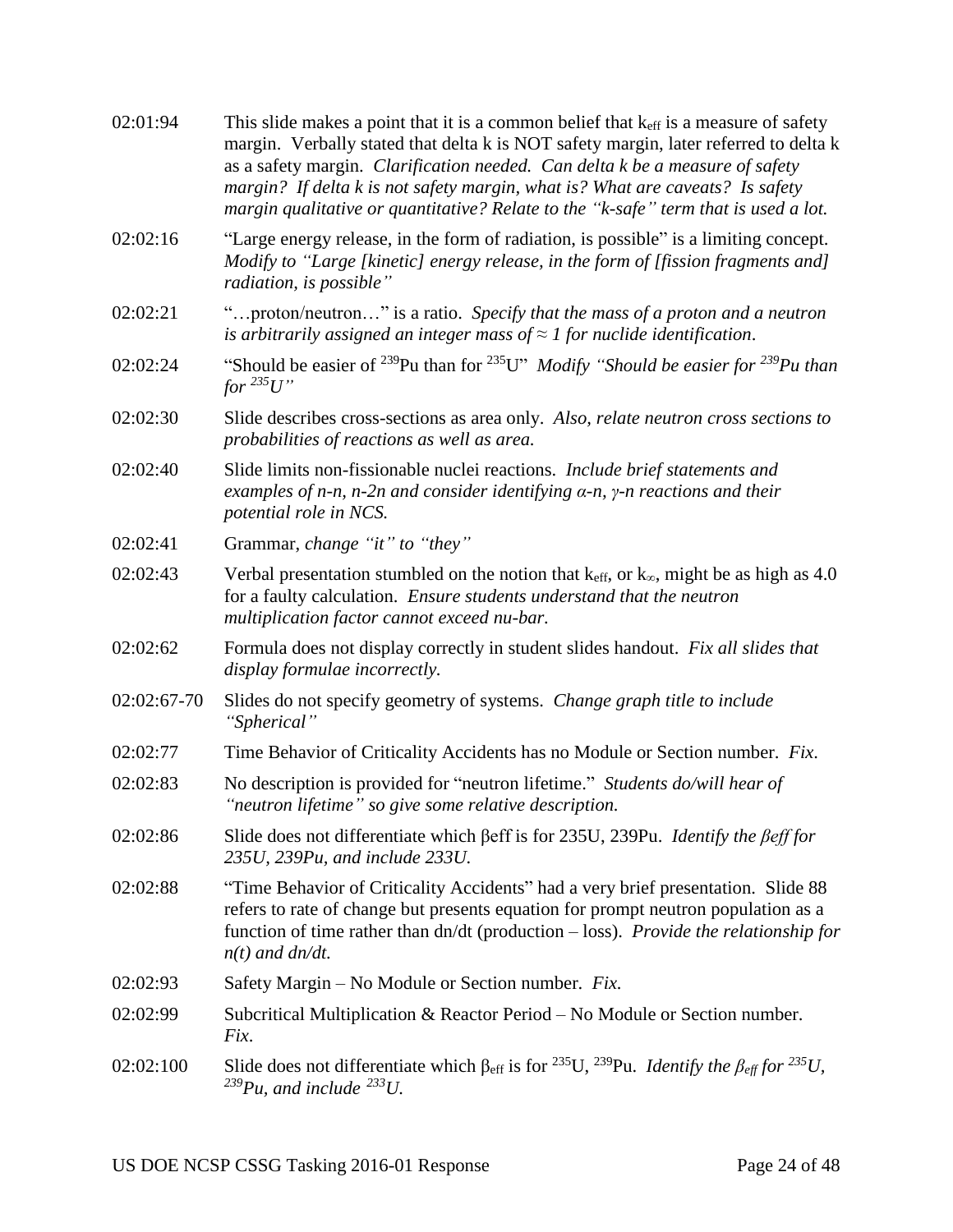- 03:01:02 The title and objectives do not align with specific material in this presentation but actually discusses the role of standards and DOE as required by law, and also addresses the ANSI consensus standards process. *Align Objectives with slides or modify module.*
- 03:01:09 *Needs to strengthen or give examples to support statement that* "Standards recognize this relationship"
- 03:01:10 The "Categorization" in 3 groups may represent the ANS-8 series but is not generally applicable. *This slide should be revised to illustrate how the ANS-8 series of standards has been developed*
- 03:01:11 *Reconsider the characterization of the standards and/or justify the characterizations of standards like ANSI/ANS-8.20, -24, -26 as not being "Application Specific."*
- 03:01:14 *Title of 8.15 should be updated.*
- 03:01:17 The statement from the introduction of the 8.1 standard is misquoted, "good safety practices "should"" rather than "must". *Fix if inconsistent with DOE expectations.*
- 03:01:18 The statement is made that "accidents without human consequence are not bound by the standards" is misleading. If the unmitigated accident is without human consequence then generally the facility is designated exempt. If there are no human consequences by virtue of process or control assumptions, these must be identified and protected and the standards would still apply. *Clarify and avoid innuendo.*
- 03:01:19-22 *Consider moving this slide up earlier in the discussion of standards. Enhance "say what they mean and mean what they say" by stating standards provide specific definitions for terms which they believe may be subject to misinterpretation*.
- 03:01:21 "…an official inquiry should be made" *The understanding of this statement needs to be elaborated to explain that any doubt or misunderstanding about the textual meaning of a standard must be resolved by a direct inquiry to the ANS Standards Administrator. A regulator may choose to impose independent interpretations or conditions from ANSI standards, in which case they are obliged to justify the regulator position. (ref. PL 104-113, SEC. 12. STANDARDS CONFORMITY. (d)(3)). A fun, but serious, question for the course developers would be, "Has DOE or NRC filed their exceptions to ANSI/ANS-8.1-2014, or any other ANSI/ANS-8.xx-xxxx standards, with the Office of Management and Budget as required by PL 104-113?"*
- 03:02:07 Did not provide the evolution from ASA to ANS standards though slide 03:02:05 video might have. *Ensure 03:02:05 video can be played (e.g., stored on a computer for playback).*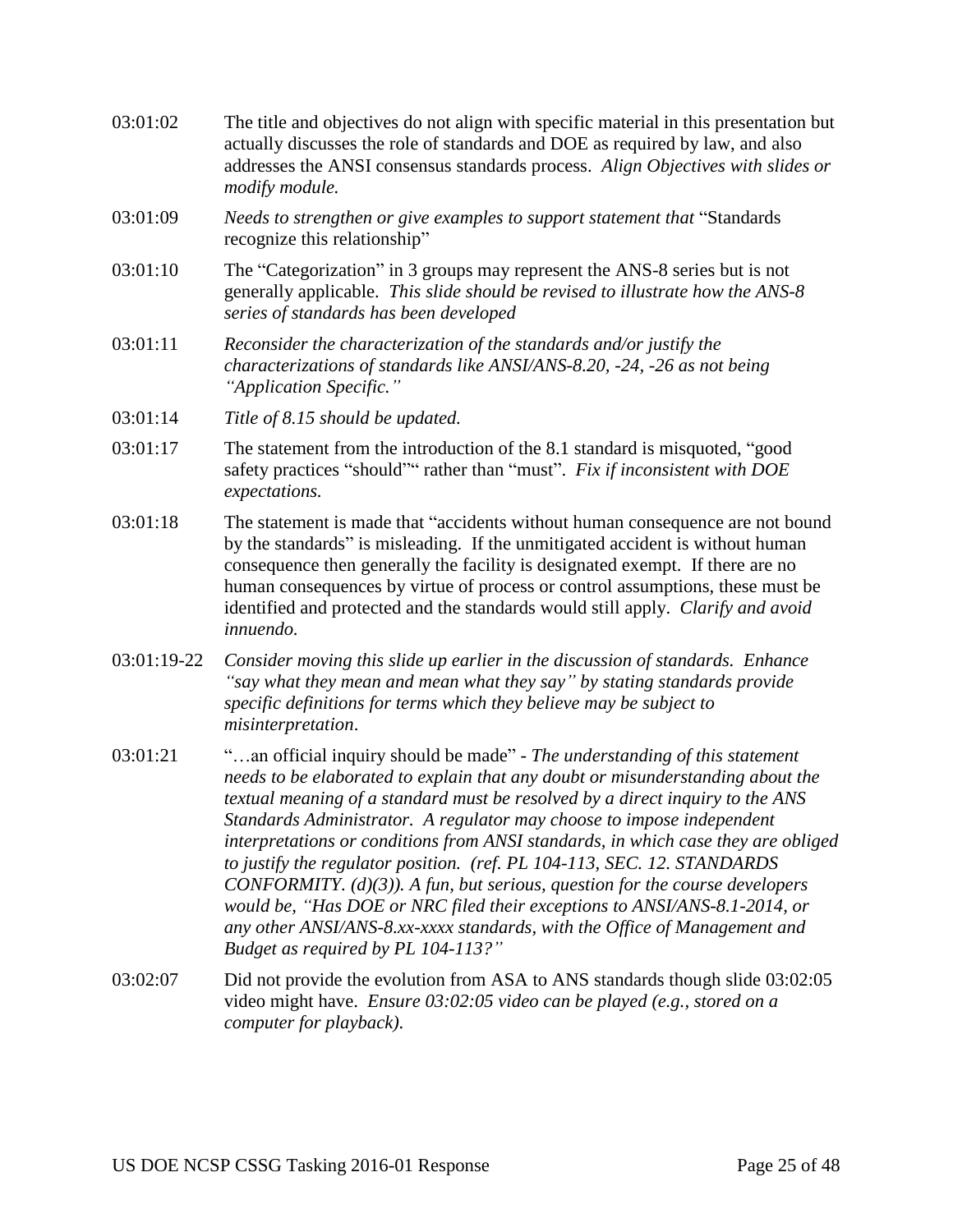| 03:02:27    | A verbal statement about the slide was that "Single Parameter Limits" developed<br>and published for operations use and consideration. Reconsider the verbal<br>statement that ANSI/ANS-8.1 had "Single Parameter Limits" developed and<br>published for operations use and consideration. Possibly replace the verbal<br>statement with the concept that ANSI/ANS-8.1 was developed for applications by<br>a facility NCS Program and it includes safely subcritical consensus values.         |
|-------------|-------------------------------------------------------------------------------------------------------------------------------------------------------------------------------------------------------------------------------------------------------------------------------------------------------------------------------------------------------------------------------------------------------------------------------------------------------------------------------------------------|
| 03:02:31    | "1990 to 2003 at LANL responsibility had shifted from operations to the NCS<br>group." Is this the message that is wanted to be conveyed? Perhaps. Either<br>remove this reference or statement about <b>LANL</b> or provide reference to<br>documents supporting this position and the absolute shift in responsibilities in<br>2003. All may not be well yet. Perhaps the same message about responsibilities<br>can be made without finger pointing or making declarations that all is well. |
| 03:02:34    | "Combustible loading may be determined by fire safety professionals but they<br>don't monitor the combustible levels" may be too strong a state. Reconsider the<br>statement. Not a good analogy.                                                                                                                                                                                                                                                                                               |
| 03:02:38    | Extend need to collaborate with experts to include specifically fire safety and<br>process engineering/supervision                                                                                                                                                                                                                                                                                                                                                                              |
| 03:02:42    | Don't understand why ASA-N6.1 is presented here. If included, clarify it as a<br>piece of history but not CURRENT consensus statement. Slide could lead to the<br>assumption that all risk is trivial.                                                                                                                                                                                                                                                                                          |
| 03:02:45    | The statements appear to switch between ASA-6.1 (slide 42) to ANSI/ANS-8.1-<br>2014 "Only one applies in all situations, i.e., 4.2.1"? Elaborate the verbal<br>explanation of the concepts.                                                                                                                                                                                                                                                                                                     |
| 03:02:48-57 | These slides should explain more what terms do mean regarding DOE<br>expectations rather than what they do not mean. Clarify.                                                                                                                                                                                                                                                                                                                                                                   |
| 03:02:58    | Statements seem to be conflicting (i.e., "If an inadvertent departure from<br>procedure results in a critical system, it must not be a credible abnormal<br>condition" and "Don't rely on a single departure from procedures as having to<br>be incredible (defense-in-depth)"). Clarify.                                                                                                                                                                                                       |
| 03:02:59    | Grammar. Correct grammar to "they had counted to two and stopped". Also,<br>make the point that the identified, but limited, controls were not followed.                                                                                                                                                                                                                                                                                                                                        |
| 03:02:60    | Consider the circumstances at the WTP.                                                                                                                                                                                                                                                                                                                                                                                                                                                          |
| 03:02:66    | Ensure that the slide content is consistent with DOE expectation.                                                                                                                                                                                                                                                                                                                                                                                                                               |
| 03:03:71-75 | Provide discussion regarding the "margins of subcriticality" of the subcritical<br>limits, the material characteristics and how those characteristics relate to<br>"margins of safety". That is reinforce the difference between "margins of<br>subcriticality" and "margins of safety."                                                                                                                                                                                                        |
| 04:01:03    | Relate to TID-7016. Suggest including summary table that lists methods and<br><i>their applicability.</i>                                                                                                                                                                                                                                                                                                                                                                                       |
| 04:02:19    | Only provides core density relationships for bare spheres. <i>Include core density</i><br>relationships for bare cylinders and slabs.                                                                                                                                                                                                                                                                                                                                                           |
|             |                                                                                                                                                                                                                                                                                                                                                                                                                                                                                                 |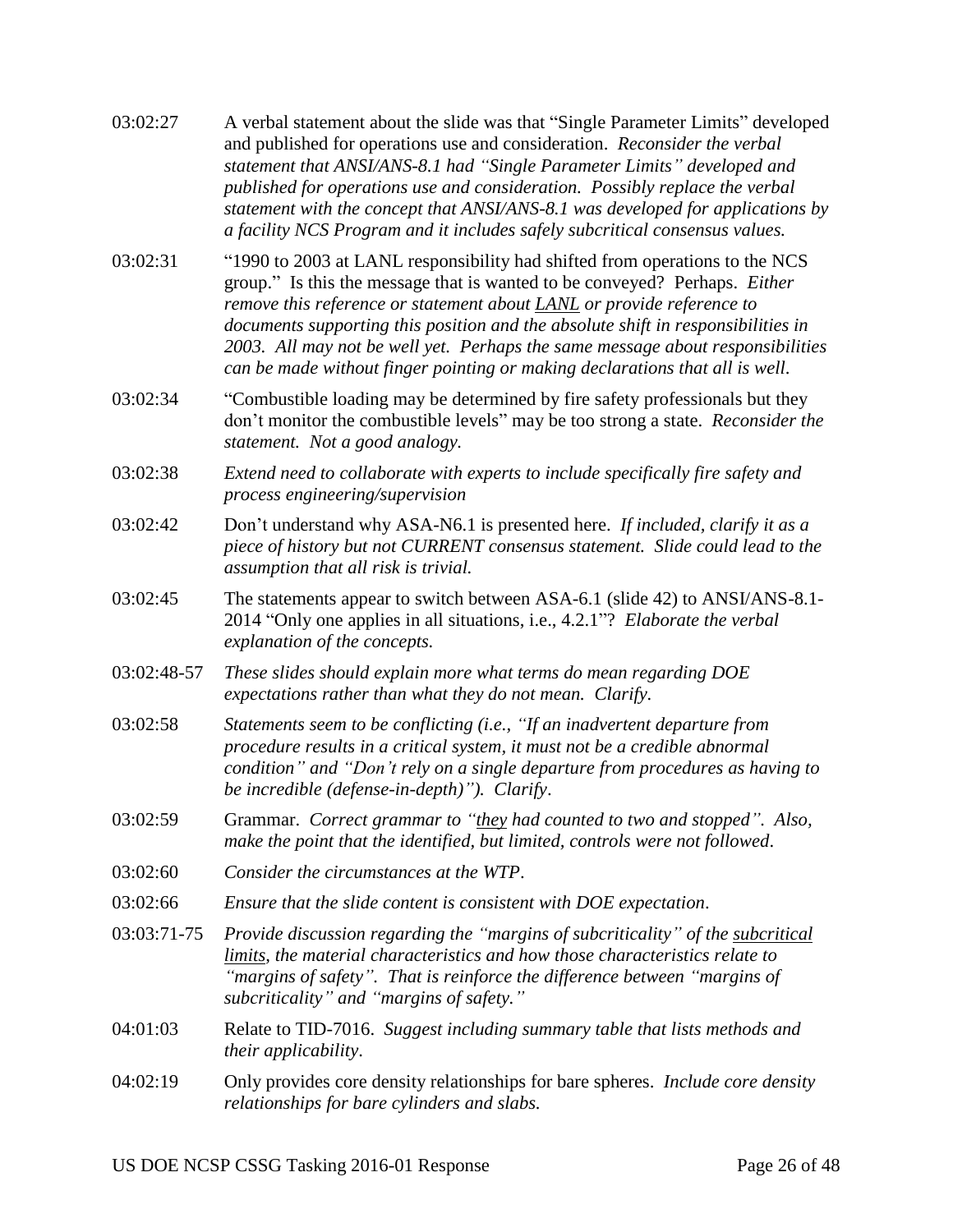- 04:02:24 *Provide specific reference for "look up value"*
- 04:00:25 *Provide specific reference*
- 04:00:32 *Verbally provided example related to anticipated Planet experiment for following week. Recommend formally integrate into presentation. Those going to SNL and not NCERC will still benefit by seeing the difference in critical mass for bare and moderated systems*.
- 04:02:35 A verbal statement (misheard?) was made that the Array Methods were developed for supervisors (operations?). *Reconsider the verbal statement that the array methods were developed for supervisors (operations?) or cite the reference(s) that support that statement.*
- 04:02:37 Elaborate on "Thomas data" and provide reference and include reference or link to Y-CDC-13 and consider providing Y-CDC-13 in the NCSP.LLNL.GOV NCS Information link.
- 04:02:52 Does not relate the relative  $k_{\text{eff}}$ s of the tabulated data thereby creating an impression of imprecise methods. *Elaborate on comparison of hand calculations and code results, not all represent k=1.*
- 05:00:01-05 This is a good format for introducing the materials. *Consider using similar format for other modules.*
- 05:00:11-14 The SMEs for HF/Reliability in the complex is a much larger set than just those listed. *Expand on the list of SMEs.*
- 05:00:12 Insert identifies "Mission and Vision for FY09-18". *Change "Mission and Vision for FY09-18" to "FY14-23."*
- 05:00:18 Good practice to show relationship back to guiding standards.
- 05:00:20 Describes error pathways that typically occur as the result of poor or less than adequate management oversight. *Acknowledge the influence of poor or nonexistent management oversight*.
- 05:00:21 Procedures: Real-World Example. Consider including a recommendation to perform a "dry-run" of the procedure before actual operations.
- 05:00:39/40 Nice references. *Consider developing a NCSP.LLNL.GOV module that is more comprehensive than the tables and available/referenceable - not to make PRA experts but to provide a few more approximate values of equipment reliability.*
- 05:00:47 The slide has limited data *Provide a reference that is readily available like Swain's contribution to Human Factors information*.
- 06:00:03 Slide does not include the pursuit of the DCP "Should". *Include both PA and DCP a clearer distinction between the required "Process Analysis" and the recommended "Double Contingency Principle."*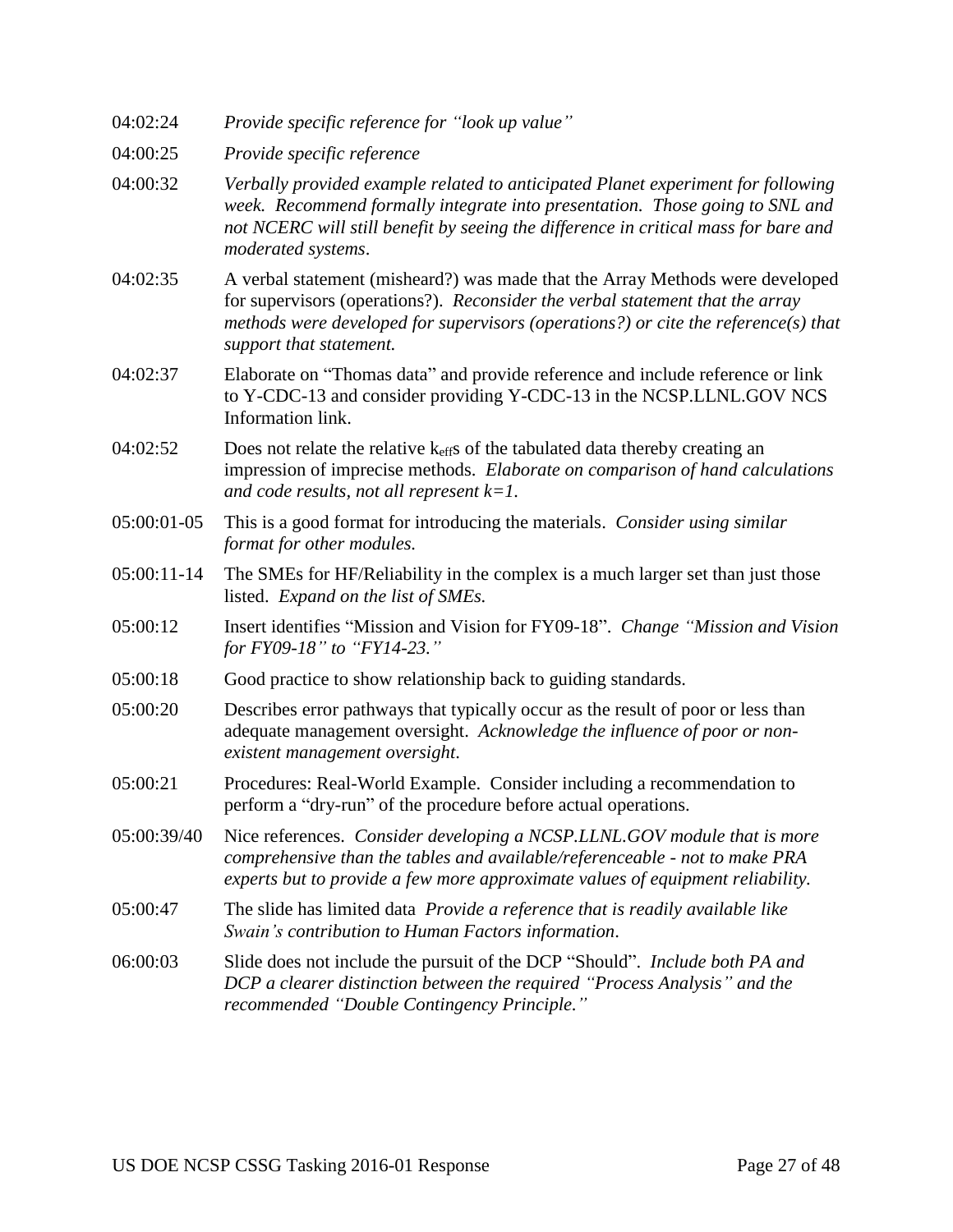| 06:00:04 | The statement "with due reliance on Formality of Operations"<br>Conduct of operations<br>Conduct of training<br>$\bullet$<br><b>Configuration Management</b> "<br>is weak with the implication that "due reliance" is customary acceptance. Prefer<br>changing the word, "due", to "appropriate" or "due reliance on demonstrated<br>quality Formality of Operations."                                              |
|----------|---------------------------------------------------------------------------------------------------------------------------------------------------------------------------------------------------------------------------------------------------------------------------------------------------------------------------------------------------------------------------------------------------------------------|
| 06:00:10 | These "steps of a criticality safety evaluation" should relate to or reflect some<br>guideline such as the NCSET module rather than introduce a unique set.<br>Instructor pointed out that step 9 "approve the evaluation" is not performed by the<br>supervisor at LLNL. Do any of the Standards or formal DOE require the<br>Supervisor to approve? Be clear between requirements and<br>recommendations/opinion. |
| 06:00:18 | Common mistakes can include not preparing for supervisor absence/replacement.<br>Include need for replacement supervisor guidance.                                                                                                                                                                                                                                                                                  |
| 06:00:27 | Include reference to using knowledge from other facilities'/sites' credible failures<br>and ensure that the machining example does not reflect unattended automated<br>processes (like machining) as not "making sense."                                                                                                                                                                                            |
| 06:00:28 | "Are you comfortable with the margin if a criticality accident result if there is<br>inadvertently" Fix Grammar.                                                                                                                                                                                                                                                                                                    |
| 06:00:35 | The quote is from the old ANSI/ANS-8.1-1998 and does not exist, per se, in the<br>current 2014 version of 8.1. Explain the reason for using the quote instead of the<br>2014 version and/or proper reference.                                                                                                                                                                                                       |
| 06:00:37 | This and several prior slides are missing numbers; update references. Fix.                                                                                                                                                                                                                                                                                                                                          |
| 06:00:38 | The 2011 issue of the IHECSBE is displayed. Update image to 2015 issue.                                                                                                                                                                                                                                                                                                                                             |
| 06:00:39 | Table does not include Y-1272, Y-12 Plant Nuclear Safety Handbook, as an<br>important industrial nuclear safety guide. Include Y-1272 and request its<br>inclusion in the NCSP website information resource.                                                                                                                                                                                                        |
| 06:00:41 | Is the statement, "This methodology has limitations which may not allow analysis<br>of all upset conditions" supposed to relate to all of the above methods? If so,<br>clarify statement.                                                                                                                                                                                                                           |
| 06:00:46 | Hmmmm - words. Does this slide mix the terms and meanings of process<br>"conditions" and "parameters"? Clarify with actual meaningful examples.                                                                                                                                                                                                                                                                     |
| 06:00:47 | Example of how "talking points" in Notes would be helpful. Instructor gave<br>inaccurate example related to Raschig rings as easily broken. Correct "talking<br>points."                                                                                                                                                                                                                                            |
| 06:00:49 | Slide omits the ability to monitor the condition of a control during its life. Add a<br>bullet that includes the word, "monitorable."                                                                                                                                                                                                                                                                               |
| 07:00:02 | Update to delete references to PF4 walkthrough: add information regarding<br>relevance to criticality safety, for instance NDA used for waste drums especially<br>segmented gamma scanner (SGS).                                                                                                                                                                                                                    |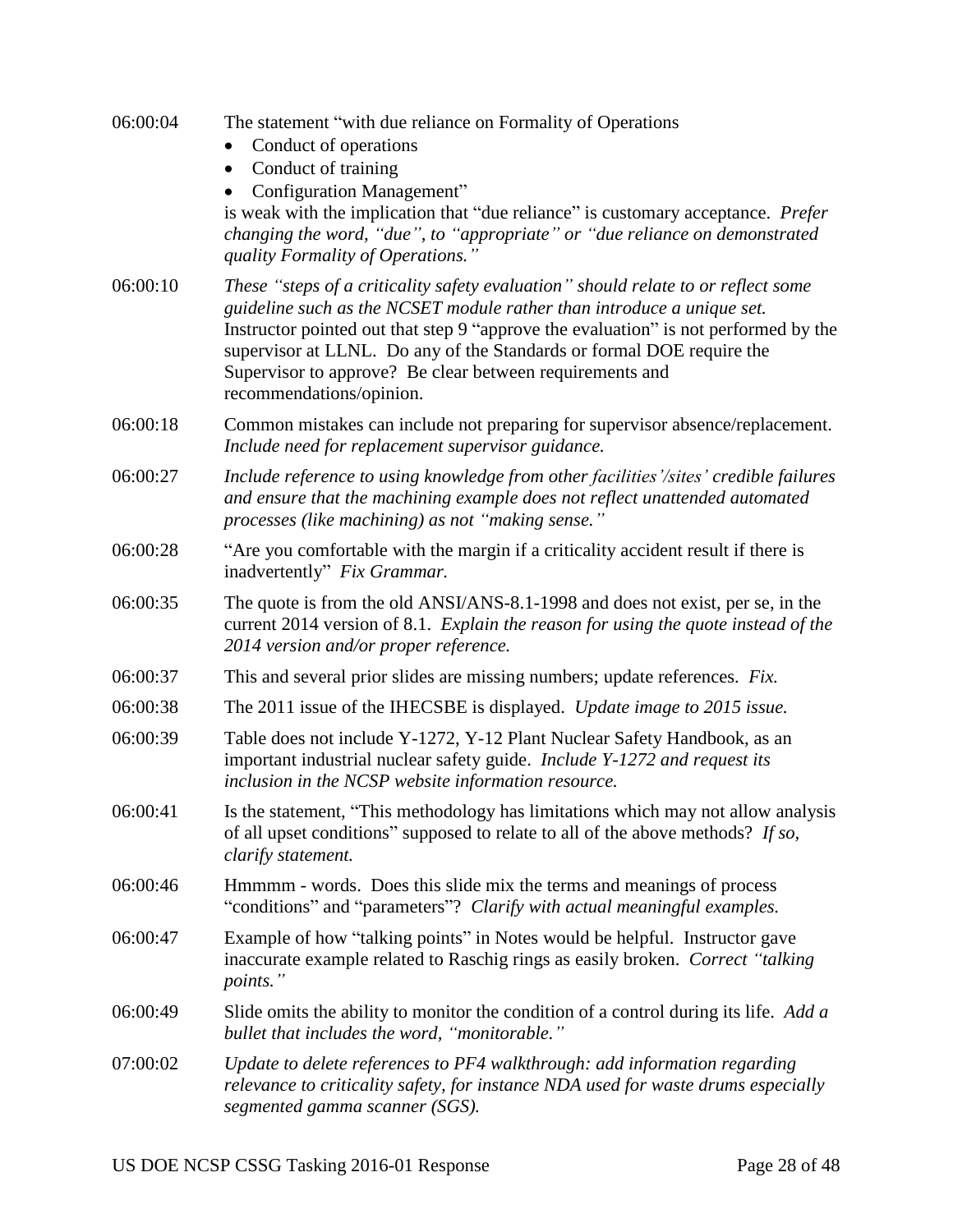| 07:00:46  | Table does not provide example measurement methods and typically<br>representative ranges of uncertainties for the listed holdups. Include additional<br>information with a caveat that the data is not absolute but merely relative<br>estimates/examples.                                                                                                                                                                                                                                                                                                                                                                                                                                                                                                                                                                                           |
|-----------|-------------------------------------------------------------------------------------------------------------------------------------------------------------------------------------------------------------------------------------------------------------------------------------------------------------------------------------------------------------------------------------------------------------------------------------------------------------------------------------------------------------------------------------------------------------------------------------------------------------------------------------------------------------------------------------------------------------------------------------------------------------------------------------------------------------------------------------------------------|
| 07:00:all | Opportunity to provide examples of NDA technologies in use for criticality safety<br>purpose or present how different types could be used for criticality safety.                                                                                                                                                                                                                                                                                                                                                                                                                                                                                                                                                                                                                                                                                     |
| 08:00:03  | Remove first bullet.                                                                                                                                                                                                                                                                                                                                                                                                                                                                                                                                                                                                                                                                                                                                                                                                                                  |
| 08:00:06  | Contrast subcritical limit to margin of safety in this discussion; use talking points<br>to avoid introducing the mis-perception that code-to-code validation is acceptable<br>unless negated by DOE.                                                                                                                                                                                                                                                                                                                                                                                                                                                                                                                                                                                                                                                 |
| 08:00:09  | List is silent on the impact of the user as a contributor to the "computational"<br>method". Include comment regarding user qualification/validation.                                                                                                                                                                                                                                                                                                                                                                                                                                                                                                                                                                                                                                                                                                 |
| 08:00:10  | "Critical experiment description errors!!" Discussion charges evaluators as<br>code/data manipulators to match experiment critical/subcritical keff. The<br>IHECSBE states, in part, "Sample input listings are not intended to be used<br>directly for validation efforts and should be verified by the user The user of any<br>code system has the responsibility to ensure that the particular calculational tools<br>and options used to solve a problem are properly validated. It is the responsibility<br>of the user to ensure that use of these listings for any other purpose is consistent<br>with proper criticality safety practices." Also, the D.I.C.E. utility specifically<br>states, "Much of the data in D.I.C.E. were entered independently and are subject<br>to data entry errors and, in some cases, approximations." Correct. |
| 08:00:16  | Revise consistent with ANS-8.1 to indicate the preference to derive subcritical<br>limits from experiments.                                                                                                                                                                                                                                                                                                                                                                                                                                                                                                                                                                                                                                                                                                                                           |
| 08:00:19  | States that WHISPER (a nascent code) and TSUNAMI should be used, where<br>practicable, for the selection of experiment benchmarks having relevance to the<br>validation of computations for nuclear criticality safety benchmarks. Recommend<br>acknowledging there are multiple methods of selecting benchmarks (e.g., DICE,<br>S/U) and that use of S/U for benchmark selection requires appropriate training<br>and understanding. Should acknowledge that WHISPER has not yet been<br>released by LANL (consistent with later slides in this section) and that training is<br>currently in development                                                                                                                                                                                                                                            |
| 08:00:21  | Verbally discussed possibility of systematic bias being present, provide additional<br>details on how to identify this potential bias                                                                                                                                                                                                                                                                                                                                                                                                                                                                                                                                                                                                                                                                                                                 |
| 08:00:22  | The slide appears to be inconsistent with the standard. Re-evaluate the<br>terminology in the slide as compared to the verbatim language in the ANSI/ANS-8<br>standards and the US DOE NCSP expectations. Also, provide a graphical<br>demonstration for the students.                                                                                                                                                                                                                                                                                                                                                                                                                                                                                                                                                                                |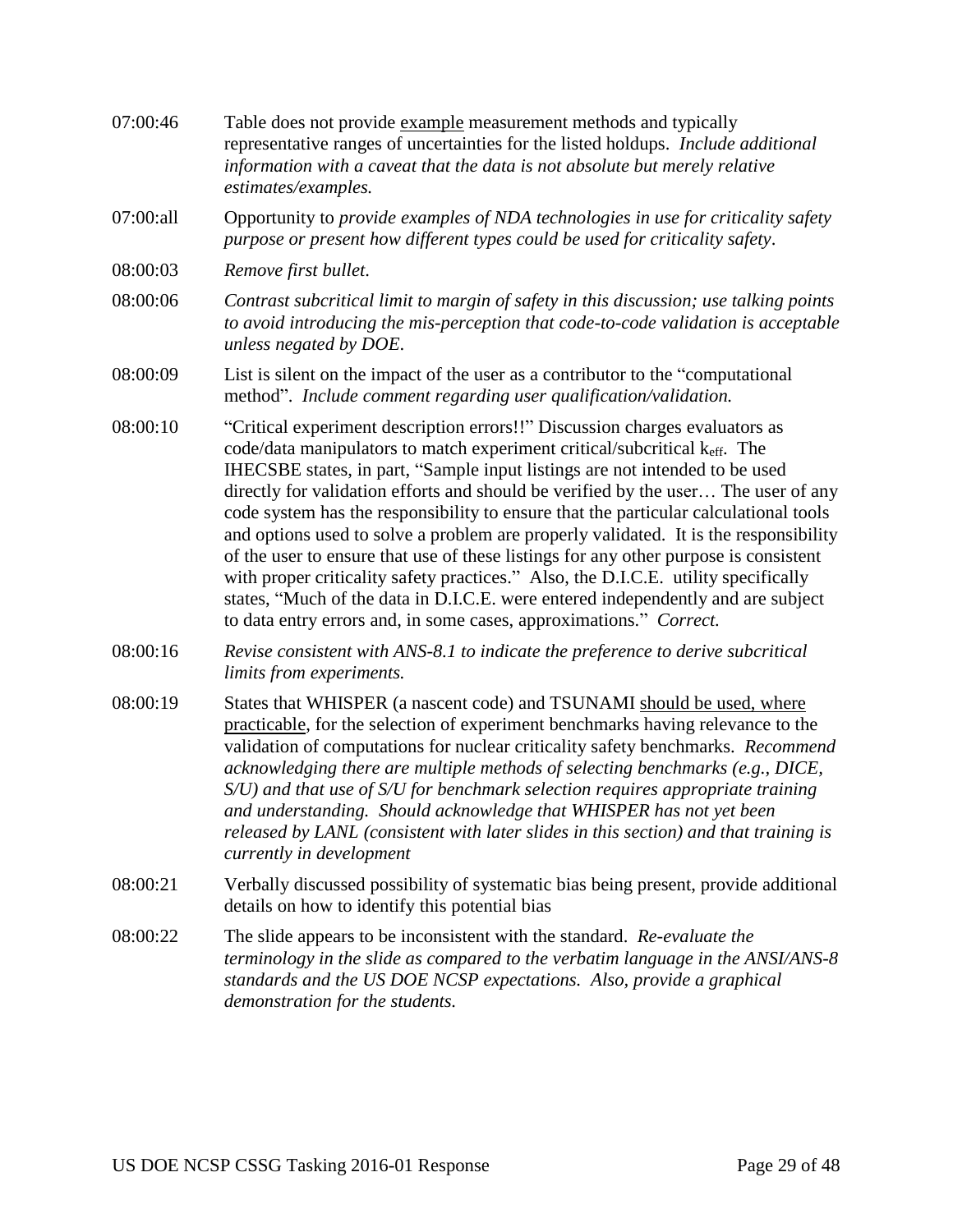08:00:24 Last bullet is not explicit to ANSI/ANS-8.24-2007 and strongly implies that "…positive biases…are not to be credited…" *Quote ANSI/ANS-8.24-2007 (see footnote 3 on p. 1) 6.1.2 If a positive bias is used in the determination of the calculational margin, its use shall be justified based on an understanding of the cause(s) of such a bias." i.e., footnote 3 states "The sign of the bias is arbitrary. For the purpose of this standard, it has been defined to be positive when the calculated values exceed the experimental values, but it could be defined otherwise." then relate to common practices. Clarify – don't state absolutely!*

> Fourth sub-bullet identifies WHISPER (a nascent code) as a tool for calculating bias and bias uncertainty. *Recommend removal of sub-bullet or acknowledge that WHISPER has not yet been released by LANL (consistent with later slides in this section). Another good place to acknowledge that use of S/U in determining bias and bias uncertainty requires appropriate training and understanding*.

- 08:00:32/34 Margin of Safety is related to minimum subcritical margin. *Elsewhere in the course a point is made that a calculated value of*  $k_{\text{eff}}$  *is often misconstrued as a margin of "safety" as opposed to a margin of "subcriticality". It is strongly suggested that the terminology be consistent throughout the HTEC course to convey the very different meanings! Slide 34 exacerbates the misconception. Fix.*
- 08:00:32 MSM and MOS is a mix of terms. The lecturer frequently referred to "margin of safety (MOS)". *That phraseology needs to be scrubbed.*
- 08:00:33 The Margin Of Safety (MOS) is directly related to Δk! *Correct that thinking or verbalizing!*
- 08:00:34 *Revise slide to be consistent with the language in 8.24 on positive bias.*
- 08:00:35 *Final bullet suggests that it is common practice to reject data. Provide an example of rigorous method that could be used? Another good place to quote from 8.24 about data rejection*.
- 08:00:39/41 *Too busy, need to simplify to focus message*
- 08:00:43 *Due to the current level of data fidelity and the lack of adequate experience, Data Adjustment Analysis is probably not a good practice for the general criticality safety engineer, suggest re-evaluating presenting this slide.*
- 08:00:44 *Distinguish between requirements for documentation and recommendations/best practice. Being too descriptive may create inconsistencies with site practices.*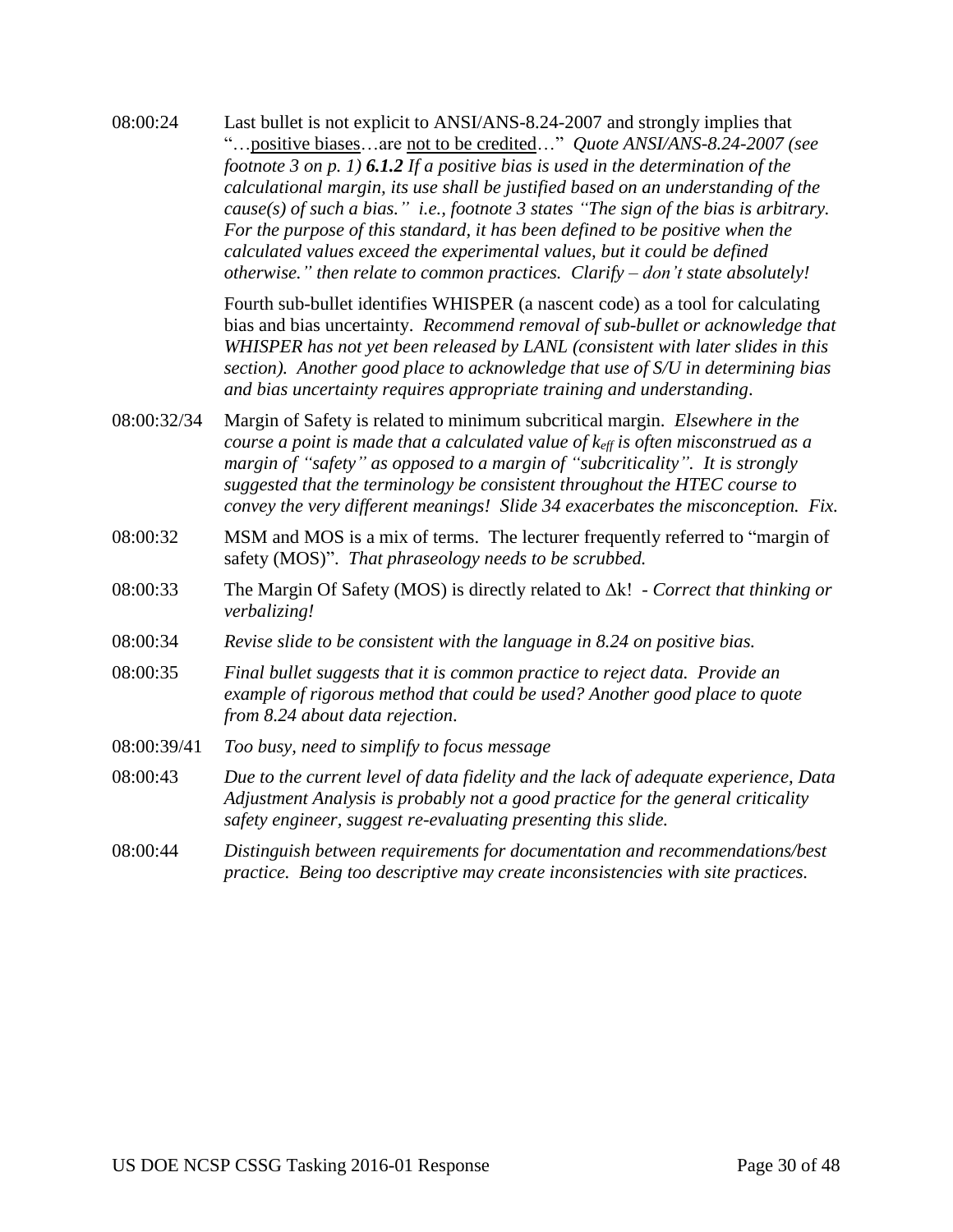- 09:00:19 *A global suggestion is that all NCSP T&EP slides be scrubbed for the use of "uncertain" and "unofficial" pronouns (i.e., they, we, it, that, those, etc.) by appropriately replacing uncertain or unofficial pronouns with specific nouns such as DOE, DOE staff, Contractor, Licensee and other references. It would be instructive for the presentation to reference any examples of DOE's departures/exceptions from ANSI standards statements that are documented with the OMB as required by PL 104-113, SEC. 12. STANDARDS CONFORMITY, para (d)(2) and (d)(3). The exceptions could be related to NCS or any ANSI topical standard or ISO standard for that matter. Such an example could show the thought processes that have been applied to deviate from private consensus organization standards (i.e., ANSI and ISO).*
- 10:00:02 Role of DNFSB was not included in presentation materials*.- Consider providing the DNFSB role.*
- 10:00:11 "is 50/N**a** where Na" *Fix typo.*
- 10:00:13 *Reference 49 CFR §173.447, Storage incident to transportation—general requirements*.
- 10:00:19 *Use the PL 104-113 language, i.e. "standards developed by private, consensus organizations". Also, reiterate that organizations that qualify as private, consensus organizations are ANSI and ISO. IAEA is a regulatory-consensus organization much like NRC or DOE*.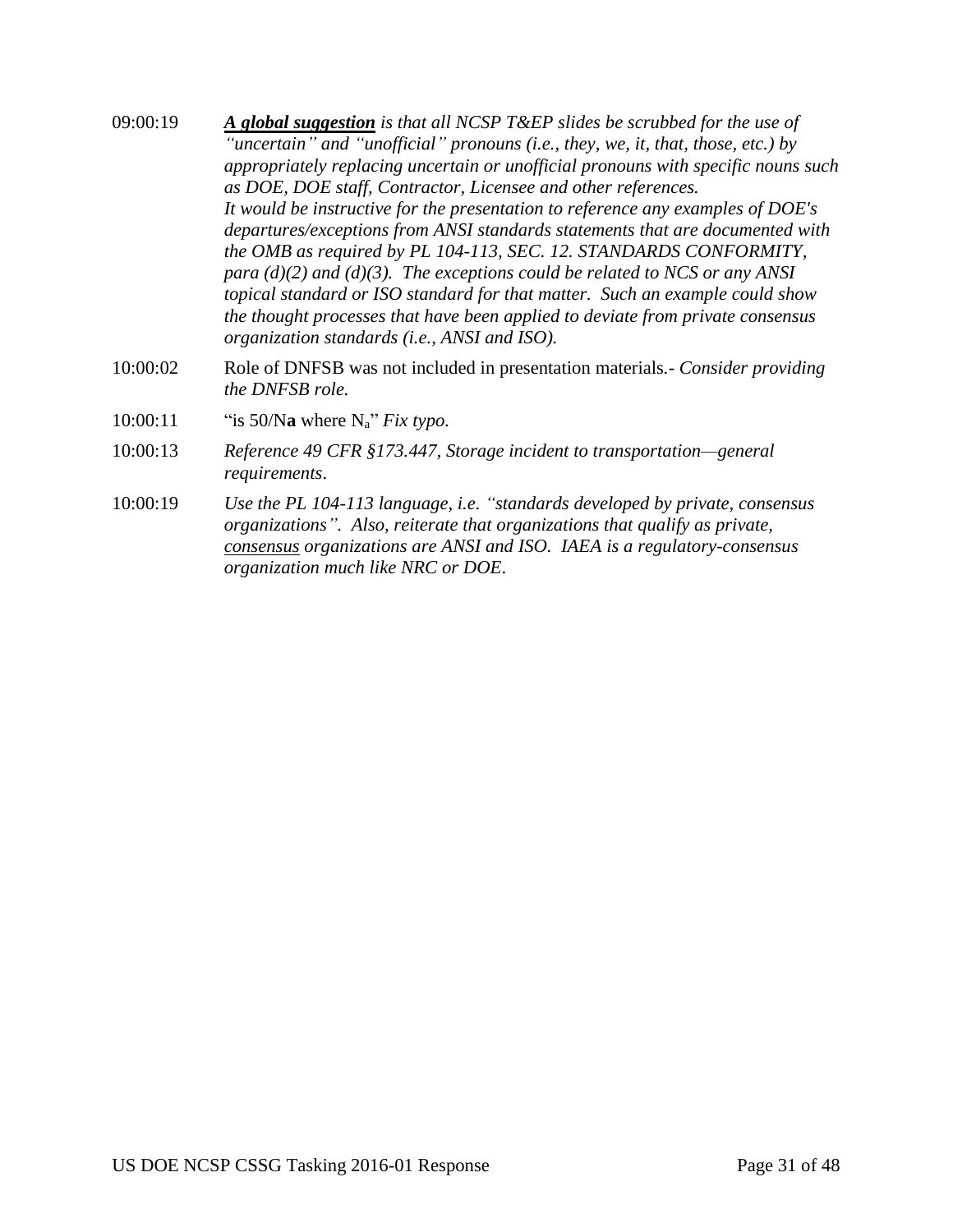## **2 nd Week SCX Hands-on Course**

#### **General Observations –** *Recommendations*

Though students were prompt for the 8 February in-processing at 7:15AM, class was not begun until 9:20AM followed with further 20 minutes of in-processing training. *Continually strive to pressure the in-processing and badging process to streamline and shorten the time necessary to eliminate the large block of lost training and education time*.

The classroom environment has been substantially improved regarding the reduction of HVAC background noise and audio visual features. *Continue with the proposed installation of a false floor could do much for damping noise in the classroom and protecting detector signal cables.*

The tank assembly for fuel rod lattice experiments has been modified and is used to allow control of the critical conditions based on water level control. *Evaluate modification of operating specifications to permit attaining critical conditions with water height for overly-moderated cores.*

There were good presentations and exercises providing hands-on training addressing important characteristics of neutron multiplying systems along with discussions on the theory of sub-, super-, and prompt-critical systems. *Continue.*

Though quite interesting to the students the streaming video feed of the assembly loading/unloading/flooding during lectures was distracting. *Use an initial video streaming as the subject of a portion of a lecture and then turned off for lecture/instruction and then again steam video for specific lecture information.*

Some discussions about the implications of experiments and lattice criticality accidents regarding the safety of DOE fissionable material operations were weak with a focus on reactor lattices as opposed to the experiment accidents' similarity to non-reactor nuclear facility fissionable material operations. *Work to relate lattice experiments and discussion about accidents to DOE non-reactor nuclear facility operations.*

There has been no success, perhaps limited effort, to obtain 19%-enriched U plates/foils/rods for a critical assembly. *Re-evaluate the CSSG 2009-03 Tasking Response Recommendation for obtaining such materials. There may be no realistic opportunity to obtain such fuel*.

The course was very engaging of students by providing experiences in neutron multiplication and critical experiments. *Continue.*

Hand calculations were not used in the SCX course. *Develop a hand calculation exercise to demonstrate its relevance to estimating critical parameters based upon SCX information*.

In general, the instructors projected, by experience, knowledge and demeanor, the students' sense of respectful interest and acceptance of the classroom and experiments training and education. However, an instructor commented that he was seeing some lecture materials for the first time. It appeared that the instructor was not prepared for the lecture and that there were no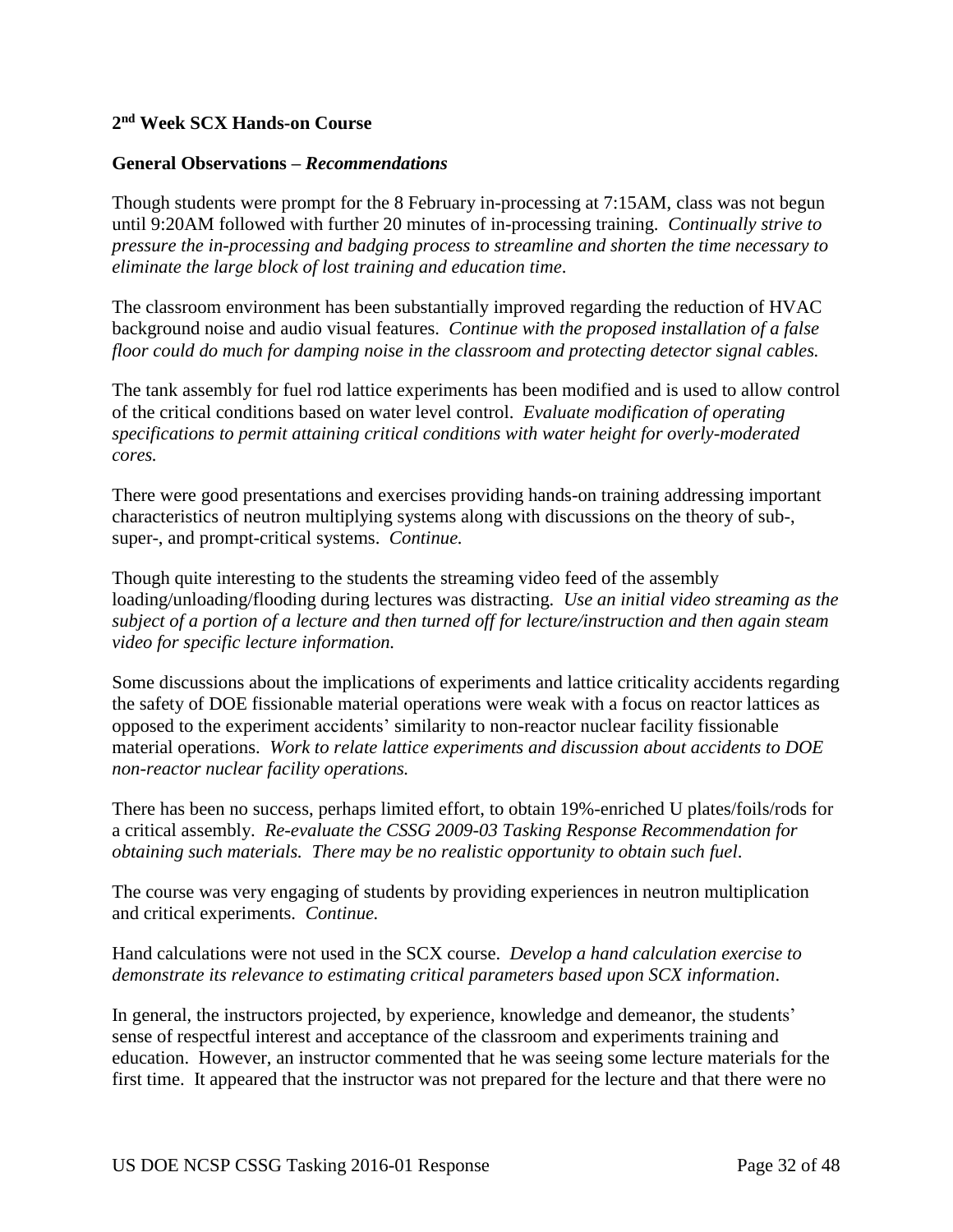lecturer notes to guide them, nor that they had prepared for the presentation. *Ensure lecturers are knowledgeable and prepared course materials.*

Students remained seated in same relative positions to other students during the course. *Consider the potential value of having class members "move about" and work with other members on the teams to better facilitate interaction and data sharing between participants*.

Module 17 split core made good use of the comparison with real world criticality with good discussions regarding interpolation and intuition applied to areas where you don't have data - and the dangers there-in. *Develop an experiment with near optimum moderation of core halves to demonstrate approach to critical without an optimum slit core separation. Also, consider using this module as segue to a module on Clayton's Anomalies of Nuclear Criticality.*

The tour of ACRR was a welcome break from the class room and permitted the students to observe, by video, an actual critical pulse resulting in a flash of Cherenkov radiation. *Continue.*

Students felt very well taken care of. *Continue.*

Several modules (modules 23-25) were of very limited value. These were focused on LWR reactor cores. *While interesting, the time in the class room could be more effectively utilized by covering other material (e.g., greater discussion of criticality accidents' relevance to criticality safety, the suggested added module on Clayton's Anomalies)*.

#### **Detailed Module/Slide-specific Observations –** *Recommendations* **(most are nits):**

- 01:00:xx The module primarily relates to U and Pu. *Consider expanding to include <sup>233</sup>U systems.*
- 01:00:13-18 Module provides individual critical systems for individually separate fissile systems and does not easily demonstrate the relative geometric sensitivity of different fissile species. *Include slide(s) that simultaneously relate critical values for <sup>239</sup>Pu, <sup>235</sup>U, and <sup>233</sup>U, in the SCX and perhaps the 1st week classroom and NCERC courses, e.g.,*



Fully Water Reflected Critical Masses vs. Critical Radius233U, HEU, Pu Sphere Mass vs. Critical Radius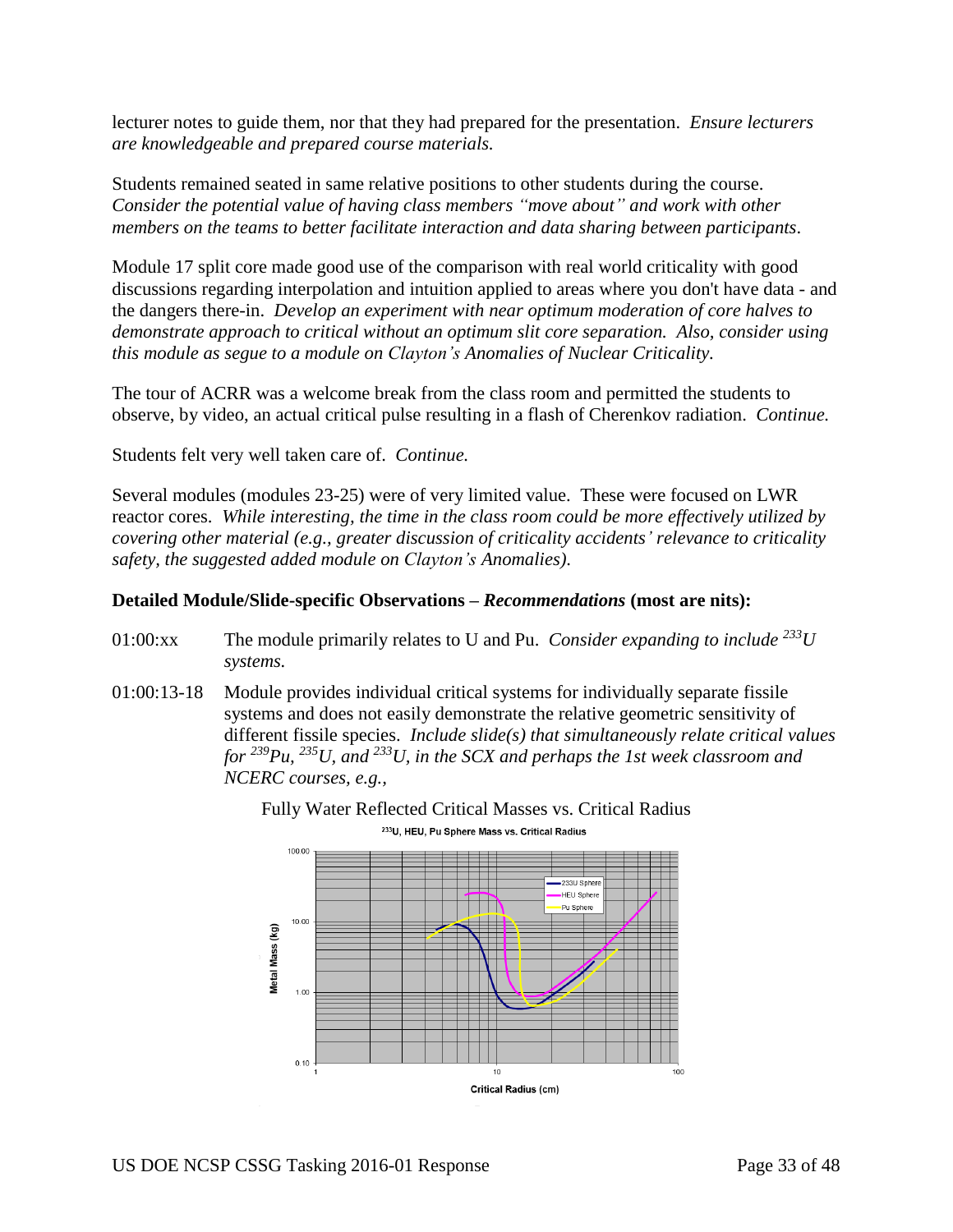- 01:00:02/41 The discussion about Module Objective did not elaborate on the distinction between concentration and density. *Include the concept of acid concentration, molarity, fissile nuclide density as part of the words, concentration and density.*
- 01:00:05/07/10 The specific data should be consistent with the 1st-week classroom and NCERC courses. *Ensure no inconsistent data is presented among the three courses.*
- 01:00:08 Moderation did not include solid moderators. *Include identification of solid moderators such as plastic, etc.*
- 01:00:11 No reference made to ANSI/ANS-8.xx standards. *Reference ANSI/ANS-8.5-1996, -8.14-2004, -8.21-1995*.
- 01:00:xx Module did not provide examples of reflector effectiveness. *Incorporate a brief slide/discussion on reflector effectiveness from LA-10860 and also in Module 2 Slide 3. e.g.,*



Fig. 42. Critical masses of U(93.5) metal spheres in various reflectors. Uranium density  $= 18.8$  g/cm<sup>3</sup>



01:00:12 Did not include neutron absorbers as reflectors. *Include the possibility of neutron absorbers as reflectors.*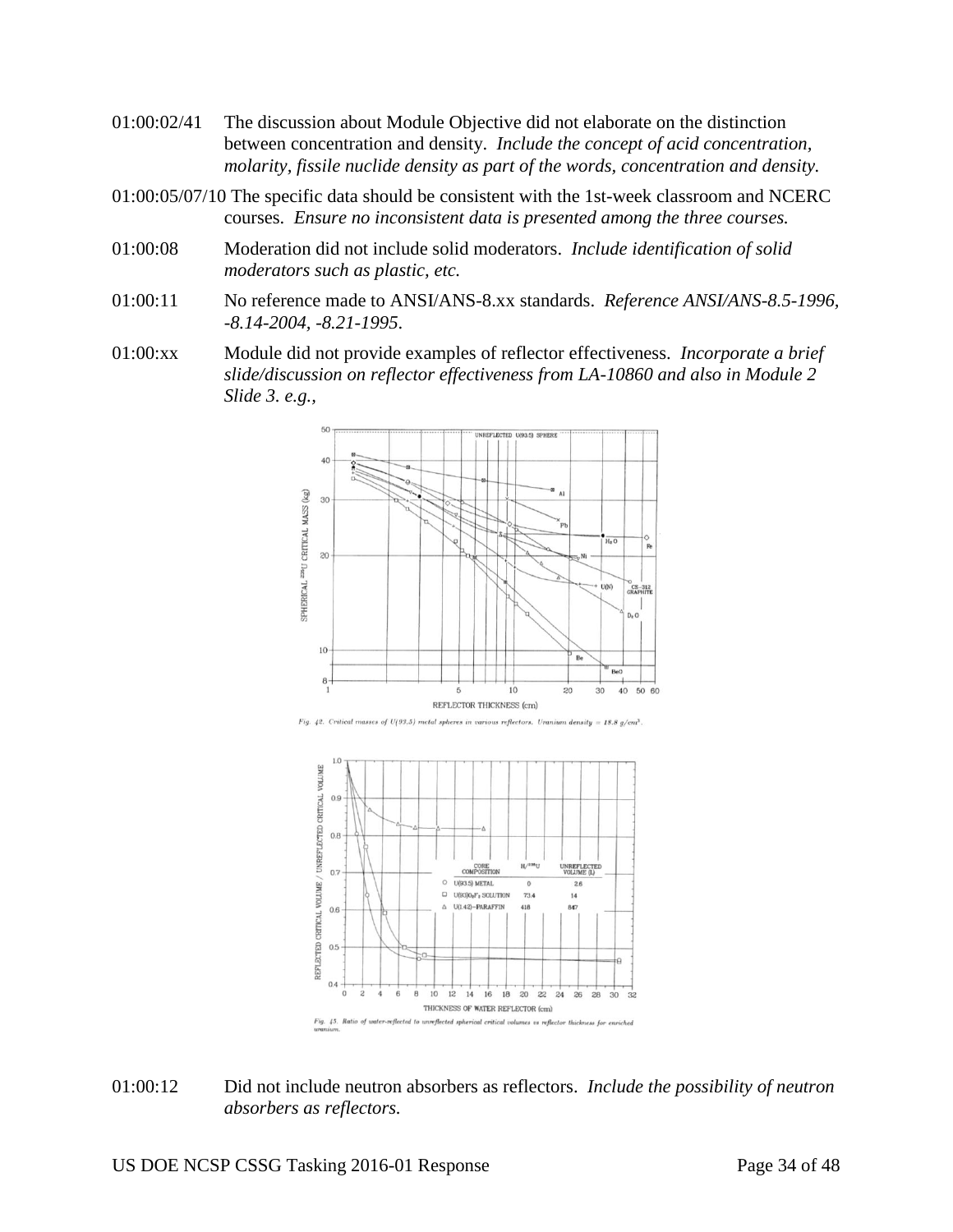- 01:00:13-18 Discuss the relevance among the words, "concentration" and "density". *Clarify the meanings and applications of the words, "concentration" and "density".*
- 01:00:30 The four-factor formula was verbally referenced. *If reference to the four-factor, six-factor formula, or other methods are to be verbalized, include their descriptions/meanings in the lecture otherwise drop from verbalization unless the instructor is "fishing" for the students' degree of understanding about nuclear criticality*.
- 02:00:18 Did not identify "interpolation" and hazards of "extrapolation". *Consider discussing hazards of interpolation and extrapolation of experimental results.*
- 04:00:30 Student asked, "What was special about the data from the LANL water boiler that allowed a projected critical mass to be 580 grams for 235U when we were provided a minimum critical 235U mass of about 820 grams as shown in a figure [Fig. 10, LSA-10860]? The instructor did not explain the inconsistency with earlier course information. *Ensure that instructors are knowledgeable of information they are to present.*
- 06:00:01-16 Good exercise on critical by rods. *Continue*
- 07:00:07 Good discussion about Con Ops. *Strongly emphasize that if Con Ops has failed, then no matter how good the NCS program is, safety cannot be assured.*
- 08:00:xx Was only a partial description of detectors in general and seemed to be missing the tie-back to what could go wrong to give bad data. *Provide examples of detector issues that could/have gone wrong to provide bad data.*
- 09:00:xx Was a good "pick up sticks" description of the accident but missed the opportunity to relate to an "on the floor" accident. *Relate the accident to poor designs/operations considerations at DOE non-reactor nuclear facilities that might impact geometry and moderation.*
- 10:00:03 Blew past some terms like fertile conversion not likely to be understood by many students without some description. *Provide more description about "Fertile conversion."*
- 10:00:32 Exercise on the effects of moderator density on various parameters was good and was a welcome break. However, various students misunderstood initial conditions and constraints on the conditions of the exercise. *Provide more explicit descriptions of the initial conditions for the exercise and consider moving the exercise somewhat earlier in the module.*
- 11:00:xx The module was taught before Module 10 thus making it seem a little out of place and was taught at a very high level. *Consider moving before Module 10 and renumbering.*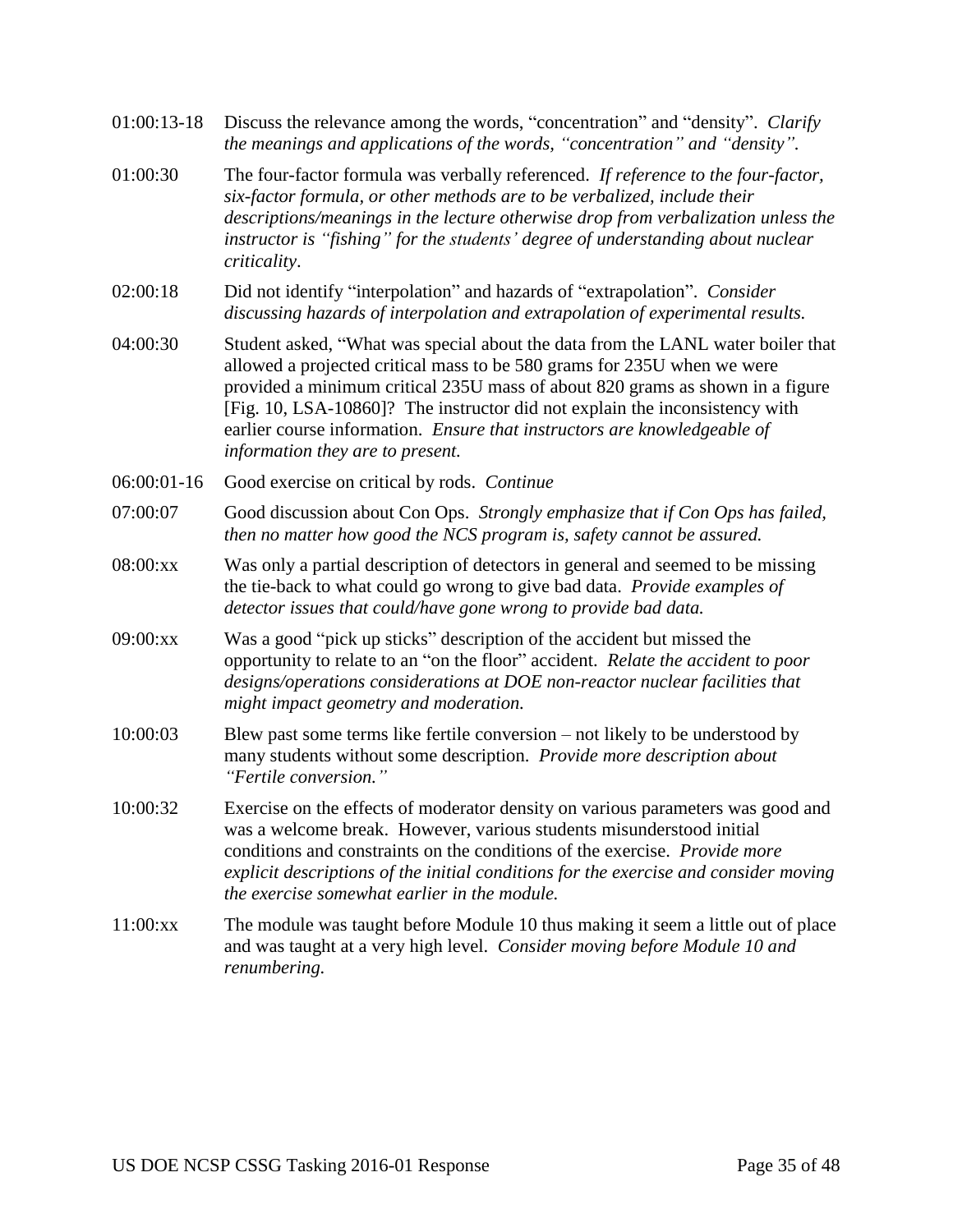| 12:00:xx    | Very good experiment but missed some opportunities to tie back to criticality<br>safety on the floor. $(1)$ Emphasize that the importance of the experiment is not so<br>much the specific experiment, but student understanding of the sensitivity of the<br>parameter being studied for effect on reactivity of the system (difference in water<br>height between critical and subcritical was less than a cm). (2) Discuss the<br>impact of not having a neutron source present during an on-the-floor mishandling<br>of fissionable materials.                                                                                                                                                                                                                                                                   |
|-------------|----------------------------------------------------------------------------------------------------------------------------------------------------------------------------------------------------------------------------------------------------------------------------------------------------------------------------------------------------------------------------------------------------------------------------------------------------------------------------------------------------------------------------------------------------------------------------------------------------------------------------------------------------------------------------------------------------------------------------------------------------------------------------------------------------------------------|
| 12:00:07    | Discussion on the origin of the "half-way rule" was missing. <i>Provide a brief</i><br>discussion on the origin of the rule and perhaps extract a brief video from the<br>Heritage Videos about the background of the rule if it is available.                                                                                                                                                                                                                                                                                                                                                                                                                                                                                                                                                                       |
| 12:00:08    | The approach to critical for the experiment took inordinately long and many<br>approach steps due to a pair of students' misunderstanding of the math. Intervene<br>to correct student errors to streamline an approach to critical and avoid limited<br>learning with rote repeats of the process.                                                                                                                                                                                                                                                                                                                                                                                                                                                                                                                  |
| 14:00:07/08 | Were good and should be discussed but were confounding to many students.<br>Provide an extended discussion on the example presentations.                                                                                                                                                                                                                                                                                                                                                                                                                                                                                                                                                                                                                                                                             |
| 14:00:xx    | Exercises $2 \& 3$ had an issue with the way contingencies were treated. It<br>appeared from the supplied answers that the expected results were to combine all<br>the listed contingencies (such as full reflection and double batching) when<br>determining the process limits. That does not seem appropriate. For example, if<br>normal conditions are nominal reflection and control of mass it would appear that<br>taking the nominal mass and dividing it by two (to account for double batching)<br>or taking the nominal reflection and defining the condition for full reflection<br>should be done and the smaller value selected. By taking both full reflection and<br>double batching this seems like it has left the realm of "double contingency".<br>Reconsider the presentation of the exercises. |
| 15:00:xx    | Was a good discussion about the ICSBEP but missed opportunities to discuss the<br>Uncertainty Guide, DICE, Sensitivity Files, and Spectral Indices. Include brief<br>description/value of the Uncertainty Guide, DICE, Sensitivity Files, and Spectral<br>Indices files.                                                                                                                                                                                                                                                                                                                                                                                                                                                                                                                                             |
| 15:00:02    | Instructor emphasized that the example inputs for Results of Sample Calculations<br>should not be used for validation back at the student's facility but there was an<br>implication that the instructor had used inputs in the past. Avoid admitting to<br>having used the inputs for anything except maybe trying to understand errors in<br>the Sample Calculation Results.                                                                                                                                                                                                                                                                                                                                                                                                                                       |
| 16:00:xx    | Good overview of SCX experiments performed that may stimulate future student<br>questions/proposals for experiments. Value of the overview may need to be                                                                                                                                                                                                                                                                                                                                                                                                                                                                                                                                                                                                                                                            |

*reconsidered.*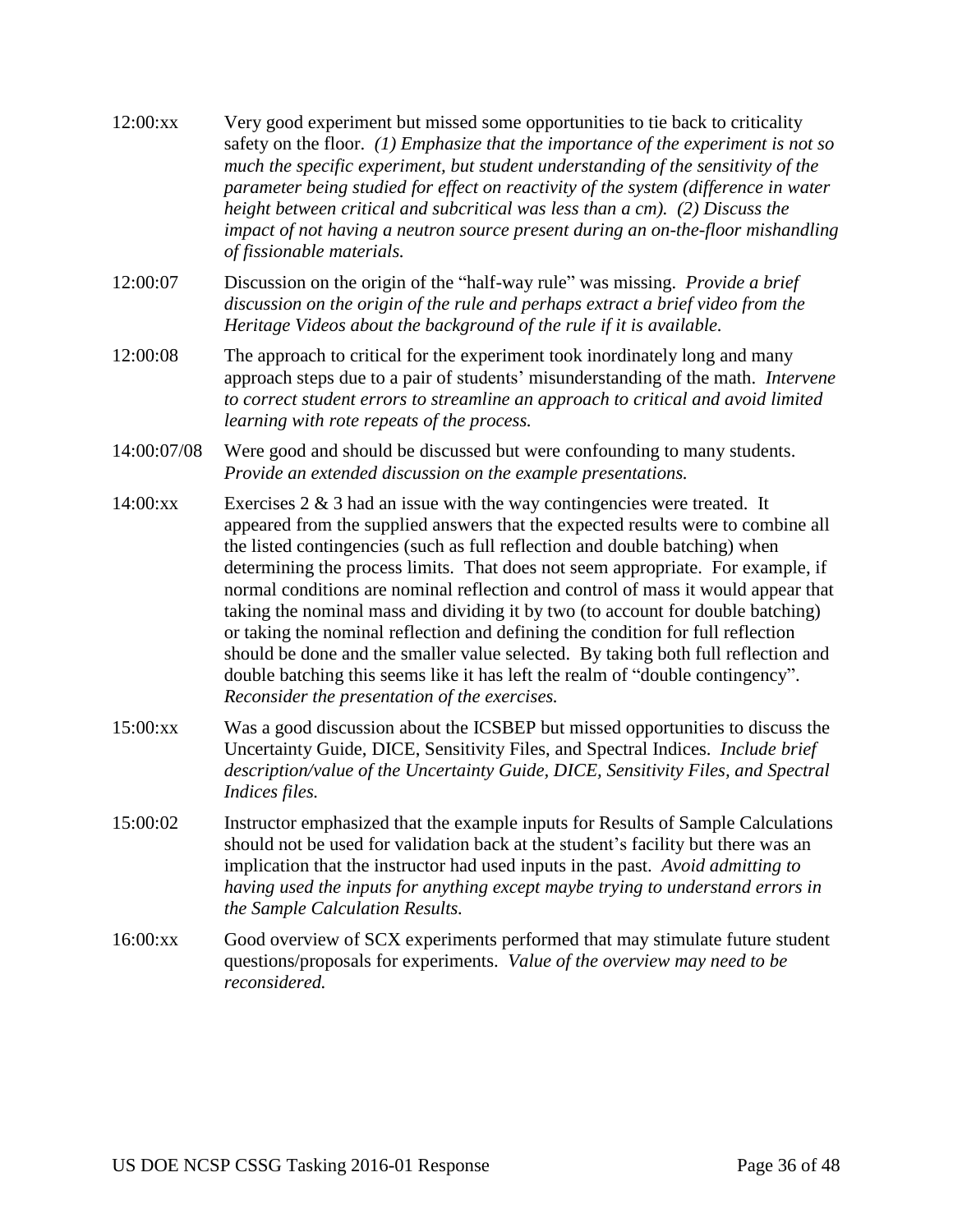- 16:00:18 The instructor discussed the value of computations for rod(s)/hole(s) sensitivities for projection to critical. In the discussion it was stated that any computational biases would cancel when subtracted for the purpose of determining the sensitivity/worth of rod(s)/hole(s). *A caveat should likely be included in the statement to exclude circumstances where core parameters have large step changes (e.g., moderation, mass, interaction, etc.).*
- 18:00:29 The Scenario Reconstruction was cryptic but slide 18:00:20 promised to provide the complex process of neutron-poison rod movements leading to the accident. *Remove slide 18:00:20, include the sequence of movements, or provide the reference that does provide the sequence (LA-13638?). Focus should be on what failed and how they got to the point of the accident*.
- 18:00:49 Was a missed opportunity to engage students about the possible omission of Causal Factors of the accident. *Challenge the students to identify other possible causal factors*.
- 19:00:19-20 Does not provide a schematic of the steps for the separation of the assembly and slide 20 confound the understanding of the disassembly process. *Provide a schematic or graphic of the piece removal of the critical assembly.*
- 19:00:22/23 Provides the description of the protracted criticality accident power oscillations but provides no explanations about the degree of super-prompt reactivity or subsequent sub-prompt criticality. Some personnel have heard that no criticality accident alarm is necessary for a metal accident because it will only occur as a single spike burst thereby self-terminating. *Provide an explanation of the typical reactivity addition rates/magnitudes that are required for self-terminating or protracted <sup>235</sup>U and <sup>239</sup>Pu metal accidents and why it is hard, or easy, to accidentally cause such accidents.*
- 20:00:21 Only identified "Moderation [only] due to experimenter thumb and body position body position may have caused accident". *Include "Reflection" as likely contributor to the cause of the accident.*
- 23-25:xx:xx Modules about LWR Paradigms, Designs, and Depletion/Burnup have very limited relevance to DOE non-reactor nuclear facility NCS programs/issues aside from limited application to spent nuclear fuel transportation and disposition. *Remove modules or create an abbreviated, and perhaps consolidated, module as incidental information and references for students' self-study interests.*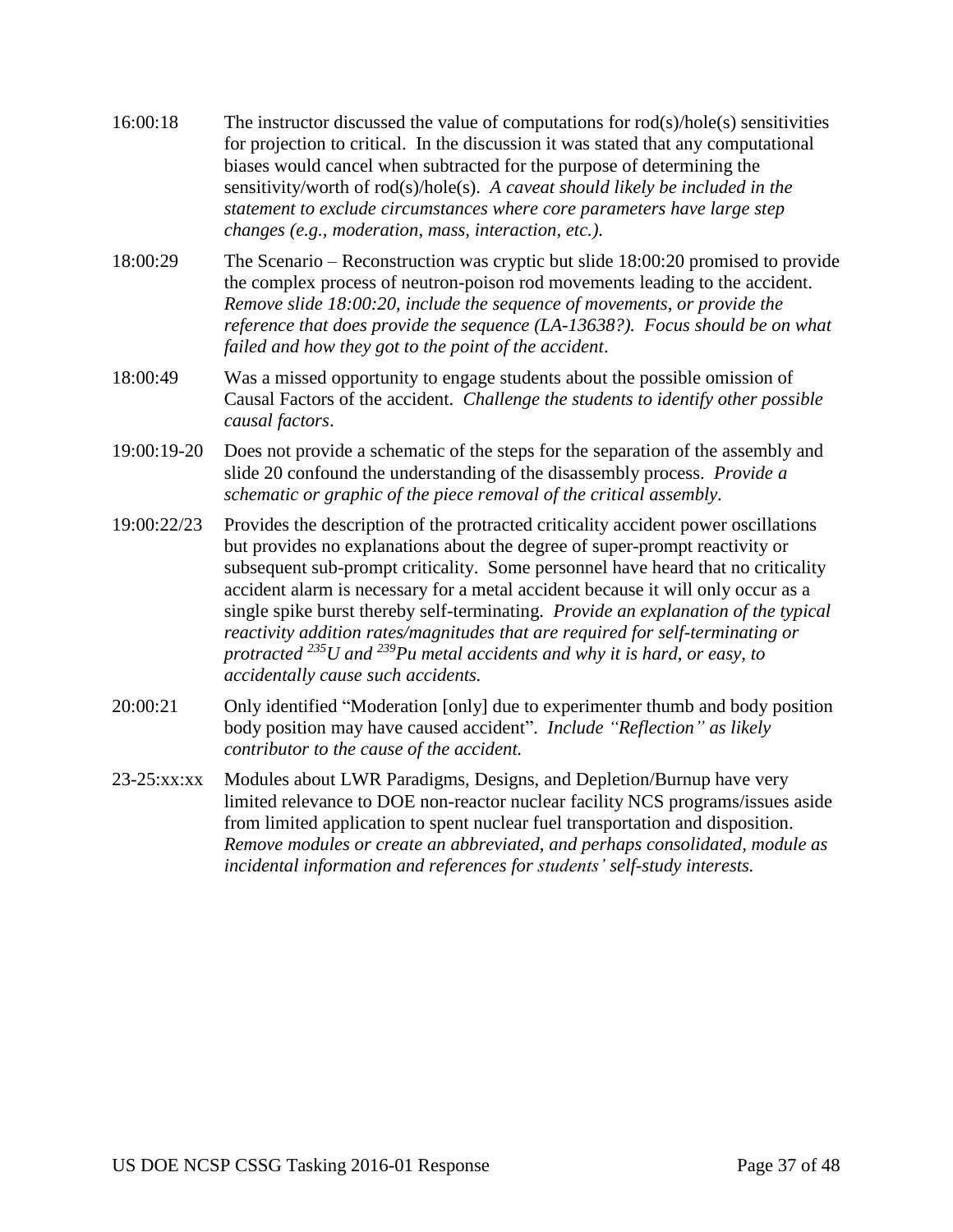## **2 nd Week NCERC Hands-on Course**

#### **General Observations –** *Recommendations*

Generally, the students were engaged and gave very good feedback on the course.

The TACS and NCERC exercises clearly satisfy the ANS-8.26 requirement for criticality safety to have experience *"in the conduct and interpretation of critical experiments in hands-on classes that demonstrate how varying the properties of a fissionable material system can affect neutron multiplication"*.

The logistics of entry/exit to DAF, escorts, rad con, etc., worked smoothly. Training rooms were well equipped and comfortable.

The conduct of the experiments was professionally done and the information is of significant value in training nuclear criticality safety engineers. *Explore additional opportunities to tie the experiment portion of the training back the process analysis methods to re-enforce the classroom portion.*

Some portions of the training were of questionable value. In particular, Module 6 on the BeRP Ball and Np Sphere. This was mainly a "show and tell" type of presentation that while interesting, occupied many NCERC personnel to accomplish and did not directly tie to the ANS-8.26 objectives. *Re-evaluate the value of that activity relative to expanding on other training related to the experiments.*

It was interesting to observe the difference in teaching approach between Module 3/4 (TACS) and Modules 5 (Planet), 7 (Flattop), and 8 (Godiva-IV). The hands on portion for Module 3/4 was less formal; that is, it was not performed to an in-hand procedure nor was the procedure for the experiment provided to students. They performed the experiment from the workbook directly. In addition, assembly steps changed during the course of the experiment (i.e., some assembly was being performed outside of the experimental apparatus). The other modules, however, were more formally performed with an in-hand procedure. There was a clear connotation that the experiment in Module 3/4 could not achieve a critical state and that upfront belief resulted in an informality of conduct of operations. However, the knowledge that the experiment set could not achieve a critical state was not derived through training by the students. Conversely, there was a clear expectation that the remaining experiments would achieve a critical state and the performance of the experiments was more formal, slow, and deliberate. *Address the missed opportunity in performing Module 3/4 by showing the students how a preconceived knowledge of "assured" subcriticality and notion for the degree of safety affects operations at the student's facilities and to demonstrate the relationship of "Formality of Operations" and "Formality of Conduct of Operations". Explain how ANS-8.1 requirement for written instruction is met and consider providing training in the development of a NCSE for the conduct of the experiment.*

There are opportunities to more closely integrate the NCERC and TACS portions with the first week course materials. A lack of coordination between TACS and NCERC was apparent. Improving this could benefit the class and free up time for additional exercises that could more actively engage the students in the lecture/analysis part of the class. As in the first week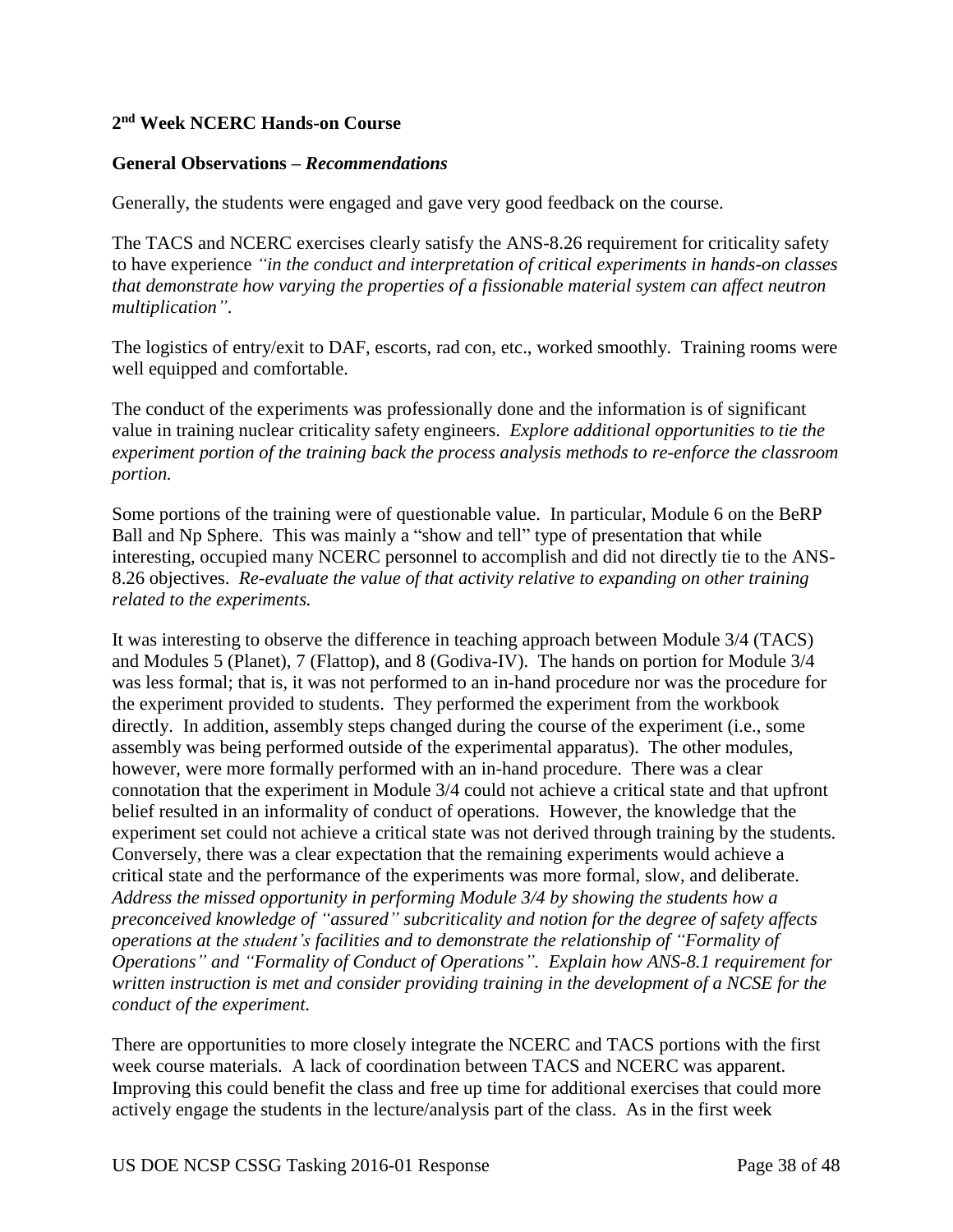observations there is substantial overlap in the presentation material. The workshops during the first week provided ample opportunity to engage students in the thought processes and behaviors expected of criticality safety engineers. There were fewer opportunities at DAF largely because of schedule constraints. *Develop and execute a plan to ensure that the training POCs for each of the three week courses collaborate in revising course materials to avoid overlap and redundancy of training materials.*

Primarily, comments are related to clarifying the relevance of course materials to the ties to ANSI/ANS-8.26 and the daily tasks and expectations of NCS Engineers.

ANSI/ANS-8.26-2007, "Criticality Safety Engineer Training and Qualification Program", specifies in Sections 7.3 and 7.4 the objectives regarding training with critical experiments. Specifically, the sections state:

#### *7.3 Critical experiments and data*

*Criticality safety engineers shall be able to relate the results of critical and subcritical experiments, available nuclear data (e.g., cross sections), and lessons learned from past criticality accidents to facility operations for which they prepare NCSEs.*

## *7.4 Hands-on experiments*

*Criticality safety engineers shall participate, or shall have participated in the past based on education, experience, or training, in the conduct and interpretation of critical experiments in hands-on classes that demonstrate how varying the properties of a fissionable material system can affect neutron multiplication. These hands-on classes may be held, or may have been held in the past, either at a critical experiments facility or at a research reactor.*

The content of the course contained sufficient information to achieve the above objectives. There was sufficient information to teach "how varying the properties of a fissionable material system can affect neutron multiplication"; however, meeting this objective could be improved through application of different teaching techniques (see comments on teaching methods).

A significant amount of time was spent on teaching experimental methods, including the attempt to distinguish an operation from ANS-8.1 space to ANS-1 space. This was at times confusing. Because the content of the training was focused primarily on how to do an experiment rather than on the ability to "relate the results …to facility operations for which they prepare NCSEs." This Observation is reinforced by the stated objectives in Modules 2, 3, 5, 6, 7, and 8, as well as the exam. Those elements focus on methods to approach critical, use of basic nuclear equations, and specific property effects on reactivity. The students left with a good sense on how to conduct an experiment and the associated nuclear physics responses, but not necessarily on how to relate experiments and data to facility operations at their site. In other words, there was a missed opportunity to have the students relate what was observed through the experiment to actual field issues they deal with day in and day out and how they write evaluations. *Relate the experiment conditions and observed factors to non-reactor nuclear facility criticality safety and operations and keep the focus on applicability to the ANS-8 series, which is where the NCS engineer lives.*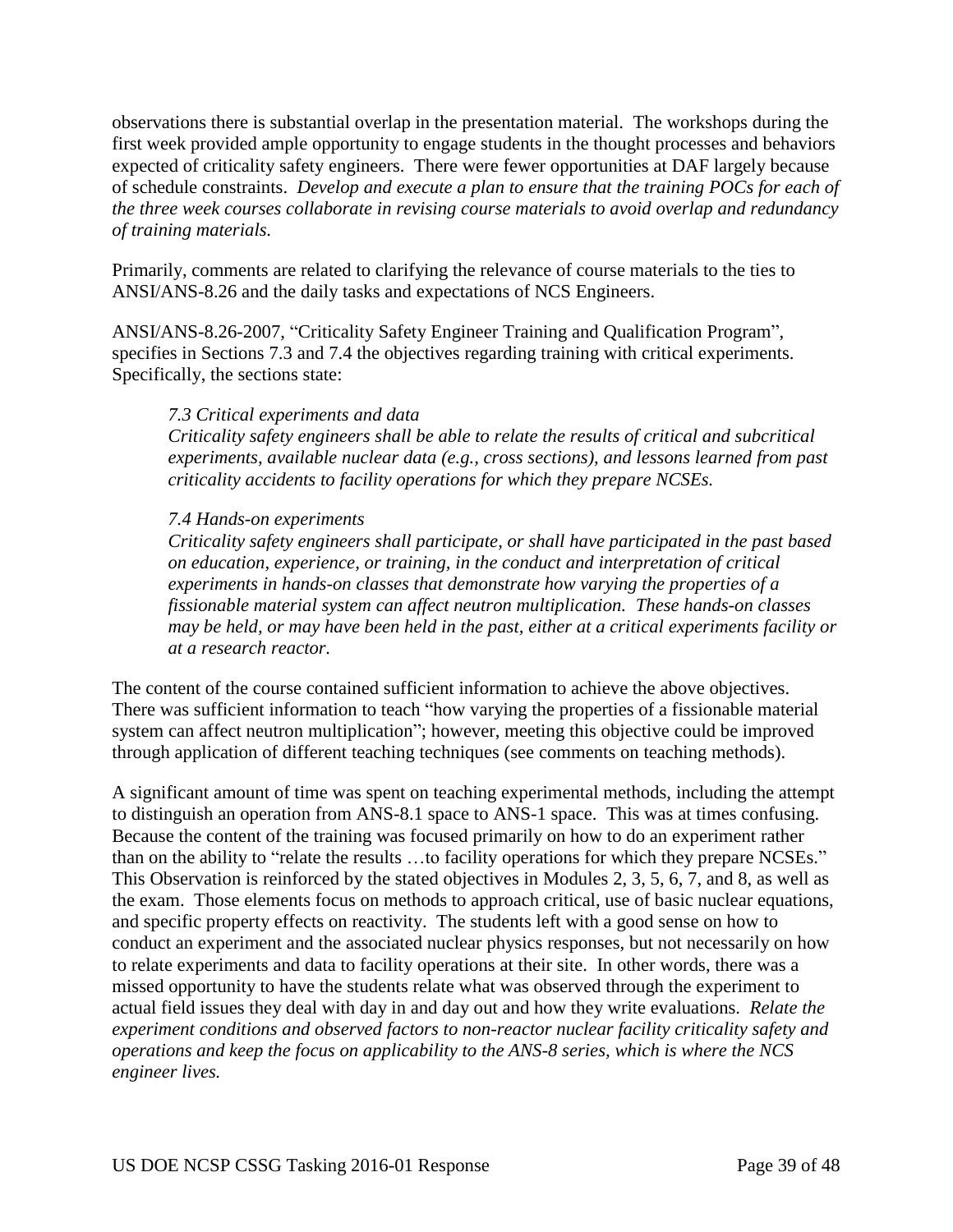## **Comments -** *Recommendations* **are organized in three categories: Teaching Methods, Infrastructure and Content.**

## **Teaching Methods:**

All instructors were very knowledgeable of their experiment set and were very responsive to questions from the students. The interaction was very good.

The teaching style tended to be a classical engineering method of teaching, which is expected because the subject matter experts are not professional trainers. With some coaching, the training style and approach could be modified to a method that would enhance student engagement, retention of the material being presented, and leave the students with the means to continue their education. Specific Observations and *Recommendations* are provided in the following section.

There was a tendency to "staff" positions by the instructors where students could do the job (e.g., reading through the procedure, overseeing calculation results or otherwise doing the work for the student). This missed an opportunity to involve students in every aspect of the conduct of operations. *Look at all roles in the training and involve students in as many roles as possible.*

Many questions asked by instructors were yes/no type questions or questions that hinted as to the answer or were quick to confirm an answer by a student. Engaging students to think is the most important part of this process. If another student had a different answer, they were often not given an opportunity to explore that answer. *Train instructors on how to ask open ended questions and how to draw other students into the question session.*

The involvement of the students was significant in two areas: physical manipulation of material and computation of 1/M plots, reactivity equations, etc. However, there was little to no exercises related to evaluating changes in process conditions. *Include exercises where students exercise skills in process hazard analysis for the experiments.*

The experiments had missed many opportunities to do practical exercises related to the process analysis requirement and hazard analysis methods. For example, Module 3/4 (TACS) put after the experiment information related to ensuring the first and second steps of the experiment would remain subcritical. That should have been an exercise performed by the students up front. In addition, the answers to the questions were highlighted in the slides, which missed several teaching opportunities. In another example, Module 5 (Planet), the experiment design had many engineered features to ensure safety of personnel. A good exercise would have been for the students to identify the types of engineered features they would put into the process (e.g., as if they were doing a new design and not an evaluation of an existing process), then compare those results to the actual design. *Add exercises in the area of process hazards analysis to the experiments about to be performed to reinforce the process analysis requirement.*

It was noted that the lead instructor on the TACS module, sat through the other modules. This is a positive Observation in that it showed some cross transfer of information. It is unknown if the other instructors have been through the TACS module. *Have all instructors be knowledgeable of what is being taught in all modules to ensure consistency of teaching.*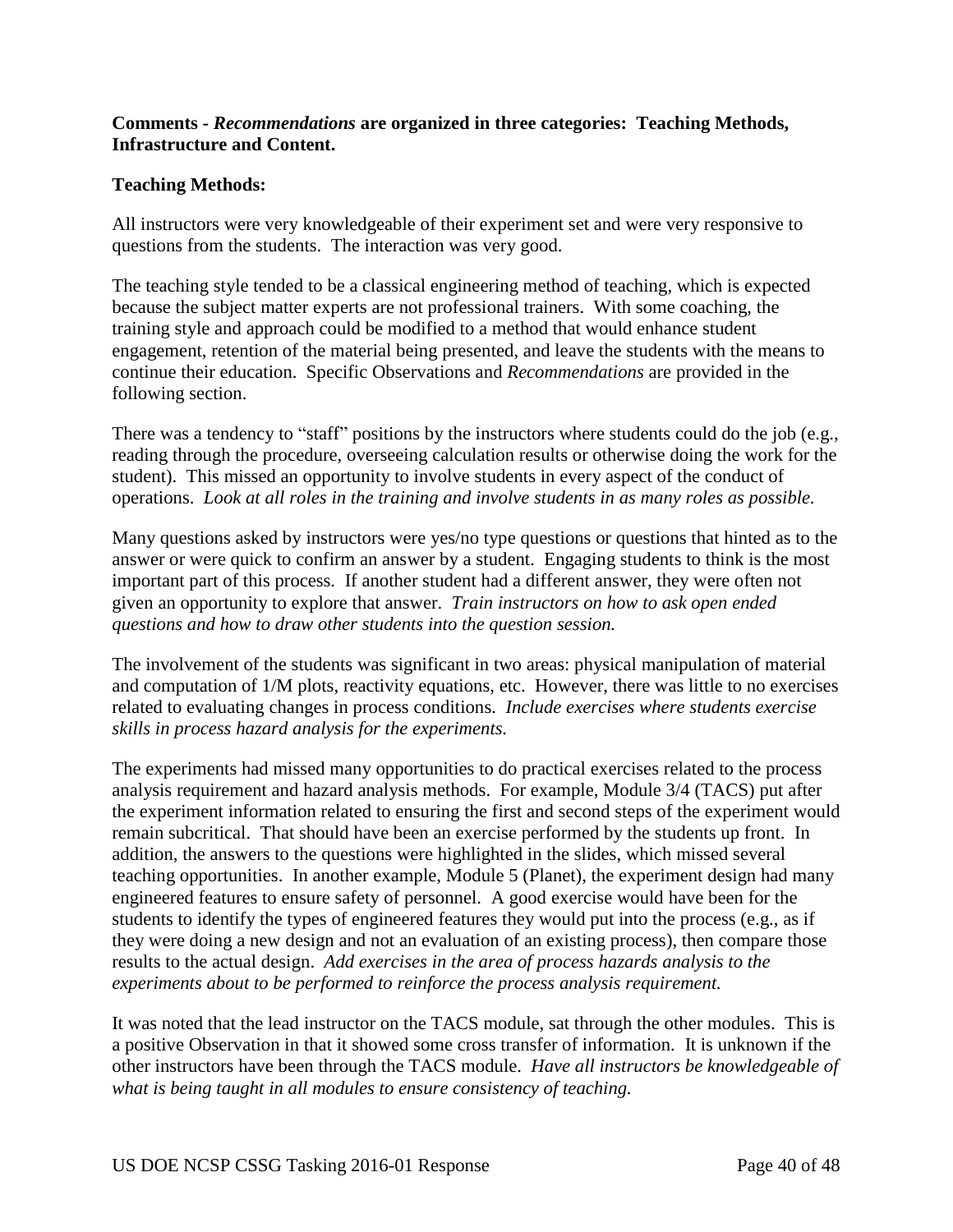## **Infrastructure:**

Access to the DAF and the experiment areas was well organized and efficient. Escorts were always on time, appropriate personal protective clothing was staged and ready to go, and the experiments were set up early to avoid delays.

The expectation of student participation was not clearly/consistently stated. At the beginning of the class, references were made to passing the closed book test with an 80% or better grade. On the day of the test the criteria for passing were communicated as 70% based on the written test and 30% on participation. Again, an 80% grade or better on the test was required to "pass" the test. This is confusing since mathematically, one could score 72% or better on the test and assuming they received all 30 points for participation still have a combined score of 80% for the course. *Resolve the inconsistencies with NCSP expectations.*

There seemed to be a high overhead in support staff to conduct the portion of the course at NCERC. Although all students have DOE clearances multiple escorts were required, in addition a fire watch is necessary for the NCERC portion, RCTs and multiple instructors/fissile material handlers/MC&A custodians were required to support portions of the class.

Operations in the DAF require safety glasses and safety toes or safety-toed shoes. Including this information in the reminders to students gives them the opportunity to bring their own if desired. *Include that in the NCSP website "Student Booklet" if appropriate.*

Observed a tendency for instructors/laboratory staff to answer questions limiting student engagement. *Consciously avoid teaching by asking questions and then answering the question.*

Clearly opportunities for additional integration of TACS and NCERC activities are available such as the development or review of the NCSE for the TACS shells. Attempts to contrast work performed under ANS-8.1 and ANS-1 by contrasting storage of HEU foils (ANS-8.1) versus hand-stacking the foils (ANS-1) is not as illustrative as TACS activities being performed to ANS-8.1 and NCERC under ANS-1.

#### **Content by Module:**

The format of the handouts differ between modules and the cross-references are often incorrect. *Update the slides for consistency and accuracy of references.*

The stated goals and objectives of the hands-on training are not focused on all the requirements of ANSI/ANS-8.1 or 8.26. — *Realign the objectives to the requirements in the standard and adjust some of the training accordingly.*

The demonstrations of varying parameters was clearly demonstrated as it pertained to the experiment; however, the extension of the concept to examining changes in process conditions to plant operations was a missed opportunity. There were random times when this was done, but better structure was needed to make the points be retained. *Provide means to transfer the demonstrated effects of parameter changes in the experiments to real-world processes that are encountered by the students.*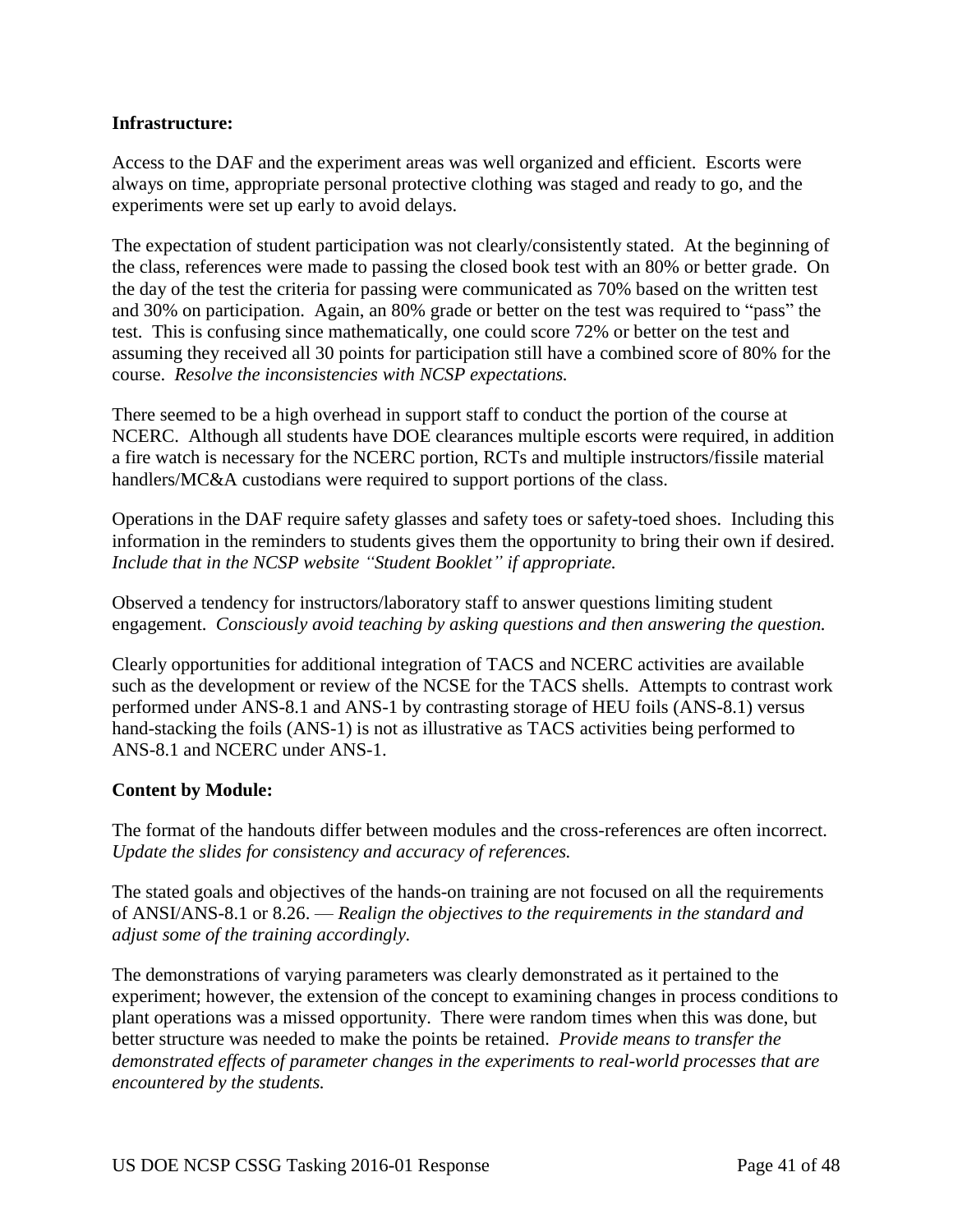Reactivity changes due to changes in experiment properties were covered, but allowing the students to relate the impact of these changes to their processes was a missed opportunity. *Tie what is being observed in the experiment to work process examples that would be encountered by the students.*

There was a missed opportunity in tying the different experiments together regarding a good progression of what is being emphasized in each experiment and how it would apply to the engineer. For example, Module 3/4 (TACS) would be good for reactivity worth of materials (reflectors/moderators), Module 5 (Planet) for approaches to critical and mass / moderation effects, Module 7 (Flattop) on minute changes to reflector conditions and temperature reactivity coefficients, and Module 8 (Godiva) on prompt critical observations. *Review the primary benefit of each experiment and ensure training is focused on the benefit progression.*

The review of criticality accidents related to experiments, selected accidents closely resembling the hands-on experiments being done as part of the training. That was a good reinforcement. Given that solutions were involved in the majority of process accidents, some tie to solution events would be good. *Consider inclusion of issues that a solution experiment may pose that would not be seen in the experiments performed at the training.*

Many of the modules have repetitive content. *Review the modules for repetition and teach the items once*.

# **Module 1:**

 A tie to DOE-STD-1173 is discussed but not to ANS-8.26. *Suggest referencing 8.26 and/or the NCSET module for training.*

# **Module 2:**

- The Objectives could be more closely tied with requirements for NCS engineers. Are gas proportional counters the type of neutron detector typically used in the TACS and NCERC experiments and this is why this particular NDA technique is called out?
- The terms "relative multiplication", "observed multiplication" and "apparent" multiplication" are all used in this module. This module discussed two ways to determine multiplication- observed multiplication (what TACS used) and apparent multiplication (what Planet used). It explained that observed multiplication uses the ratio between count rates of a multiplied (fissionable) assembly and an unmultiplied (surrogate) assembly to determine an M that is directly relatable to k. Apparent multiplication uses an arbitrary starting configuration and designates it as the unmultiplied count rate (for Planet we started with a  $C_{\text{zero}}$  measurement (six foils?)). As mass is added to planet, the new count rates are ratioed with  $C_{\text{zero}}$  to get an apparent M. This M cannot be directly related to k. That is why the  $k=(m/mc)^0$ . A relationship is used, where "m" in this case is mass, not multiplication.– *Consider using this module to explicitly describe differences between the two experimental approaches that the students will observe. Students would also benefit from cross referencing between experiments as they are performed; TACS to Planet and Planet to TACS.*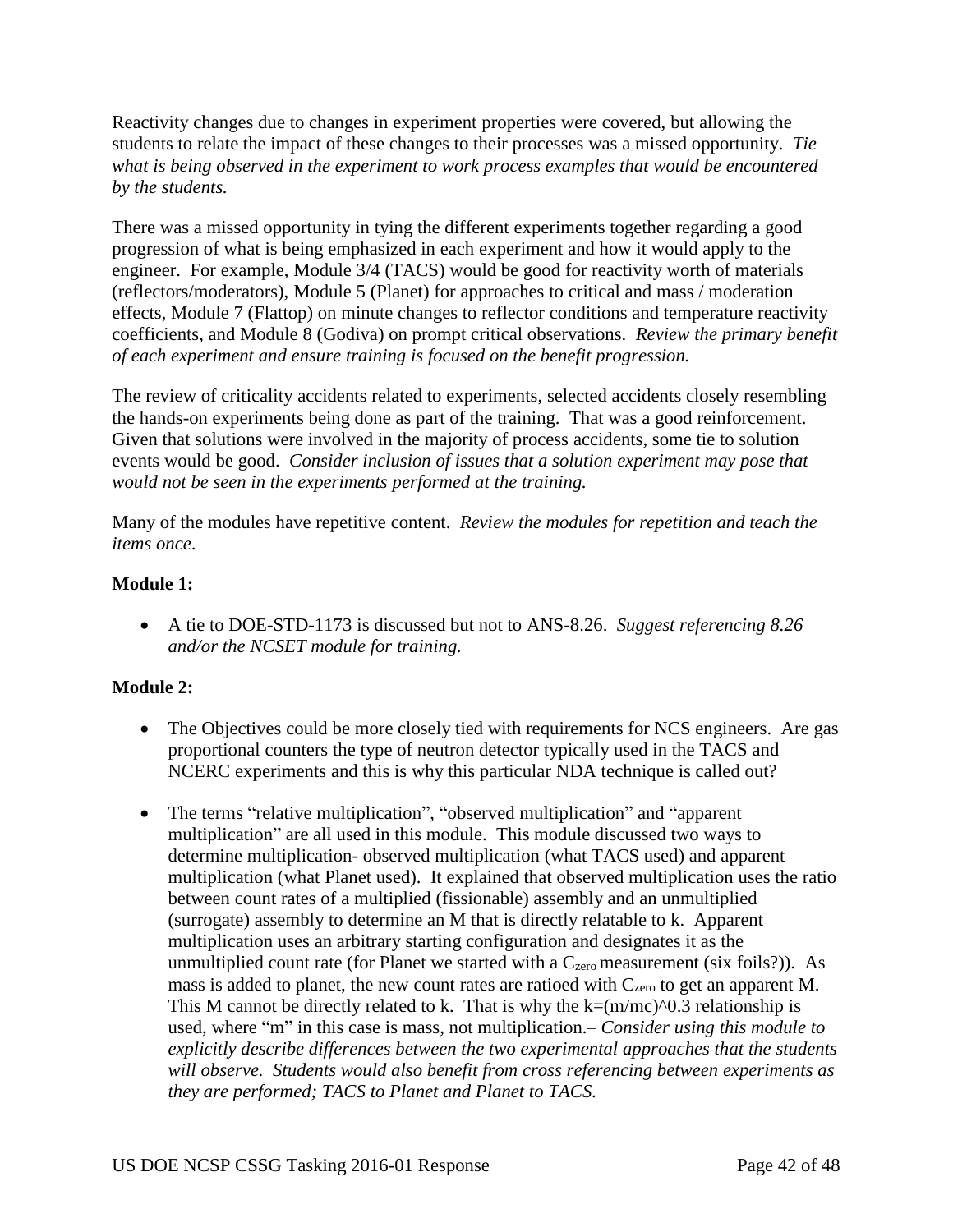Tying the information about 1/M curves to the previous weeks discussion of timebehavior of criticality accidents in Module 2 of the NFO course and perhaps providing more detailed discussion relative to prompt and delayed critical could be presented here to provide a consistent foundation for the experiments later in the week and reduce overlap.

# **Module 3:**

- A general list of TACS experiments, approach to critical by mass, moderator, separation distance, reflection and the effects of operator hands and neutron poisons are stated to be included in the hands on portion of the class. The effect of full and half reflection by Lucite® included in the Laboratory Notebook was not mentioned in this module. *Some clarification should be made that the approach to critical by mass covers the bounding conditions and that the effects of moderator, separation distance and reflectors will be experimentally observed but not conducted as "approach to critical" experiments.*
- The distinction here is that when conducting the approach to critical by mass was performed, a systematic approach was used to incrementally increase the reactivity of the system. For the sake of brevity, the exercises related to the effects of moderator, separation distance and reflectors were done without this systematic approach and more driven by the ease and efficiency of changing the physical configuration of TACS. The behavior that we desire to instill in the NCS practitioner is systematic and methodical. *Provide a preliminary discussion of why a true approach to critical method is not required for observing the effects of moderator to avoid the mindset of "a critical chain reaction is not possible with this system" which is a behavior/attitude we are trying to avoid. Consider modifying the slides to clearly reflect that the measurements to be performed are not an approach to critical but a demonstration to show "hands on" the effects of separation, moderation and reflection.*
- The TACS experiments are conducted under ANS-8.1 which requires a written instruction which was not discussed or presented to the class. The experiments were conducted per verbal instruction. *Explain how ANS-8.1 requirements for written instruction are met. Relate this to the measurements to be performed, the first is a true approach to critical and is the boundaries of the sandbox and that the demonstrations are clearly within the sandbox.*

# **Module 4:**

Overall the data sheets were organized and simple to complete.

# **Module 5:**

 Several opportunities were missed to tie to TACS exercise, discussions of safety rules for hand stacking, and moderator/reflector impacts on multiplication/k-effective. *Suggest that a compare and contrast be done in TACS to what will be done with Planet*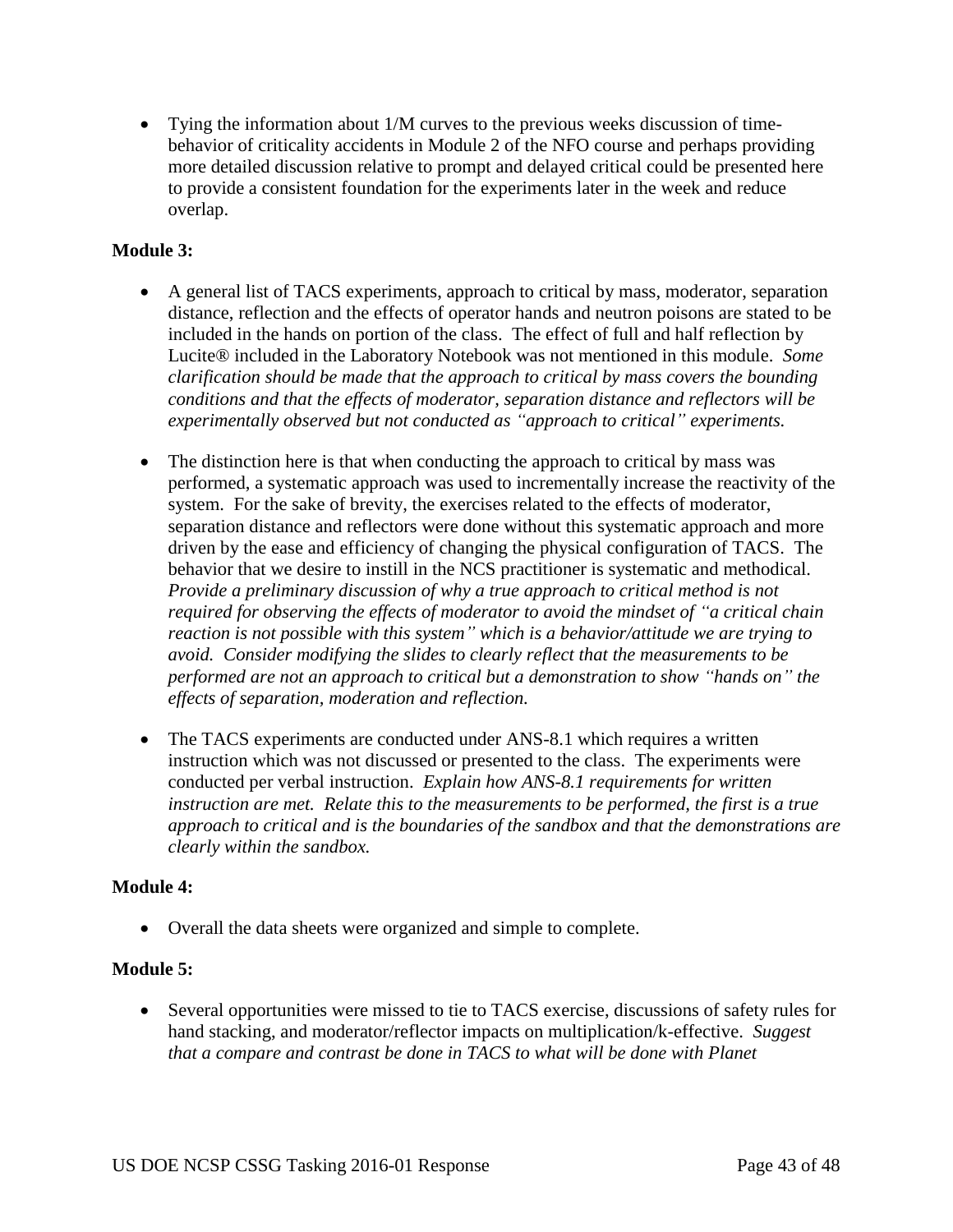- Situation arose that "discovered" a foil delaminated after students handled material. Suggest that the prep for this class state that all foils to be used are inspected prior to student handling.
- Numerous references were made to TSRs and limiting conditions (i.e., excess reactivity is limited to 80 cents), this information was relevant to the student experiment in deciding how many foils could/should be added. *Provide a sheet of the relevant TSRs and other limiting conditions as an instructional tool.*
- When the experiment went to remote operations, student participation began to drop off. There was interest in operating the machine but not so much in dressing out to go add mass to the pile. One student indicated that they "don't want to dress out" and therefore didn't volunteer. The behavior we want to encourage is for the CSE to spend as much time on the floor as possible not to avoid being on the floor. Also, the class waited for donning PPE, adding foil, and return of student to control room. All members of the class handled foils on the previous day in the hand stacking exercise. *Evaluate the value of students dressing out for remote operations and the potential to save time completing the experiment. Alternatively, point out the importance of participation and being on the floor and increase the enthusiasm of the student to engage.*

# **Module 6:**

- The BeRP ball and Np sphere demonstrations were rather ad hoc as it was late in the day that we got to them due to time spent on the Planet remote operations.
- This was mainly a "show and tell" type of presentation that while interesting, occupied many NCERC personnel to accomplish and did not directly tie to the ANS-8.26 objectives. It was felt that this time could have been used to expand on other training related to the experiments. *Re-evaluate the purpose, value and competition with ANS-8.26 objectives and make adjustments accordingly.*
- The demonstrations consisted mostly of photo ops with the BERP ball and Np spheres. The BERP ball is certainly "famous" enough for students to know something about it and to be interested in seeing it. The demo with poly sphere reflectors, people hands and the effect on neutron detection with poly and borated poly slabs was interesting but rushed. *Make an opportunity to talk/teach about the comparison of the BERP ball and poly spheres with the uranium activity as part of TACS.*
- The Np sphere could be more interesting to the students if the reference information and data were presented/provided to see how it was used in the first experimental prediction of the minimum critical mass for N??? In other words, why is it significant other than it's the largest single mass of Np. *Describe relevance/difference in the first experimental prediction for the minimum critical mass for Np.*

# **Module 7:**

The lecture was a good orientation/description of the experiment to be performed.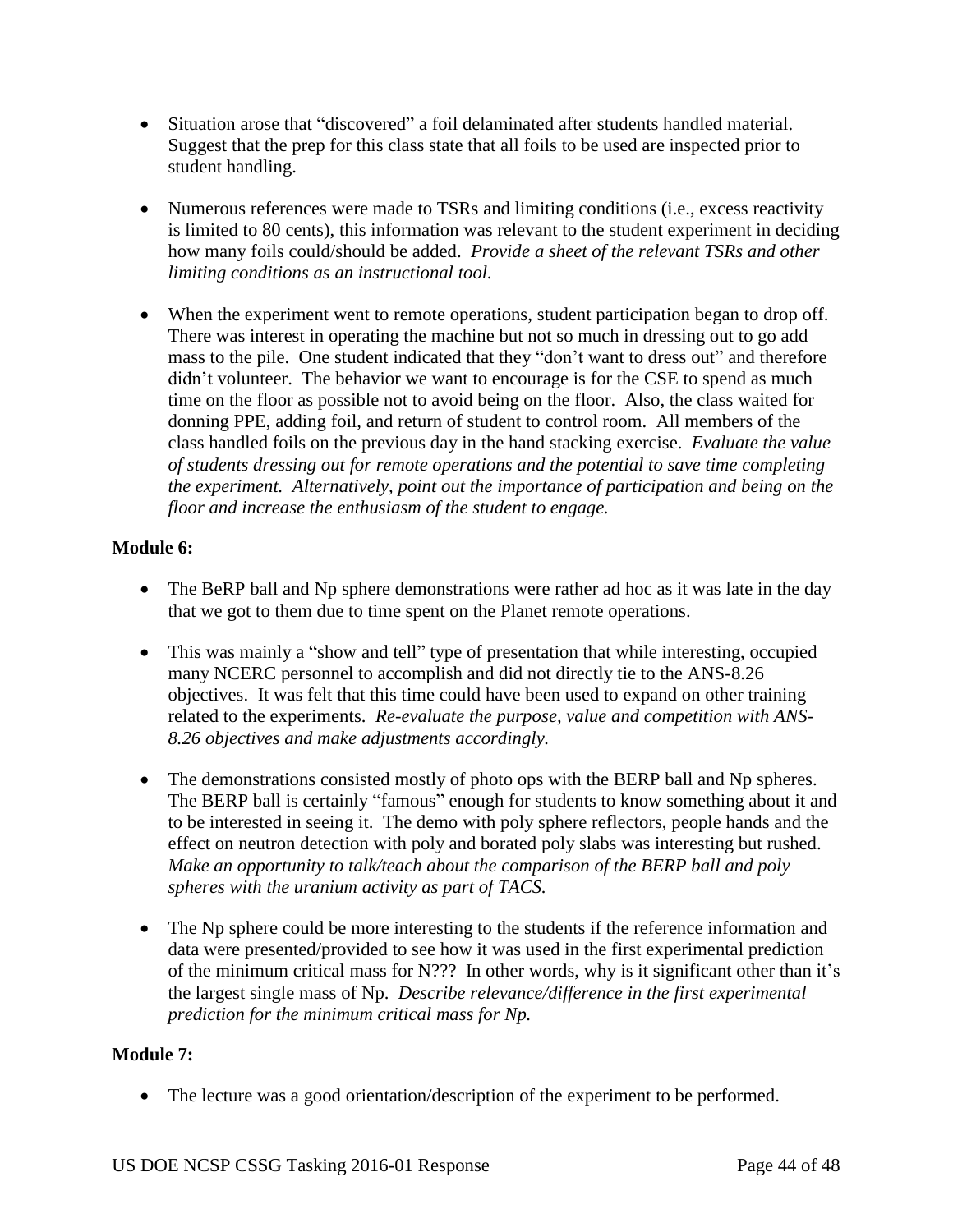- Good reference to radiation monitors to show the consequence of approaching critical and at delayed critical.
- This module went quickly as well. Some students were not completely engaged. There were multiple groups that formed with different instructors to work out the data analysis (reactor period, worth of control rod and effect of temperature). Simple as it seems to instructors, these are terms that the typical criticality engineer does not come across often. *Make the temperature coefficient more apparent by revising the table that was used.*
- Some of the confusion came from the FLATTOP worksheet not being completely consistent with the experiment and questions. *Revise the worksheet to reflect the way the measurements are performed.*
- Clarify the "take away" from this experiment for the practioner, this could include to promote the concept of critical thinking to encourage a questioning attitude and to challenge the concept of using the "most conservative" conditions. No specific lesson was described.

## **Module 8:**

- Provide any relevant TSRs or limiting conditions up front.
- Contrast this experiment with Flattop
- The reactivity worth of the top hat was an interesting discussion
- Redundant presentation of the Inhour Equation material. *Evaluate the need for redundancy.*
- Discussion of delayed and prompt critical was good
- There could be more discussion in the prep materials about monitoring the neutron count during delayed critical and prompt critical. *Provide more material about neutron count monitoring in the preparatory materials.*
- Good references to radiation monitors at delayed and prompt critical to show consequence. *Reinforce this by providing data sheets from a previous experiment and reviewing the information or providing additional slide*.

# **Module 9:**

 Verbally related how some lessons learned from early experimental accidents impacted today's practices of 2-person control and in the development of our standards. *Reinforce those lessons with "Take Away" slide at the end and encouraging students to review LA-13638 on their own to look for possible connections with their facility.*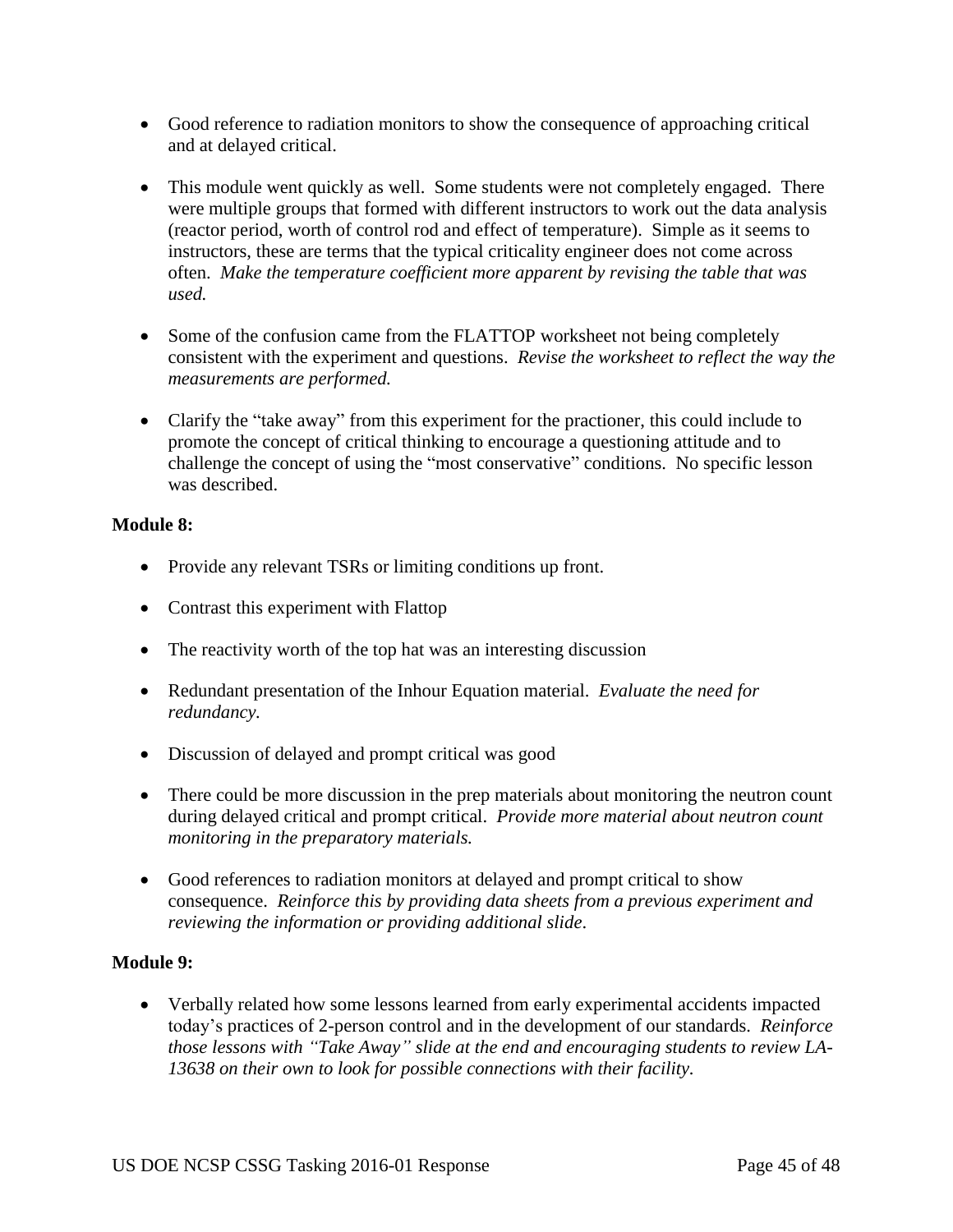- Good emphasis of "human factors" and overconfidence in the circumstances for the accidents.
- Later showed some "consequence" pictures that students found interesting. Consider using the pictures as a pass around so those that might be "offended" can pass.

# **Module 10:**

- (ICSBEP) covered the content of an experiment write-up for benchmarking purposes. The presentation essentially stated that the value of the experiments was for benchmarking codes (there is obviously more to it than that) and then went into detail on the degree of rigor needed to select an experiment for benchmarking. That prompted a comment from a student that because of their regulatory oversight, the engineer were to model "bounding" models to be used to demonstrate subcriticality and the degree of detail in a benchmark description was rarely performed in a nuclear criticality safety evaluation. Although there are implications related to validation associated with that statement, the main issue is that parameter effects are not necessarily being investigated by this concept and that the student didn't verbalize the need for understanding parameter effects after the hands on training. (As a side note, I know the student very well and that student does examine parameter effects thoroughly.) *Tie the benchmark effort to giving confidence in codes so that appropriate examination of changes in process conditions can be made*.
- This was an informative module. Although some were familiar, information about DICE appeared to be useful.
- Need to update presentation to point to validation standard and integrate presentation with the validation presentation.
- Need to emphasize the use of the input files in the database are not verified for accuracy, not intended for direct use and any use of them should be with caution.

# **Module 11:**

- This presentation was moved up in the material presented to the class, which was appropriate and appreciated.
- This should be the primary presentation of terms and concepts that are used in the NCERC measurements in order to avoid presenting the inhour, delayed vs prompt critical, etc., more than once. Other modules can just have a quick reminder.

# **Detailed Module/Slide-specific comments: (most are nits)**

(These notes use the format MM:SS:ss where MM is a 2-digit integer for the module number, SS is the section number and ss is the slide number from the printed books.)

01:00:03 Restate the expectation of participation, tie to the requirements of ANS-8.26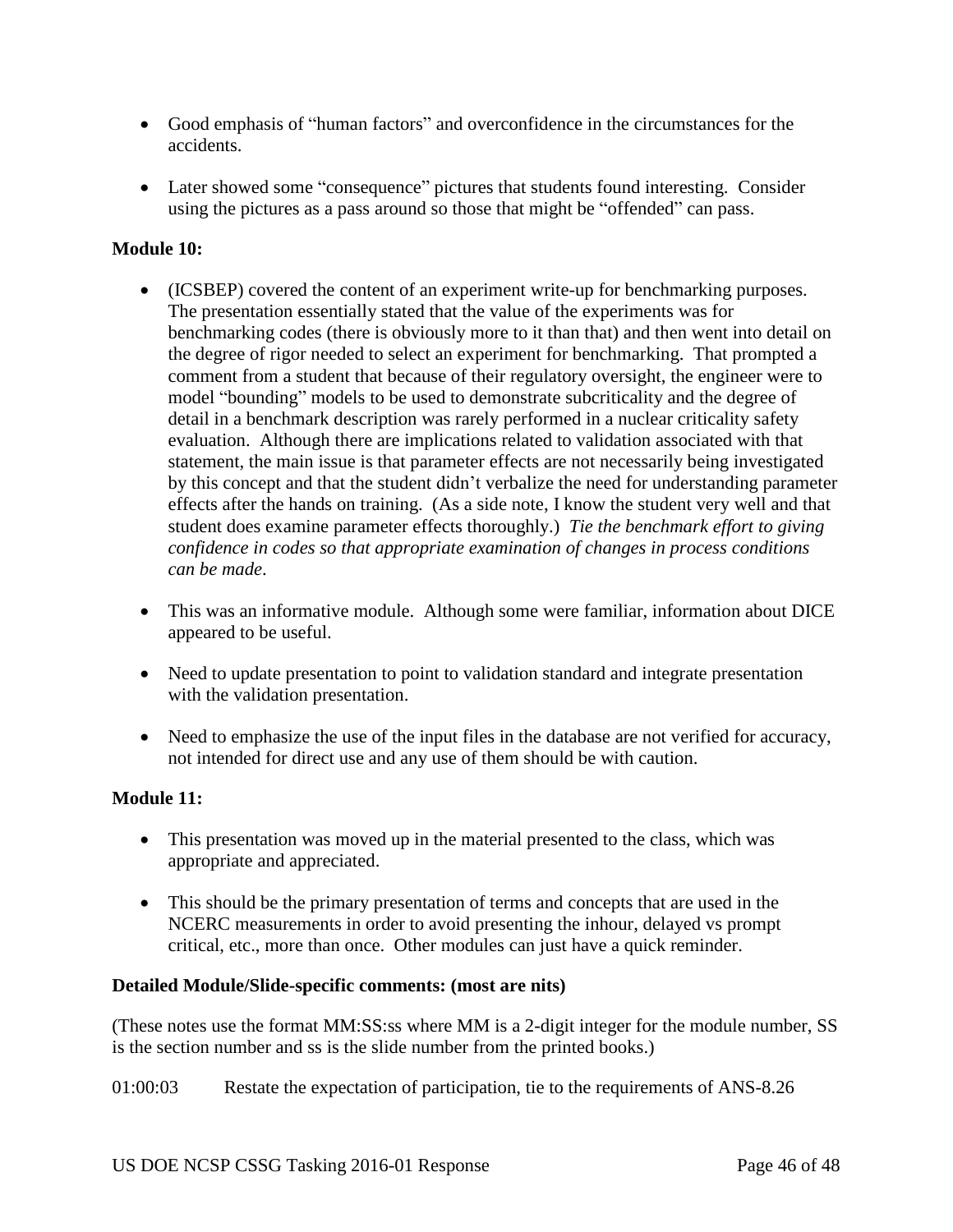| 01:00:04    | Emphasize that ICSBEP is a product of the NCSP and OECD NEA.                                                                                                                                                                                                                                                                                                                                                                                                                       |
|-------------|------------------------------------------------------------------------------------------------------------------------------------------------------------------------------------------------------------------------------------------------------------------------------------------------------------------------------------------------------------------------------------------------------------------------------------------------------------------------------------|
| 01:00:14    | Provide a metric for how participation fits into getting credit for the class.                                                                                                                                                                                                                                                                                                                                                                                                     |
| 02:00:05    | Need to expound on why these are "limitations" of ANS-8.1, only from the<br>perspective of performing critical experiments. Would hate to see this slide<br>appear out of context.                                                                                                                                                                                                                                                                                                 |
| 02:00:03    | Clarify if ANS-8.6 applies or is used for any of the experiments to be performed<br>(e.g., TACs).                                                                                                                                                                                                                                                                                                                                                                                  |
| 02:00:08    | Reiterate in talking points how/when the codified operational practices were<br>driven by critical accidents.                                                                                                                                                                                                                                                                                                                                                                      |
| 02:00:15    | Footnote refers to "this experiment", clarification needed.                                                                                                                                                                                                                                                                                                                                                                                                                        |
| 02:00:16    | This is another example of needing talking points. Verbal discussions referred to<br>these nuclides as poisons that can slow down neutrons making them more likely<br>to cause fissions when they are reflected back. Cross-sections shown are only<br>absorption cross-sections and not scattering. Suggest clarification of the point by<br>providing specific talking points.                                                                                                   |
| 02:00:22/23 | Why must "we be clever"? We are using relative measurements. The "surrogate"<br>should have other characteristic than just non-fissile. More explanation is needed.                                                                                                                                                                                                                                                                                                                |
| 02:00:25    | Contrast Method 1 and Method 2 and give examples where each will be used in<br>the class.                                                                                                                                                                                                                                                                                                                                                                                          |
| 02:00:31    | Relate this slide to the "Zakharov" rule introduced in the TACs discussions.                                                                                                                                                                                                                                                                                                                                                                                                       |
| 03:00:04    | Would be interesting to show the decay curve for the TACs source and show<br>current activity.                                                                                                                                                                                                                                                                                                                                                                                     |
| 03:00:05    | The "we must be clever" words used again                                                                                                                                                                                                                                                                                                                                                                                                                                           |
| 03:00:08    | Reword slide to indicate "approach to critical by mass" as only approach to<br>critical. Moderator, separation distance and reflection are really experiments to<br>show the effect on multiplication of those specific parameters.                                                                                                                                                                                                                                                |
| 03:00:09    | slide does not exist. Suggest that add slide to explain how the experiment will be<br>conducted and how the ANS-8.1 requirement for written instruction will be met.<br>Use this opportunity to explain nomenclature in TACS Laboratory Notebook<br>relative to the D38 or HEU parts, Moderation and Reflection tables. Define roles<br>that students will perform including having a "data analysis" lead to stand at<br>projector or provide results to instructor at projector. |
| 05:00:06    | What is the purpose of showing the fissions produced in 300 days of operation of<br>a 1000 MW power reactor? One day operation is already more than the number<br>of neutrons in 1 ton TNT and orders of magnitude above the yield in a Godiva<br>burst. Consider adding the number of fissions in a typical Godiva burst to slide to<br>relate to the dose/dose-rate to individuals/surroundings.                                                                                 |
| 05:00:12    | Use consistent terminology between TACS discussions and those in NCERC<br>related to Safety Rules (e.g., refer to initial and second fuel loadings must be safe<br>as the Zakarov Rule)                                                                                                                                                                                                                                                                                            |